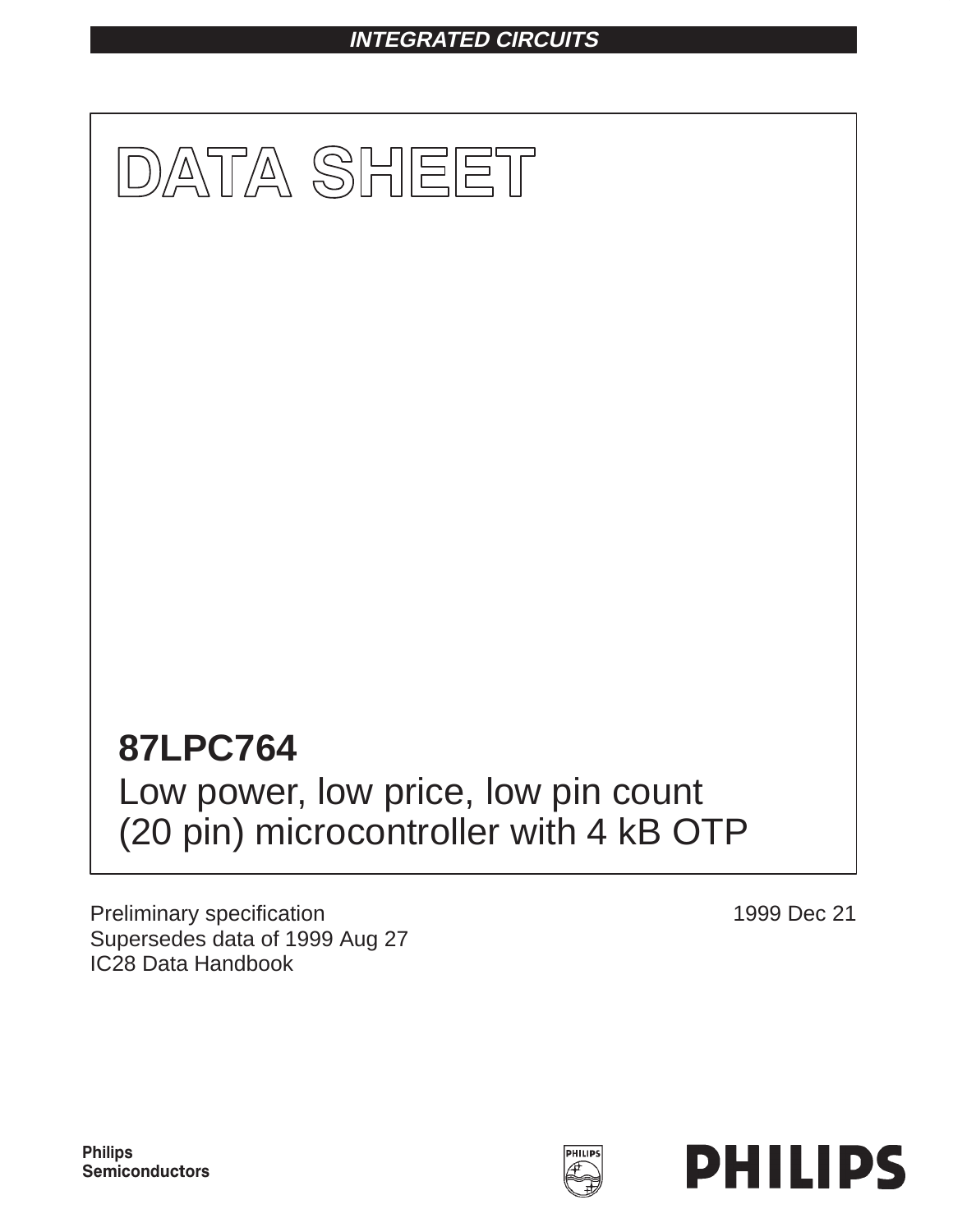## **TABLE OF CONTENTS**

| General Description                      | 3              |
|------------------------------------------|----------------|
|                                          | 3              |
| Ordering Information                     | 4              |
| <b>Pin Configuration,</b>                |                |
| 20-Pin DIP and SO Packages               | 4              |
| Logic Symbol                             | 4              |
| Block Diagram                            | 5              |
| Pin Descriptions                         | $\overline{7}$ |
| Special Function Registers               | 8              |
|                                          | 10             |
| Functional Description                   |                |
|                                          | 10<br>10       |
|                                          | 10             |
| Comparator Configuration                 | 10             |
| Internal Reference Voltage               | 12             |
|                                          | 12             |
| Comparators and Power Reduction Modes    | 12             |
| Comparator Configuration Example         | 12             |
|                                          | 13             |
|                                          | 13             |
|                                          | 13             |
| Checking ATN and DRDY                    | 15             |
|                                          | 15             |
| Regarding Transmit Active                | 15<br>16       |
| Regarding Software Response Time         | 17             |
|                                          | 18             |
|                                          | 19             |
| Quasi-Bidirectional Output Configuration | 19             |
| Open Drain Output Configuration          | 20             |
| Push-Pull Output Configuration           | 20             |
| Keyboard Interrupt (KBI)                 | 21             |
|                                          | 24             |
|                                          | 24             |
| Medium Speed Oscillator Option           | 24             |
| High Speed Oscillator Option             | 24             |
| On-Chip RC Oscillator Option             | 24<br>24       |
| External Clock Input Option              | 24             |
| CPU Clock Modification: CLKR and DIVM    | 25             |
|                                          |                |

| Power Monitoring Functions                    | 25 |
|-----------------------------------------------|----|
| Brownout Detection                            | 25 |
| Power On Detection                            | 26 |
| Power Reduction Modes                         | 26 |
|                                               | 26 |
| Power Down Mode                               | 26 |
| Low Voltage EPROM Operation                   | 28 |
|                                               | 28 |
|                                               | 29 |
|                                               | 30 |
|                                               | 31 |
|                                               | 31 |
|                                               | 31 |
| Timer Overflow Toggle Output                  | 32 |
|                                               | 32 |
|                                               | 32 |
|                                               | 32 |
|                                               | 32 |
|                                               | 32 |
| Serial Port Control Register (SCON)           | 33 |
|                                               | 34 |
| Using Timer 1 to Generate Baud Rates          | 34 |
| More About UART Mode 0                        | 36 |
| More About UART Mode 1                        | 36 |
| More About UART Modes 2 and 3                 | 39 |
| Multiprocessor Communications                 | 39 |
| Automatic Address Recognition                 | 42 |
|                                               | 42 |
| Watchdog Feed Sequence                        | 42 |
| Watchdog Reset                                | 42 |
|                                               | 44 |
|                                               | 44 |
| Dual Data Pointers                            | 44 |
| EPROM Characteristics                         | 45 |
| System Configuration Bytes                    | 45 |
|                                               | 46 |
| Absolute Maximum Ratings                      | 46 |
| DC Electrical Characteristics                 | 47 |
| <b>Comparator Electrical Characteristics </b> | 48 |
| AC Electrical Characteristics                 | 48 |
|                                               |    |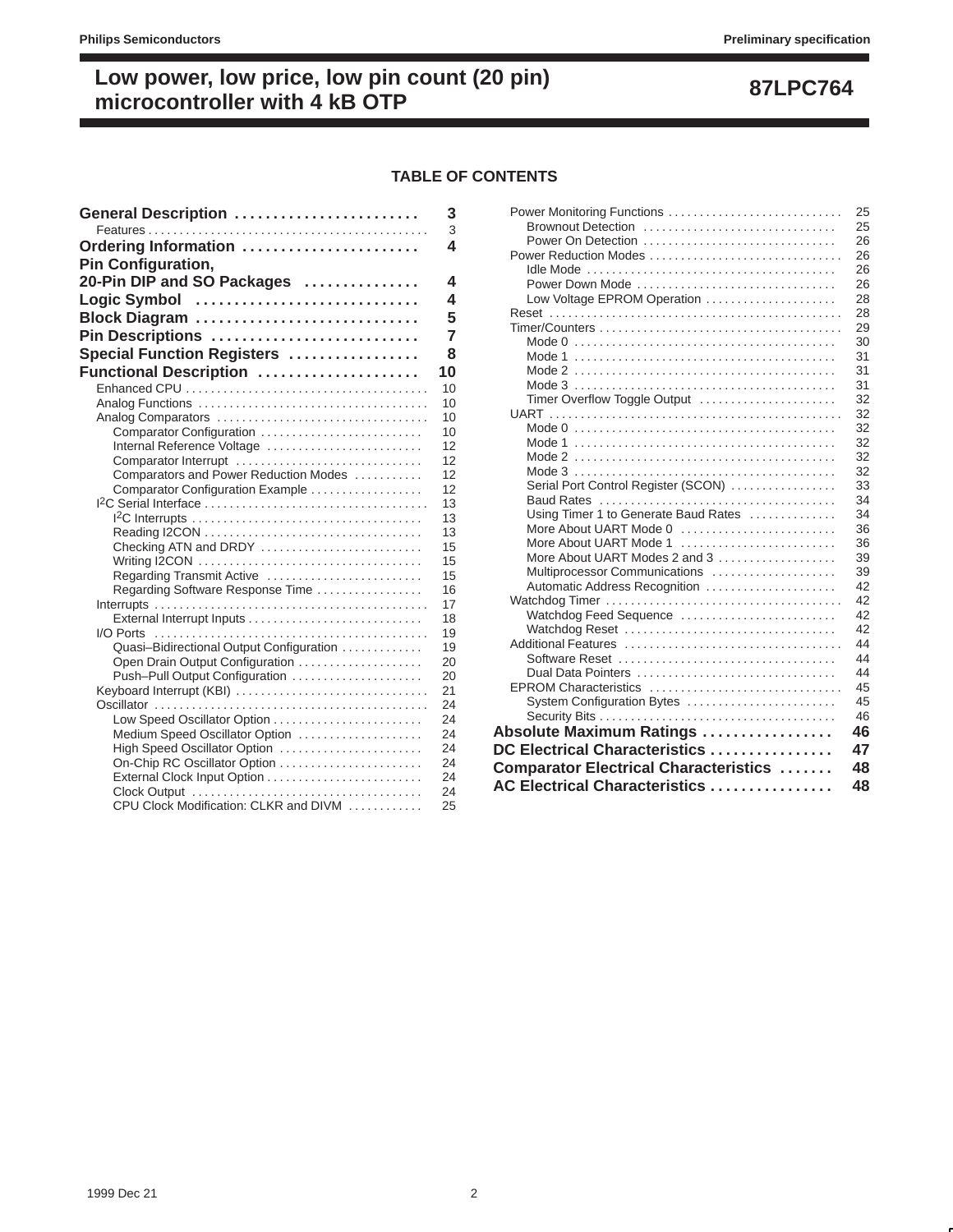## **GENERAL DESCRIPTION**

The 87LPC764 is a 20-pin single-chip microcontroller designed for low pin count applications demanding high-integration, low cost solutions over a wide range of performance requirements. A member of the Philips low pin count family, the 87LPC764 offers programmable oscillator configurations for high and low speed crystals or RC operation, wide operating voltage range, programmable port output configurations, selectable Schmitt trigger inputs, LED drive outputs, and a built-in watchdog timer. The 87LPC764 is based on an accelerated 80C51 processor architecture that executes instructions at twice the rate of standard 80C51 devices.

## **FEATURES**

- An accelerated 80C51 CPU provides instruction cycle times of 300–600 ns for all instructions except multiply and divide when executing at 20 MHz. Execution at up to 20 MHz when  $V_{DD} = 4.5$  V to 6.0 V, 10 MHz when  $V_{DD} = 2.7$  V to 6.0 V.
- 2.7 V to 6.0 V operating range for digital functions.
- 4 K bytes EPROM code memory.
- 128 byte RAM data memory.
- 32-byte customer code EPROM allows serialization of devices, storage of setup parameters, etc.
- Two 16-bit counter/timers. Each timer may be configured to toggle a port output upon timer overflow.
- Two analog comparators.
- Full duplex UART.
- I<sup>2</sup>C communication port.
- Eight keypad interrupt inputs, plus two additional external interrupt inputs.
- Four interrupt priority levels.
- Watchdog timer with separate on-chip oscillator, requiring no external components. The watchdog timeout time is selectable from 8 values.
- Active low reset. On-chip power-on reset allows operation with no external reset components.
- Low voltage reset. One of two preset low voltage levels may be selected to allow a graceful system shutdown when power fails. May optionally be configured as an interrupt.
- Oscillator Fail Detect. The watchdog timer has a separate fully on-chip oscillator, allowing it to perform an oscillator fail detect function.
- Configurable on-chip oscillator with frequency range and RC oscillator options (selected by user programmed EPROM bits). The RC oscillator option allows operation with no external oscillator components.
- Programmable port output configuration options: quasi-bidirectional, open drain, push-pull, input-only.
- Selectable Schmitt trigger port inputs.
- LED drive capability (20 mA) on all port pins.
- Controlled slew rate port outputs to reduce EMI. Outputs have approximately 10 ns minimum ramp times.
- 15 I/O pins minimum. Up to 18 I/O pins using on-chip oscillator and reset options.
- Only power and ground connections are required to operate the 87LPC764 when fully on-chip oscillator and reset options are selected.
- Serial EPROM programming allows simple in-circuit production coding. Two EPROM security bits prevent reading of sensitive application programs.
- Idle and Power Down reduced power modes. Improved wakeup from Power Down mode (a low interrupt input starts execution). Typical Power Down current is 1 µA.
- 20-pin DIP and SO packages.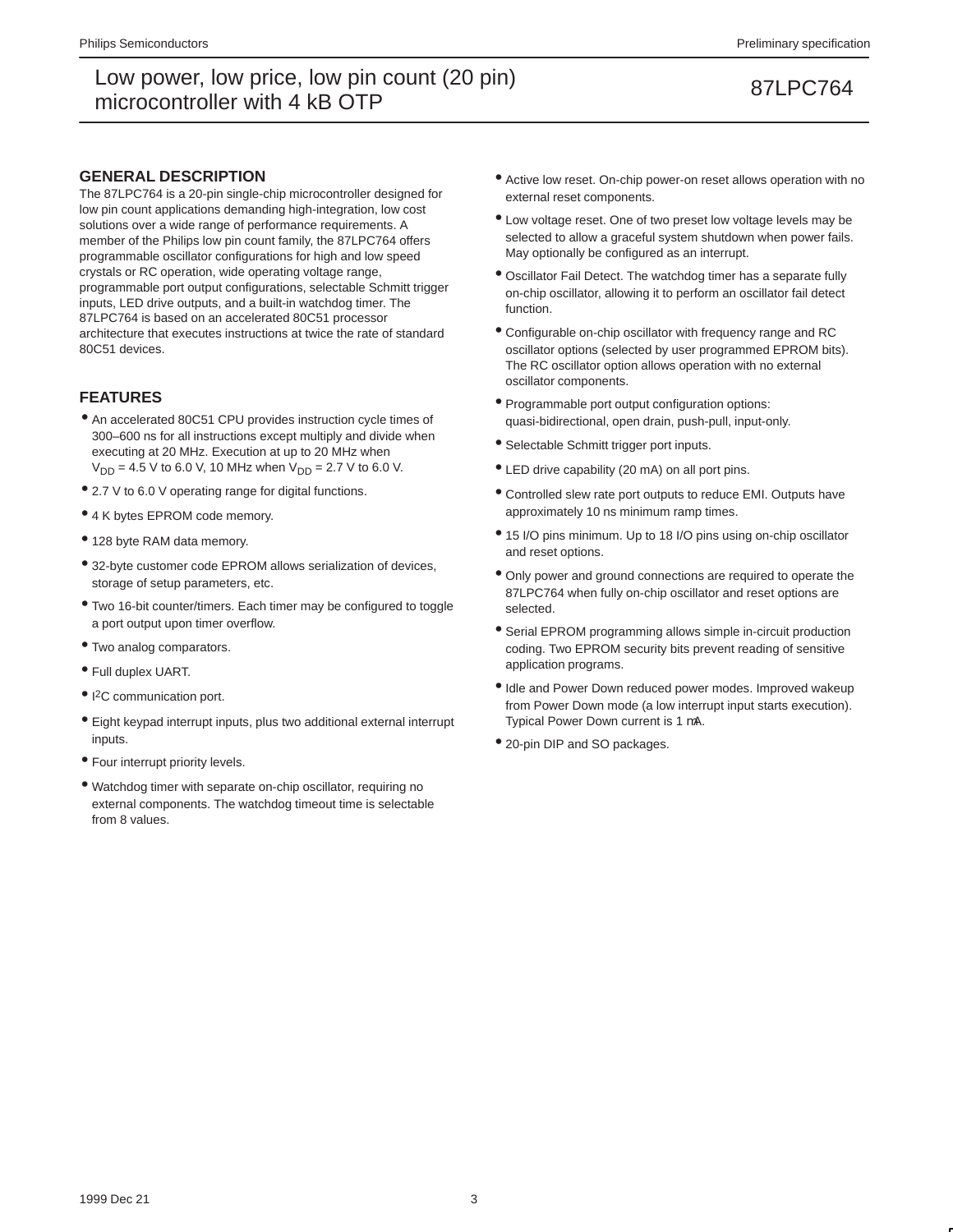## **ORDERING INFORMATION**

| <b>Part Number</b> | Temperature Range °C and Package          | Frequency                  | <b>Drawing Number</b> |
|--------------------|-------------------------------------------|----------------------------|-----------------------|
| <b>P87LPC764BN</b> | 0 to +70, Plastic Dual In-Line Package    | 20 MHz (5 V), 10 MHz (3 V) | SOT <sub>146-1</sub>  |
| P87LPC764BD        | 0 to +70, Plastic Small Outline Package   | 20 MHz (5 V), 10 MHz (3 V) | SOT <sub>163-1</sub>  |
| P87LPC764FN        | -45 to +85, Plastic Dual In-Line Package  | 20 MHz (5 V), 10 MHz (3 V) | SOT <sub>146-1</sub>  |
| P87LPC764FD        | -45 to +85, Plastic Small Outline Package | 20 MHz (5 V), 10 MHz (3 V) | SOT <sub>163-1</sub>  |

## **PIN CONFIGURATION, 20-PIN DIP AND SO PACKAGES**



# **LOGIC SYMBOL**

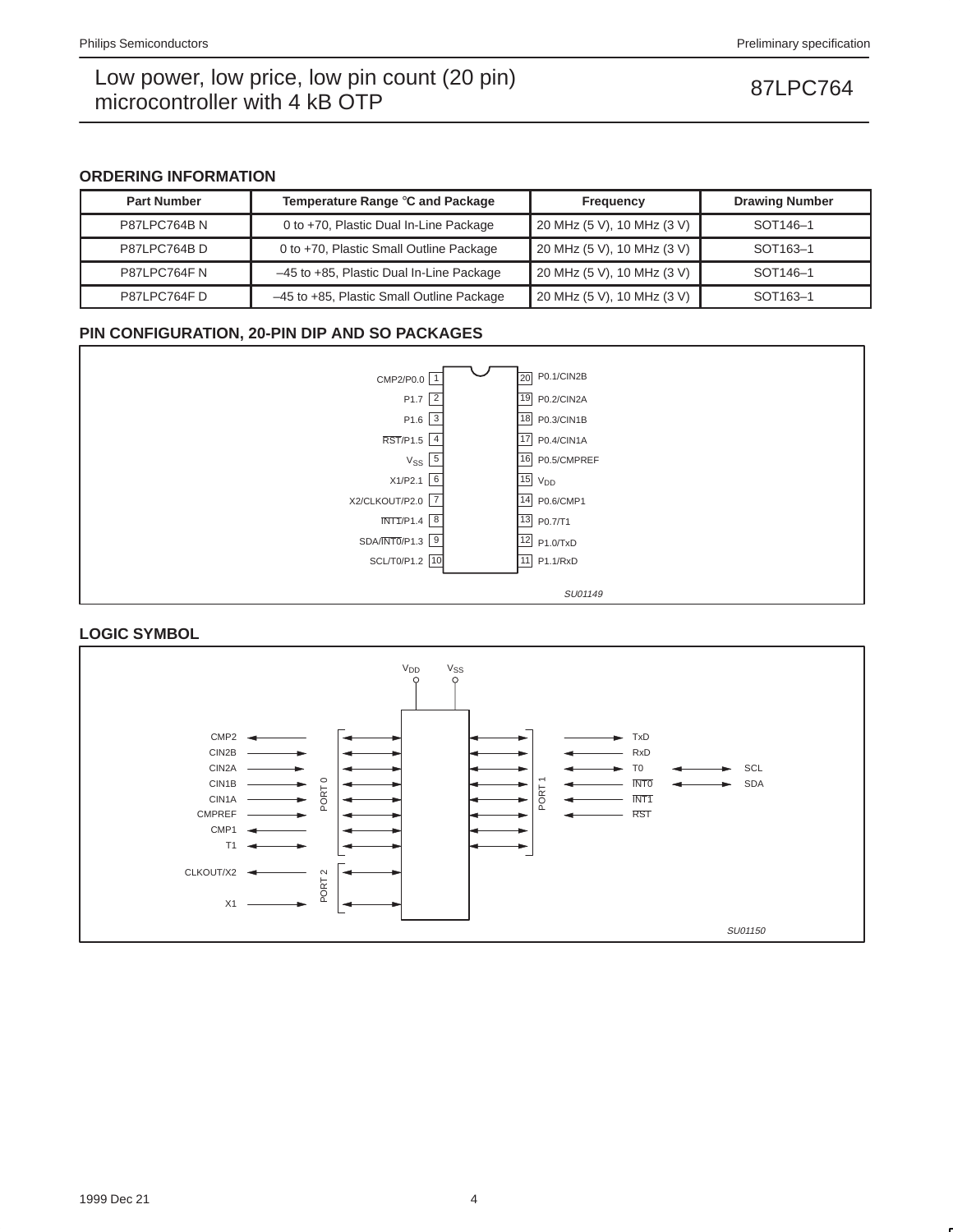# **BLOCK DIAGRAM**

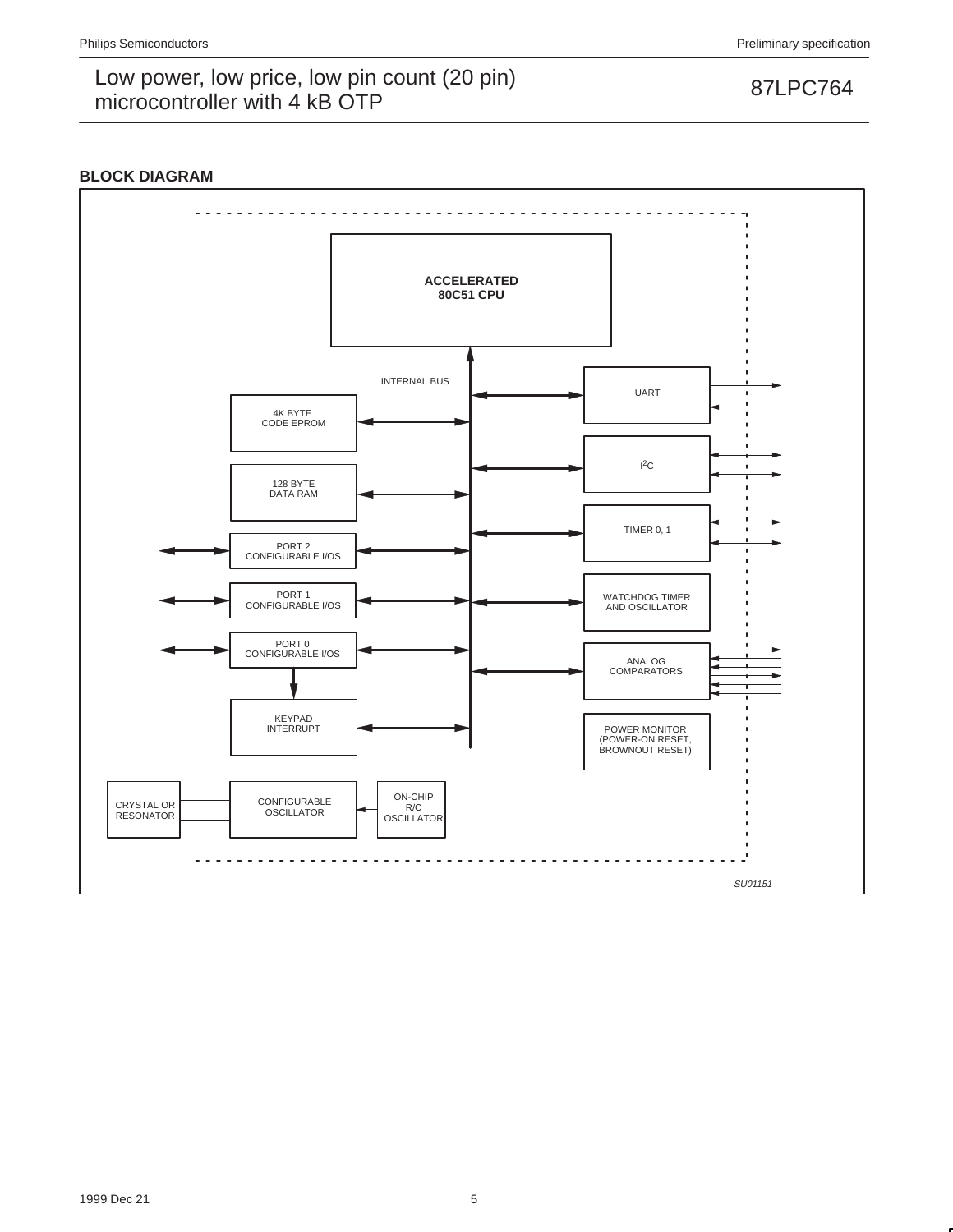

**Figure 1. 87LPC764 Program and Data Memory Map**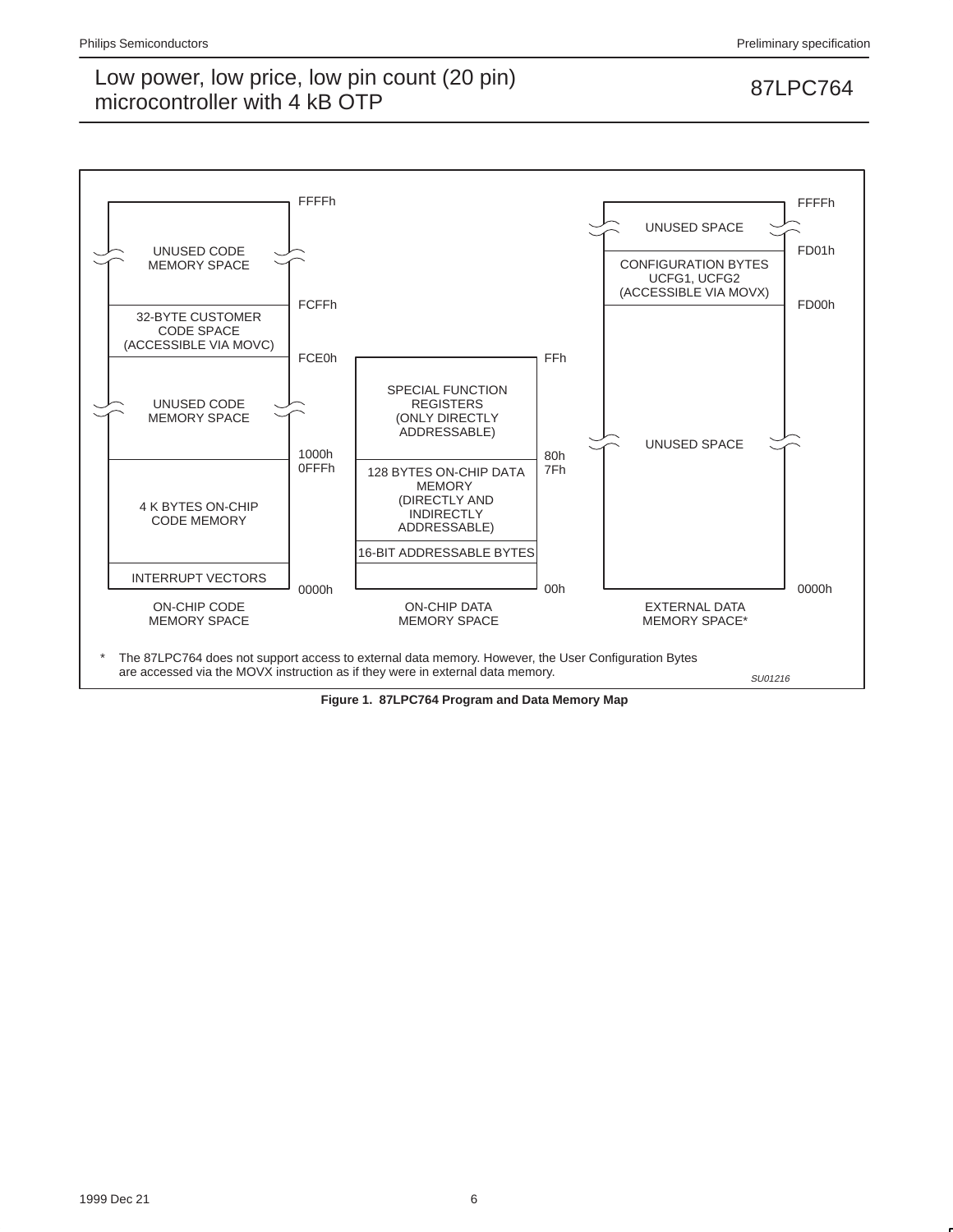## **PIN DESCRIPTIONS**

| <b>MNEMONIC</b> | PIN NO.                 | <b>TYPE</b>  |                   |                                                                                                                                                                                                                                                                                                                                                                                                                                                                                                                              | <b>NAME AND FUNCTION</b>                                                                                                                                                                                                                                                                                                                                                                                                                                                                                                                                                                                            |  |  |  |  |  |  |  |
|-----------------|-------------------------|--------------|-------------------|------------------------------------------------------------------------------------------------------------------------------------------------------------------------------------------------------------------------------------------------------------------------------------------------------------------------------------------------------------------------------------------------------------------------------------------------------------------------------------------------------------------------------|---------------------------------------------------------------------------------------------------------------------------------------------------------------------------------------------------------------------------------------------------------------------------------------------------------------------------------------------------------------------------------------------------------------------------------------------------------------------------------------------------------------------------------------------------------------------------------------------------------------------|--|--|--|--|--|--|--|
| P0.0-P0.7       | 1, 13, 14,<br>$16 - 20$ | 1/O          |                   | Port 0: Port 0 is an 8-bit I/O port with a user-configurable output type. Port 0 latches are configured in<br>the quasi-bidirectional mode and have either ones or zeros written to them during reset, as determined<br>by the PRHI bit in the UCFG1 configuration byte. The operation of port 0 pins as inputs and outputs<br>depends upon the port configuration selected. Each port pin is configured independently. Refer to the<br>section on I/O port configuration and the DC Electrical Characteristics for details. |                                                                                                                                                                                                                                                                                                                                                                                                                                                                                                                                                                                                                     |  |  |  |  |  |  |  |
|                 |                         |              |                   |                                                                                                                                                                                                                                                                                                                                                                                                                                                                                                                              | The Keyboard Interrupt feature operates with port 0 pins.                                                                                                                                                                                                                                                                                                                                                                                                                                                                                                                                                           |  |  |  |  |  |  |  |
|                 |                         |              |                   |                                                                                                                                                                                                                                                                                                                                                                                                                                                                                                                              | Port 0 also provides various special functions as described below.                                                                                                                                                                                                                                                                                                                                                                                                                                                                                                                                                  |  |  |  |  |  |  |  |
|                 | 1                       | O            | <b>P0.0</b>       | CMP <sub>2</sub>                                                                                                                                                                                                                                                                                                                                                                                                                                                                                                             | Comparator 2 output.                                                                                                                                                                                                                                                                                                                                                                                                                                                                                                                                                                                                |  |  |  |  |  |  |  |
|                 | 20                      |              | P0.1              | CIN2B                                                                                                                                                                                                                                                                                                                                                                                                                                                                                                                        | Comparator 2 positive input B.                                                                                                                                                                                                                                                                                                                                                                                                                                                                                                                                                                                      |  |  |  |  |  |  |  |
|                 | 19                      |              | <b>P0.2</b>       | CIN <sub>2</sub> A                                                                                                                                                                                                                                                                                                                                                                                                                                                                                                           | Comparator 2 positive input A.                                                                                                                                                                                                                                                                                                                                                                                                                                                                                                                                                                                      |  |  |  |  |  |  |  |
|                 | 18                      |              | P0.3              | CIN1B                                                                                                                                                                                                                                                                                                                                                                                                                                                                                                                        | Comparator 1 positive input B.                                                                                                                                                                                                                                                                                                                                                                                                                                                                                                                                                                                      |  |  |  |  |  |  |  |
|                 | 17                      |              | <b>P0.4</b>       | CIN1A                                                                                                                                                                                                                                                                                                                                                                                                                                                                                                                        | Comparator 1 positive input A.                                                                                                                                                                                                                                                                                                                                                                                                                                                                                                                                                                                      |  |  |  |  |  |  |  |
|                 | 16                      | 1            | P <sub>0.5</sub>  | <b>CMPREF</b>                                                                                                                                                                                                                                                                                                                                                                                                                                                                                                                | Comparator reference (negative) input.                                                                                                                                                                                                                                                                                                                                                                                                                                                                                                                                                                              |  |  |  |  |  |  |  |
|                 | 14                      | O            | P0.6              | CMP <sub>1</sub>                                                                                                                                                                                                                                                                                                                                                                                                                                                                                                             | Comparator 1 output.                                                                                                                                                                                                                                                                                                                                                                                                                                                                                                                                                                                                |  |  |  |  |  |  |  |
|                 | 13                      | 1/O          | <b>P0.7</b>       | Timer/counter 1 external count input or overflow output.<br>T1                                                                                                                                                                                                                                                                                                                                                                                                                                                               |                                                                                                                                                                                                                                                                                                                                                                                                                                                                                                                                                                                                                     |  |  |  |  |  |  |  |
| P1.0-P1.7       | $2 - 4, 8 - 12$         | 1/O          |                   |                                                                                                                                                                                                                                                                                                                                                                                                                                                                                                                              | <b>Port 1:</b> Port 1 is an 8-bit I/O port with a user-configurable output type, except for three pins as noted<br>below. Port 1 latches are configured in the quasi-bidirectional mode and have either ones or zeros<br>written to them during reset, as determined by the PRHI bit in the UCFG1 configuration byte. The<br>operation of the configurable port 1 pins as inputs and outputs depends upon the port configuration<br>selected. Each of the configurable port pins are programmed independently. Refer to the section on I/O<br>port configuration and the DC Electrical Characteristics for details. |  |  |  |  |  |  |  |
|                 |                         |              |                   |                                                                                                                                                                                                                                                                                                                                                                                                                                                                                                                              | Port 1 also provides various special functions as described below.                                                                                                                                                                                                                                                                                                                                                                                                                                                                                                                                                  |  |  |  |  |  |  |  |
|                 | 12                      | O            | P <sub>1.0</sub>  | <b>TxD</b>                                                                                                                                                                                                                                                                                                                                                                                                                                                                                                                   | Transmitter output for the serial port.                                                                                                                                                                                                                                                                                                                                                                                                                                                                                                                                                                             |  |  |  |  |  |  |  |
|                 | 11                      |              | P <sub>1.1</sub>  | <b>RxD</b>                                                                                                                                                                                                                                                                                                                                                                                                                                                                                                                   | Receiver input for the serial port.                                                                                                                                                                                                                                                                                                                                                                                                                                                                                                                                                                                 |  |  |  |  |  |  |  |
|                 | 10                      | 1/O          | P1.2              | T0                                                                                                                                                                                                                                                                                                                                                                                                                                                                                                                           | Timer/counter 0 external count input or overflow output.                                                                                                                                                                                                                                                                                                                                                                                                                                                                                                                                                            |  |  |  |  |  |  |  |
|                 |                         | 1/O          |                   | <b>SCL</b>                                                                                                                                                                                                                                                                                                                                                                                                                                                                                                                   | I <sup>2</sup> C serial clock input/output. When configured as an output, P1.2 is open<br>drain, in order to conform to <sup>2</sup> C specifications.                                                                                                                                                                                                                                                                                                                                                                                                                                                              |  |  |  |  |  |  |  |
|                 | 9                       |              | P <sub>1.3</sub>  | <b>INTO</b>                                                                                                                                                                                                                                                                                                                                                                                                                                                                                                                  | External interrupt 0 input.                                                                                                                                                                                                                                                                                                                                                                                                                                                                                                                                                                                         |  |  |  |  |  |  |  |
|                 |                         | 1/O          |                   | <b>SDA</b>                                                                                                                                                                                                                                                                                                                                                                                                                                                                                                                   | I <sup>2</sup> C serial data input/output. When configured as an output, P1.3 is open<br>drain, in order to conform to $12C$ specifications.                                                                                                                                                                                                                                                                                                                                                                                                                                                                        |  |  |  |  |  |  |  |
|                 | 8                       |              | P1.4              | <b>INT1</b>                                                                                                                                                                                                                                                                                                                                                                                                                                                                                                                  | External interrupt 1 input.                                                                                                                                                                                                                                                                                                                                                                                                                                                                                                                                                                                         |  |  |  |  |  |  |  |
|                 | 4                       |              | P1.5              | <b>RST</b>                                                                                                                                                                                                                                                                                                                                                                                                                                                                                                                   | External Reset input (if selected via EPROM configuration). A low on this pin<br>resets the microcontroller, causing I/O ports and peripherals to take on their<br>default states, and the processor begins execution at address 0. When used<br>as a port pin, P1.5 is a Schmitt trigger input only.                                                                                                                                                                                                                                                                                                               |  |  |  |  |  |  |  |
| P2.0-P2.1       | 6, 7                    | 1/O          |                   |                                                                                                                                                                                                                                                                                                                                                                                                                                                                                                                              | Port 2: Port 2 is a 2-bit I/O port with a user-configurable output type. Port 2 latches are configured in the<br>quasi-bidirectional mode and have either ones or zeros written to them during reset, as determined by<br>the PRHI bit in the UCFG1 configuration byte. The operation of port 2 pins as inputs and outputs<br>depends upon the port configuration selected. Each port pin is configured independently. Refer to the<br>section on I/O port configuration and the DC Electrical Characteristics for details.                                                                                         |  |  |  |  |  |  |  |
|                 |                         |              |                   |                                                                                                                                                                                                                                                                                                                                                                                                                                                                                                                              | Port 2 also provides various special functions as described below.                                                                                                                                                                                                                                                                                                                                                                                                                                                                                                                                                  |  |  |  |  |  |  |  |
|                 | $\overline{7}$          | O            | P2.0              | <b>X2</b>                                                                                                                                                                                                                                                                                                                                                                                                                                                                                                                    | Output from the oscillator amplifier (when a crystal oscillator option is<br>selected via the EPROM configuration).                                                                                                                                                                                                                                                                                                                                                                                                                                                                                                 |  |  |  |  |  |  |  |
|                 |                         |              |                   | CPU clock divided by 6 clock output when enabled via SFR bit and in<br><b>CLKOUT</b><br>conjunction with internal RC oscillator or external clock input.                                                                                                                                                                                                                                                                                                                                                                     |                                                                                                                                                                                                                                                                                                                                                                                                                                                                                                                                                                                                                     |  |  |  |  |  |  |  |
|                 | 6                       | ı            | P2.1              | <b>X1</b><br>Input to the oscillator circuit and internal clock generator circuits (when<br>selected via the EPROM configuration).                                                                                                                                                                                                                                                                                                                                                                                           |                                                                                                                                                                                                                                                                                                                                                                                                                                                                                                                                                                                                                     |  |  |  |  |  |  |  |
| Vss             | 5                       | $\mathbf{I}$ |                   | Ground: 0V reference.                                                                                                                                                                                                                                                                                                                                                                                                                                                                                                        |                                                                                                                                                                                                                                                                                                                                                                                                                                                                                                                                                                                                                     |  |  |  |  |  |  |  |
| V <sub>DD</sub> | 15                      | ı            | Power Down modes. |                                                                                                                                                                                                                                                                                                                                                                                                                                                                                                                              | <b>Power Supply:</b> This is the power supply voltage for normal operation as well as Idle and                                                                                                                                                                                                                                                                                                                                                                                                                                                                                                                      |  |  |  |  |  |  |  |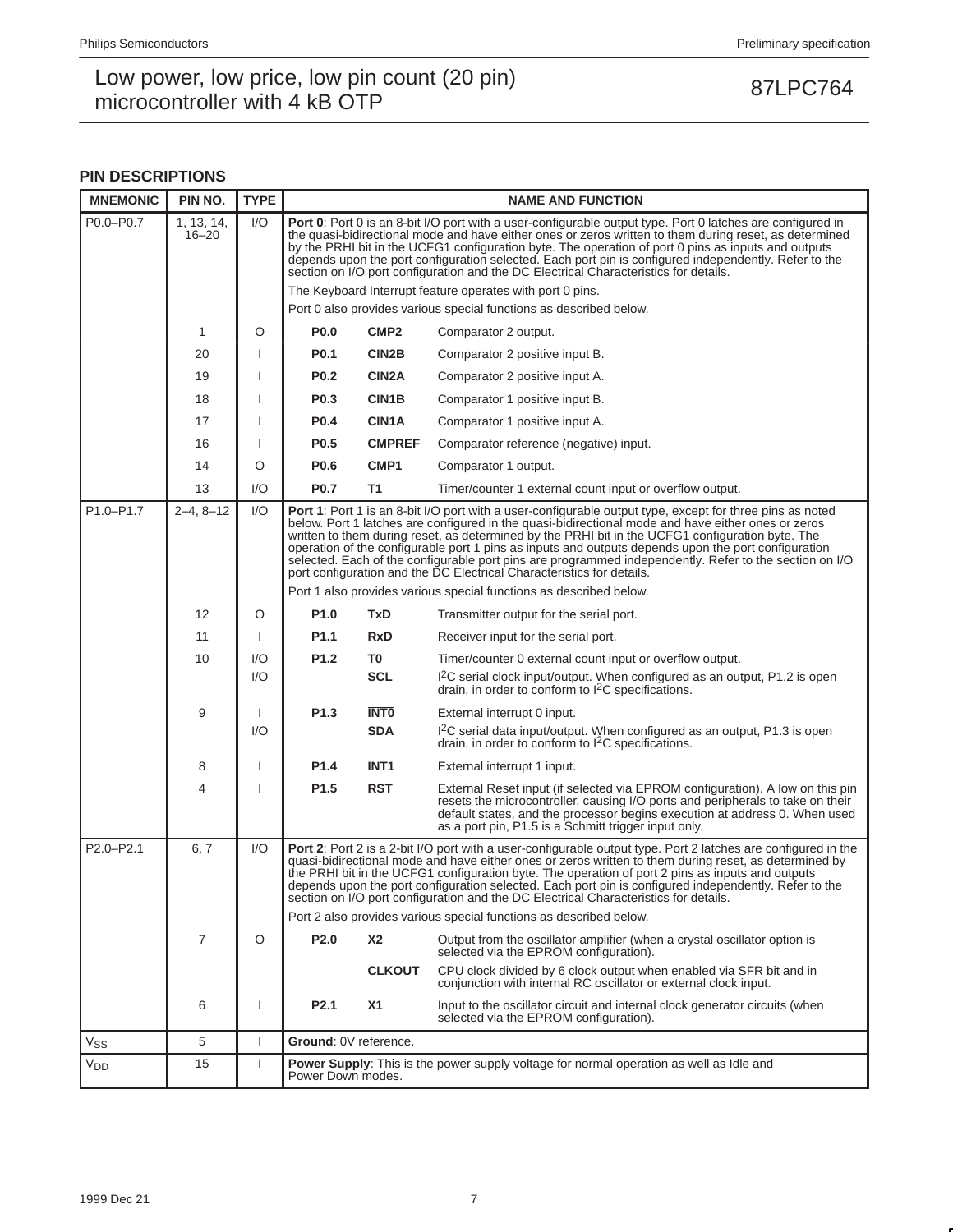## **SPECIAL FUNCTION REGISTERS**

| <b>Name</b>                       | <b>Description</b>                                                        | <b>SFR</b>       | <b>Bit Functions and Addresses</b><br>Reset |                          |                          |                          |                          |                          |                          |                   |                  |
|-----------------------------------|---------------------------------------------------------------------------|------------------|---------------------------------------------|--------------------------|--------------------------|--------------------------|--------------------------|--------------------------|--------------------------|-------------------|------------------|
|                                   |                                                                           | Address          | <b>MSB</b>                                  |                          |                          |                          |                          |                          |                          | <b>LSB</b>        | Value            |
|                                   |                                                                           |                  | E7                                          | E <sub>6</sub>           | E <sub>5</sub>           | E4                       | E <sub>3</sub>           | E <sub>2</sub>           | E <sub>1</sub>           | E <sub>0</sub>    |                  |
| ACC*                              | Accumulator                                                               | E <sub>0</sub> h |                                             |                          |                          |                          |                          |                          |                          |                   | 00h              |
| AUXR1#                            | <b>Auxiliary Function Register</b>                                        | A <sub>2</sub> h | <b>KBF</b>                                  | <b>BOD</b>               | <b>BOI</b>               | <b>LPEP</b>              | <b>SRST</b>              | $\mathbf 0$              | $\overline{\phantom{0}}$ | <b>DPS</b>        | 02h <sup>1</sup> |
|                                   |                                                                           |                  | F7                                          | F <sub>6</sub>           | F <sub>5</sub>           | F <sub>4</sub>           | F <sub>3</sub>           | F <sub>2</sub>           | F <sub>1</sub>           | F <sub>0</sub>    |                  |
| $\mathsf{B}^*$                    | <b>B</b> register                                                         | F <sub>0</sub> h |                                             |                          |                          |                          |                          |                          |                          |                   | 00h              |
| CMP1#                             | Comparator 1 control<br>register                                          | <b>ACh</b>       | -                                           | $\overline{\phantom{0}}$ | CE1                      | CP <sub>1</sub>          | CN <sub>1</sub>          | OE1                      | CO <sub>1</sub>          | CMF1              | 00h <sup>1</sup> |
| CMP <sub>2#</sub>                 | Comparator 2 control<br>register                                          | ADh              | $\overline{\phantom{0}}$                    | ÷                        | CE <sub>2</sub>          | CP <sub>2</sub>          | CN <sub>2</sub>          | OE <sub>2</sub>          | CO <sub>2</sub>          | CMF <sub>2</sub>  | 00h <sup>1</sup> |
| DIVM#                             | CPU clock divide-by-M<br>control                                          | 95h              |                                             |                          |                          |                          |                          |                          |                          |                   | 00h              |
| DPTR:<br><b>DPH</b><br><b>DPL</b> | Data pointer (2 bytes)<br>Data pointer high byte<br>Data pointer low byte | 83h<br>82h       |                                             |                          |                          |                          |                          |                          |                          |                   | 00h<br>00h       |
|                                   |                                                                           |                  | <b>CF</b>                                   | <b>CE</b>                | CD                       | CC                       | CB                       | CA                       | C <sub>9</sub>           | C <sub>8</sub>    |                  |
| I2CFG#*                           | <sup>2</sup> C configuration register                                     | C8h/RD           | <b>SLAVEN</b>                               | <b>MASTRQ</b>            | 0                        | <b>TIRUN</b>             | $\overline{\phantom{0}}$ | $\overline{\phantom{0}}$ | CT <sub>1</sub>          | CT <sub>0</sub>   | 00h <sup>1</sup> |
|                                   |                                                                           | C8h/WR           | <b>SLAVEN</b>                               | <b>MASTRQ</b>            | <b>CLRTI</b>             | <b>TIRUN</b>             | $\overline{\phantom{0}}$ | $\qquad \qquad -$        | CT <sub>1</sub>          | CT <sub>0</sub>   |                  |
|                                   |                                                                           |                  | DF                                          | DE                       | DD                       | DC                       | DB                       | DA                       | D <sub>9</sub>           | D <sub>8</sub>    |                  |
| I2CON#*                           | <sup>2</sup> C control register                                           | D8h/RD           | <b>RDAT</b>                                 | <b>ATN</b>               | <b>DRDY</b>              | <b>ARL</b>               | <b>STR</b>               | <b>STP</b>               | <b>MASTER</b>            | $\equiv$          | 80h <sup>1</sup> |
|                                   |                                                                           | D8h/WR           | <b>CXA</b>                                  | <b>IDLE</b>              | <b>CDR</b>               | CARL                     | <b>CSTR</b>              | <b>CSTP</b>              | <b>XSTR</b>              | <b>XSTP</b>       |                  |
| I2DAT#                            | $12C$ data register                                                       | D9h/RD           | <b>RDAT</b>                                 | $\mathbf{0}$             | 0                        | $\mathbf 0$              | 0                        | 0                        | 0                        | 0                 | 80h              |
|                                   |                                                                           | D9h/WR           | <b>XDAT</b>                                 | X                        | x                        | X                        | X                        | X                        | X                        | X                 |                  |
|                                   |                                                                           |                  | AF                                          | AE                       | <b>AD</b>                | AC                       | AB                       | AA                       | A9                       | A <sub>8</sub>    |                  |
| IEN0*                             | Interrupt enable 0                                                        | A8h              | EA                                          | <b>EWD</b>               | EBO                      | ES                       | ET1                      | EX1                      | ET <sub>0</sub>          | EX <sub>0</sub>   | 00h              |
|                                   |                                                                           |                  | EF                                          | EE                       | ED                       | EC                       | EB                       | EA                       | E <sub>9</sub>           | E <sub>8</sub>    |                  |
| $IEN1#*$                          | Interrupt enable 1                                                        | E8h              | ETI                                         | $\overline{\phantom{0}}$ | EC <sub>1</sub>          |                          | $\overline{\phantom{0}}$ | EC <sub>2</sub>          | <b>EKB</b>               | E12               | 00h <sup>1</sup> |
|                                   |                                                                           |                  | <b>BF</b>                                   | BE                       | <b>BD</b>                | BC                       | <b>BB</b>                | <b>BA</b>                | B <sub>9</sub>           | B <sub>8</sub>    |                  |
| $IPO*$                            | Interrupt priority 0                                                      | B <sub>8</sub> h | $\overline{\phantom{0}}$                    | <b>PWD</b>               | <b>PBO</b>               | PS                       | PT <sub>1</sub>          | PX1                      | PT <sub>0</sub>          | PX <sub>0</sub>   | 00h <sup>1</sup> |
| IP0H#                             | Interrupt priority 0 high byte                                            | B7h              | $\overline{\phantom{0}}$                    | <b>PWDH</b>              | PBOH                     | <b>PSH</b>               | PT <sub>1</sub> H        | PX1H                     | <b>PT0H</b>              | <b>PX0H</b>       | 00h <sup>1</sup> |
|                                   |                                                                           |                  | FF                                          | FE                       | <b>FD</b>                | FC                       | <b>FB</b>                | FA                       | F <sub>9</sub>           | F <sub>8</sub>    |                  |
| $IP1*$                            | Interrupt priority 1                                                      | F8h              | PTI                                         | $\overline{\phantom{0}}$ | PC <sub>1</sub>          | $\overline{\phantom{0}}$ | $\overline{\phantom{0}}$ | PC <sub>2</sub>          | <b>PKB</b>               | PI <sub>2</sub>   | 00h <sup>1</sup> |
| IP1H#                             | Interrupt priority 1 high byte                                            | F7h              | PTIH                                        | $\overline{\phantom{0}}$ | PC <sub>1</sub> H        | $\overline{\phantom{0}}$ | $\overline{\phantom{0}}$ | PC <sub>2</sub> H        | <b>PKBH</b>              | PI <sub>2</sub> H | 00h <sup>1</sup> |
| KBI#                              | Keyboard Interrupt                                                        | 86h              | 87                                          | 86                       | 85                       | 84                       | 83                       | 82                       | 81                       | 80                | 00h              |
| $P0*$                             | Port 0                                                                    | 80h              | T1                                          | CMP1                     | <b>CMPREF</b>            | CIN1A                    | CIN1B                    | CIN <sub>2</sub> A       | CIN2B                    | CMP <sub>2</sub>  | Note 2           |
|                                   |                                                                           |                  | 97                                          | 96                       | 95                       | 94                       | 93                       | 92                       | 91                       | 90                |                  |
| $P1*$                             | Port 1                                                                    | 90h              | (P1.7)                                      | (P1.6)                   | <b>RST</b>               | INT <sub>1</sub>         | <b>INTO</b>              | T <sub>0</sub>           | <b>RxD</b>               | <b>TxD</b>        | Note 2           |
|                                   |                                                                           |                  | A7                                          | A <sub>6</sub>           | A <sub>5</sub>           | A4                       | A <sub>3</sub>           | A <sub>2</sub>           | A <sub>1</sub>           | A <sub>0</sub>    |                  |
| $P2*$                             | Port 2                                                                    | A0h              |                                             |                          |                          |                          |                          |                          | X1                       | X <sub>2</sub>    | Note 2           |
| P0M1#                             | Port 0 output mode 1                                                      | 84h              | (P0M1.7)                                    | (P0M1.6)                 | (P0M1.5)                 | (P0M1.4)                 | (P0M1.3)                 | (P0M1.2)                 | (POM1.1)                 | (POM1.0)          | 00h              |
| <b>P0M2#</b>                      | Port 0 output mode 2                                                      | 85h              | (P0M2.7)                                    | (POM2.6)                 | (P0M2.5)                 | (POM2.4)                 | (P0M2.3)                 | (P0M2.2)                 | (POM2.1)                 | (P0M2.0)          | 00H              |
| P1M1#                             | Port 1 output mode 1                                                      | 91h              | $($ P1M1.7 $)$                              | $($ P1M1.6)              | $\overline{\phantom{0}}$ | $($ P1M1.4 $)$           |                          |                          | $($ P1M1.1)              | $($ P1M1.0)       | 00h <sup>1</sup> |
| P1M2#                             | Port 1 output mode 2                                                      | 92h              | (P1M2.7)                                    | (P1M2.6)                 | -                        | (P1M2.4)                 | -                        |                          | (P1M2.1)                 | (P1M2.0)          | 00h <sup>1</sup> |
| P2M1#                             | Port 2 output mode 1                                                      | A4h              | P <sub>2</sub> S                            | P <sub>1</sub> S         | P <sub>0</sub> S         | <b>ENCLK</b>             | ENT <sub>1</sub>         | ENT <sub>0</sub>         | (P2M1.1)                 | (P2M1.0)          | 00h              |
| P2M2#                             | Port 2 output mode 2                                                      | A <sub>5</sub> h | $\overline{\phantom{0}}$                    |                          |                          | $\overline{\phantom{0}}$ | $\overline{\phantom{0}}$ |                          | (P2M2.1)                 | (P2M2.0)          | 00h <sup>1</sup> |
| PCON                              | Power control register                                                    | 87h              | SMOD1                                       | SMOD0                    | <b>BOF</b>               | POF                      | GF1                      | GF <sub>0</sub>          | PD                       | IDL               | Note 3           |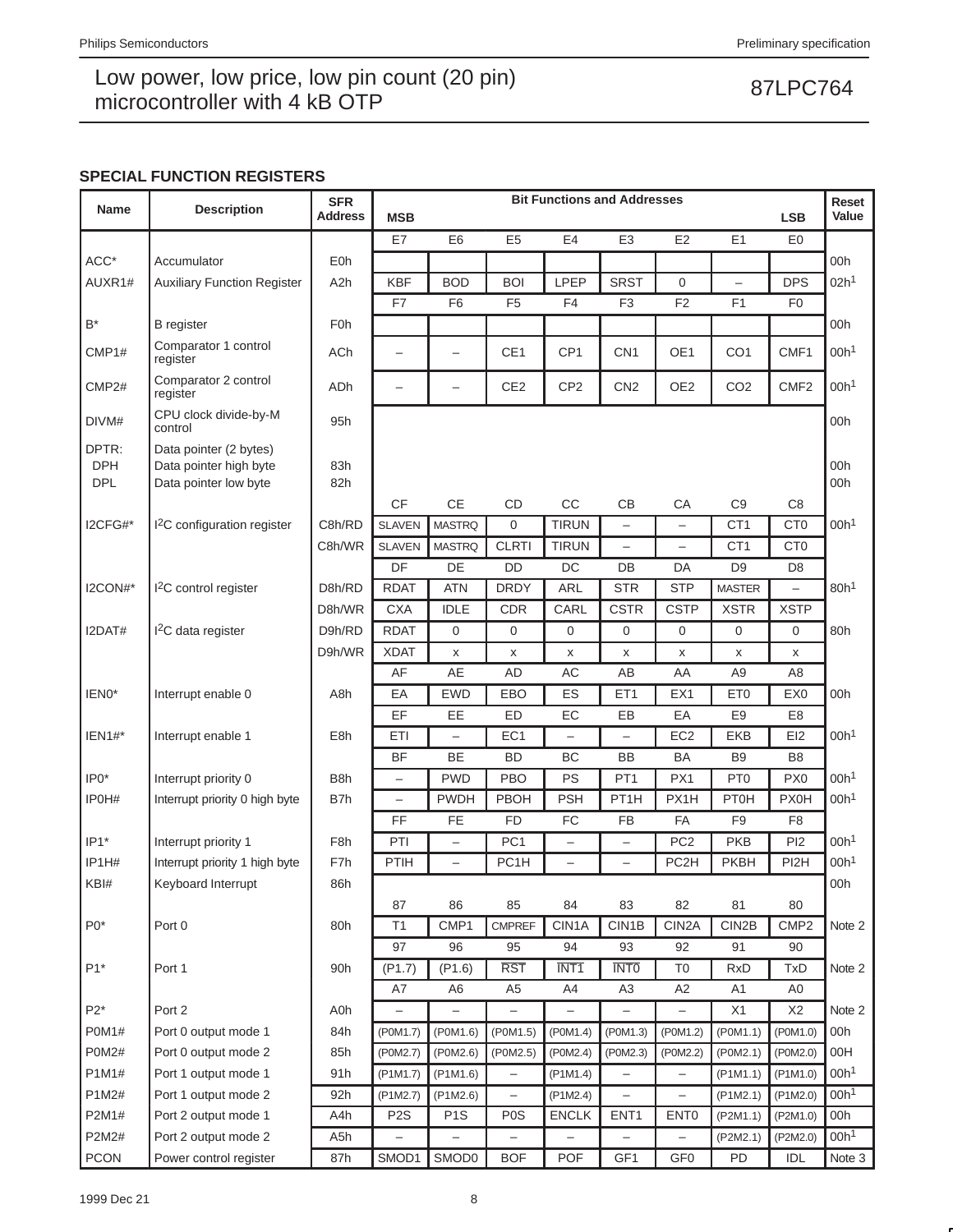| <b>Name</b>     | <b>Description</b>                  | <b>Bit Functions and Addresses</b><br><b>SFR</b> |                          |                 |                 |                 |                 |                 |                 |                 |        |
|-----------------|-------------------------------------|--------------------------------------------------|--------------------------|-----------------|-----------------|-----------------|-----------------|-----------------|-----------------|-----------------|--------|
|                 |                                     | <b>Address</b>                                   | <b>MSB</b>               |                 |                 |                 |                 |                 |                 | <b>LSB</b>      | Value  |
|                 |                                     |                                                  | D7                       | D <sub>6</sub>  | D <sub>5</sub>  | D <sub>4</sub>  | D <sub>3</sub>  | D <sub>2</sub>  | D <sub>1</sub>  | D <sub>0</sub>  |        |
| PSW*            | Program status word                 | D <sub>0</sub> h                                 | <b>CY</b>                | AC              | F <sub>0</sub>  | RS <sub>1</sub> | R <sub>S0</sub> | OV              | F <sub>1</sub>  | P               | 00h    |
| PT0AD#          | Port 0 digital input disable        | F6h                                              |                          |                 |                 |                 |                 |                 |                 |                 | 00h    |
|                 |                                     |                                                  |                          |                 |                 |                 |                 |                 |                 |                 |        |
|                 |                                     |                                                  | 9F                       | 9E              | 9 <sub>D</sub>  | 9C              | 9B              | <b>9A</b>       | 99              | 98              |        |
| SCON*           | Serial port control                 | 98h                                              | SM <sub>0</sub>          | SM <sub>1</sub> | SM <sub>2</sub> | <b>REN</b>      | TB8             | RB <sub>8</sub> | TI              | R <sub>1</sub>  | 00h    |
| <b>SBUF</b>     | Serial port data buffer<br>register | 99h                                              |                          |                 |                 |                 |                 |                 |                 |                 | xxh    |
| SADDR#          | Serial port address register        | A9h                                              |                          |                 |                 |                 |                 |                 |                 |                 | 00h    |
| SADEN#          | Serial port address enable          | B <sub>9</sub> h                                 |                          |                 |                 |                 |                 |                 |                 |                 | 00h    |
| <b>SP</b>       | Stack pointer                       | 81h                                              |                          |                 |                 |                 |                 |                 |                 |                 | 07h    |
|                 |                                     |                                                  |                          |                 |                 |                 |                 |                 |                 |                 |        |
|                 |                                     |                                                  | 8F                       | 8E              | 8D              | 8C              | 8B              | 8A              | 89              | 88              |        |
| TCON*           | Timer 0 and 1 control               | 88h                                              | TF <sub>1</sub>          | TR <sub>1</sub> | TF <sub>0</sub> | TR <sub>0</sub> | IE <sub>1</sub> | IT <sub>1</sub> | IE <sub>0</sub> | IT <sub>0</sub> | 00h    |
| TH <sub>0</sub> | Timer 0 high byte                   | 8Ch                                              |                          |                 |                 |                 |                 |                 |                 |                 | 00h    |
| TH <sub>1</sub> | Timer 1 high byte                   | 8Dh                                              |                          |                 |                 |                 |                 |                 |                 |                 | 00h    |
| TL <sub>0</sub> | Timer 0 low byte                    | 8Ah                                              |                          |                 |                 |                 |                 |                 |                 |                 | 00h    |
| TL <sub>1</sub> | Timer 1 low byte                    | 8Bh                                              |                          |                 |                 |                 |                 |                 |                 |                 | 00h    |
| <b>TMOD</b>     | Timer 0 and 1 mode                  | 89h                                              | <b>GATE</b>              | C/T             | M1              | M <sub>0</sub>  | <b>GATE</b>     | C/T             | M <sub>1</sub>  | M <sub>0</sub>  | 00h    |
|                 |                                     |                                                  |                          |                 |                 |                 |                 |                 |                 |                 |        |
| WDCON#          | Watchdog control register           | A7h                                              | $\overline{\phantom{0}}$ | -               | <b>WDOVF</b>    | <b>WDRUN</b>    | <b>WDCLK</b>    | WDS2            | WDS1            | WDS0            | Note 4 |
| WDRST#          | Watchdog reset register             | A6h                                              |                          |                 |                 |                 |                 |                 |                 |                 | xxh    |

## **NOTES:**

\* SFRs are bit addressable.

# SFRs are modified from or added to the 80C51 SFRs.

1. Unimplemented bits in SFRs are X (unknown) at all times. Ones should not be written to these bits since they may be used for other purposes in future derivatives. The reset value shown in the table for these bits is 0.

2. I/O port values at reset are determined by the PRHI bit in the UCFG1 configuration byte.

3. The PCON reset value is x x BOF POF–0 0 0 0b. The BOF and POF flags are not affected by reset. The POF flag is set by hardware upon power up. The BOF flag is set by the occurrence of a brownout reset/interrupt and upon power up.

4. The WDCON reset value is xx11 0000b for a Watchdog reset, xx01 0000b for all other reset causes if the watchdog is enabled, and xx00 0000b for all other reset causes if the watchdog is disabled.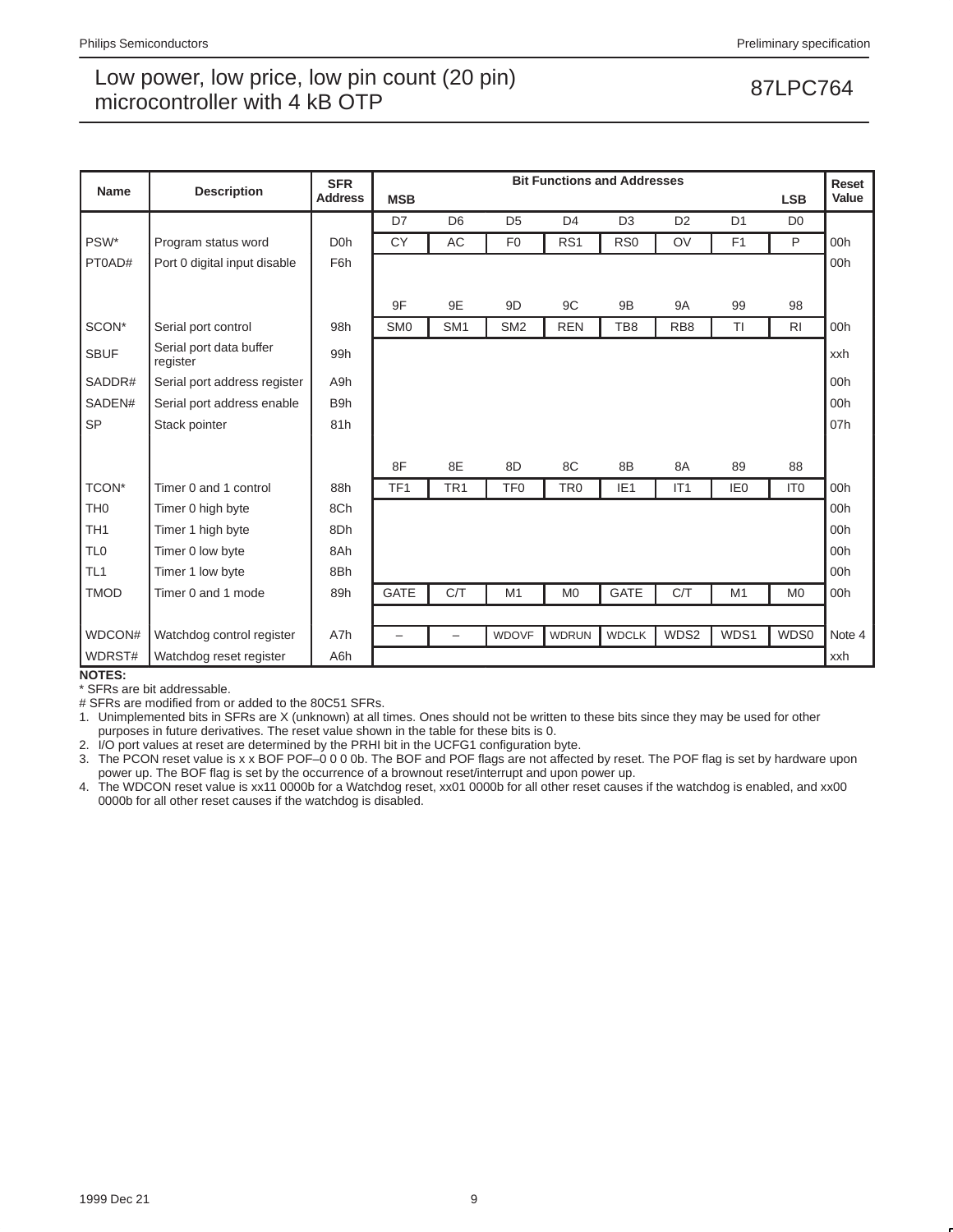## **FUNCTIONAL DESCRIPTION**

Details of 87LPC764 functions will be described in the following sections.

## **Enhanced CPU**

The 87LPC764 uses an enhanced 80C51 CPU which runs at twice the speed of standard 80C51 devices. This means that the performance of the 87LPC764 running at 5 MHz is exactly the same as that of a standard 80C51 running at 10 MHz. A machine cycle consists of 6 oscillator cycles, and most instructions execute in 6 or 12 clocks. A user configurable option allows restoring standard 80C51 execution timing. In that case, a machine cycle becomes 12 oscillator cycles.

In the following sections, the term "CPU clock" is used to refer to the clock that controls internal instruction execution. This may sometimes be different from the externally applied clock, as in the case where the part is configured for standard 80C51 timing by means of the CLKR configuration bit or in the case where the clock is divided down via the setting of the DIVM register. These features are described in the Oscillator section.

## **Analog Functions**

The 87LPC764 incorporates two Analog Comparators. In order to give the best analog function performance and to minimize power consumption, pins that are actually being used for analog functions must have the digital outputs and the digital inputs disabled.

Digital outputs are disabled by putting the port output into the Input Only (high impedance) mode as described in the I/O Ports section.

Digital inputs on port 0 may be disabled through the use of the PT0AD register. Each bit in this register corresponds to one pin of Port 0. Setting the corresponding bit in PT0AD disables that pin's digital input. Port bits that have their digital inputs disabled will be read as 0 by any instruction that accesses the port.

## **Analog Comparators**

Two analog comparators are provided on the 87LPC764. Input and output options allow use of the comparators in a number of different configurations. Comparator operation is such that the output is a logical one (which may be read in a register and/or routed to a pin) when the positive input (one of two selectable pins) is greater than the negative input (selectable from a pin or an internal reference voltage). Otherwise the output is a zero. Each comparator may be configured to cause an interrupt when the output value changes.

## **Comparator Configuration**

Each comparator has a control register, CMP1 for comparator 1 and CMP2 for comparator 2. The control registers are identical and are shown in Figure 1.

The overall connections to both comparators are shown in Figure 2. There are eight possible configurations for each comparator, as determined by the control bits in the corresponding CMPn register: CPn, CNn, and OEn. These configurations are shown in Figure 3. The comparators function down to a  $V_{DD}$  of 3.0V.

When each comparator is first enabled, the comparator output and interrupt flag are not guaranteed to be stable for 10 microseconds. The corresponding comparator interrupt should not be enabled during that time, and the comparator interrupt flag must be cleared before the interrupt is enabled in order to prevent an immediate interrupt service.

| <b>CMPn</b> | Address: ACh for CMP1, ADh for CMP2<br>Reset Value: 00h |                     |   |                                                                                                                                                                                                                                                                       |                                                                   |     |            |                |     |             |                                                                                                                                                                                                       |  |
|-------------|---------------------------------------------------------|---------------------|---|-----------------------------------------------------------------------------------------------------------------------------------------------------------------------------------------------------------------------------------------------------------------------|-------------------------------------------------------------------|-----|------------|----------------|-----|-------------|-------------------------------------------------------------------------------------------------------------------------------------------------------------------------------------------------------|--|
|             |                                                         | Not Bit Addressable |   |                                                                                                                                                                                                                                                                       |                                                                   |     |            |                |     |             |                                                                                                                                                                                                       |  |
|             |                                                         |                     | 7 | 6                                                                                                                                                                                                                                                                     | 5                                                                 | 4   | 3          | $\overline{2}$ | 1   | $\bf{0}$    |                                                                                                                                                                                                       |  |
|             |                                                         |                     |   |                                                                                                                                                                                                                                                                       | <b>CEn</b>                                                        | CPn | <b>CNn</b> | OEn            | COn | <b>CMFn</b> |                                                                                                                                                                                                       |  |
| <b>BIT</b>  |                                                         | <b>SYMBOL</b>       |   | <b>FUNCTION</b>                                                                                                                                                                                                                                                       |                                                                   |     |            |                |     |             |                                                                                                                                                                                                       |  |
|             | CMPn.7, 6                                               |                     |   |                                                                                                                                                                                                                                                                       | Reserved for future use. Should not be set to 1 by user programs. |     |            |                |     |             |                                                                                                                                                                                                       |  |
|             | CMP <sub>n.5</sub>                                      | CE <sub>n</sub>     |   |                                                                                                                                                                                                                                                                       |                                                                   |     |            |                |     |             |                                                                                                                                                                                                       |  |
|             |                                                         |                     |   | Comparator enable. When set by software, the corresponding comparator function is enabled.<br>Comparator output is stable 10 microseconds after CEn is first set.                                                                                                     |                                                                   |     |            |                |     |             |                                                                                                                                                                                                       |  |
|             | CMP <sub>n.4</sub>                                      | C <sub>Pn</sub>     |   |                                                                                                                                                                                                                                                                       | 1. CINnB is selected as the positive comparator input.            |     |            |                |     |             | Comparator positive input select. When 0, CINnA is selected as the positive comparator input. When                                                                                                    |  |
|             | CMP <sub>n.3</sub>                                      | <b>CNn</b>          |   |                                                                                                                                                                                                                                                                       | negative comparator input.                                        |     |            |                |     |             | Comparator negative input select. When 0, the comparator reference pin CMPREF is selected as<br>the negative comparator input. When 1, the internal comparator reference $V_{ref}$ is selected as the |  |
|             | CMP <sub>n.2</sub>                                      | OE <sub>n</sub>     |   |                                                                                                                                                                                                                                                                       | enabled (CEn = 1). This output is asynchronous to the CPU clock.  |     |            |                |     |             | Output enable. When 1, the comparator output is connected to the CMPn pin if the comparator is                                                                                                        |  |
|             | CMP <sub>n.1</sub>                                      | C <sub>On</sub>     |   |                                                                                                                                                                                                                                                                       | comparator is disabled ( $CEn = 0$ ).                             |     |            |                |     |             | Comparator output, synchronized to the CPU clock to allow reading by software. Cleared when the                                                                                                       |  |
|             | CMP <sub>n.0</sub>                                      | <b>CMFn</b>         |   | Comparator interrupt flag. This bit is set by hardware whenever the comparator output COn changes<br>state. This bit will cause a hardware interrupt if enabled and of sufficient priority. Cleared by<br>software and when the comparator is disabled ( $CEn = 0$ ). |                                                                   |     |            |                |     |             |                                                                                                                                                                                                       |  |
|             |                                                         |                     |   |                                                                                                                                                                                                                                                                       |                                                                   |     |            |                |     |             | SU01152                                                                                                                                                                                               |  |

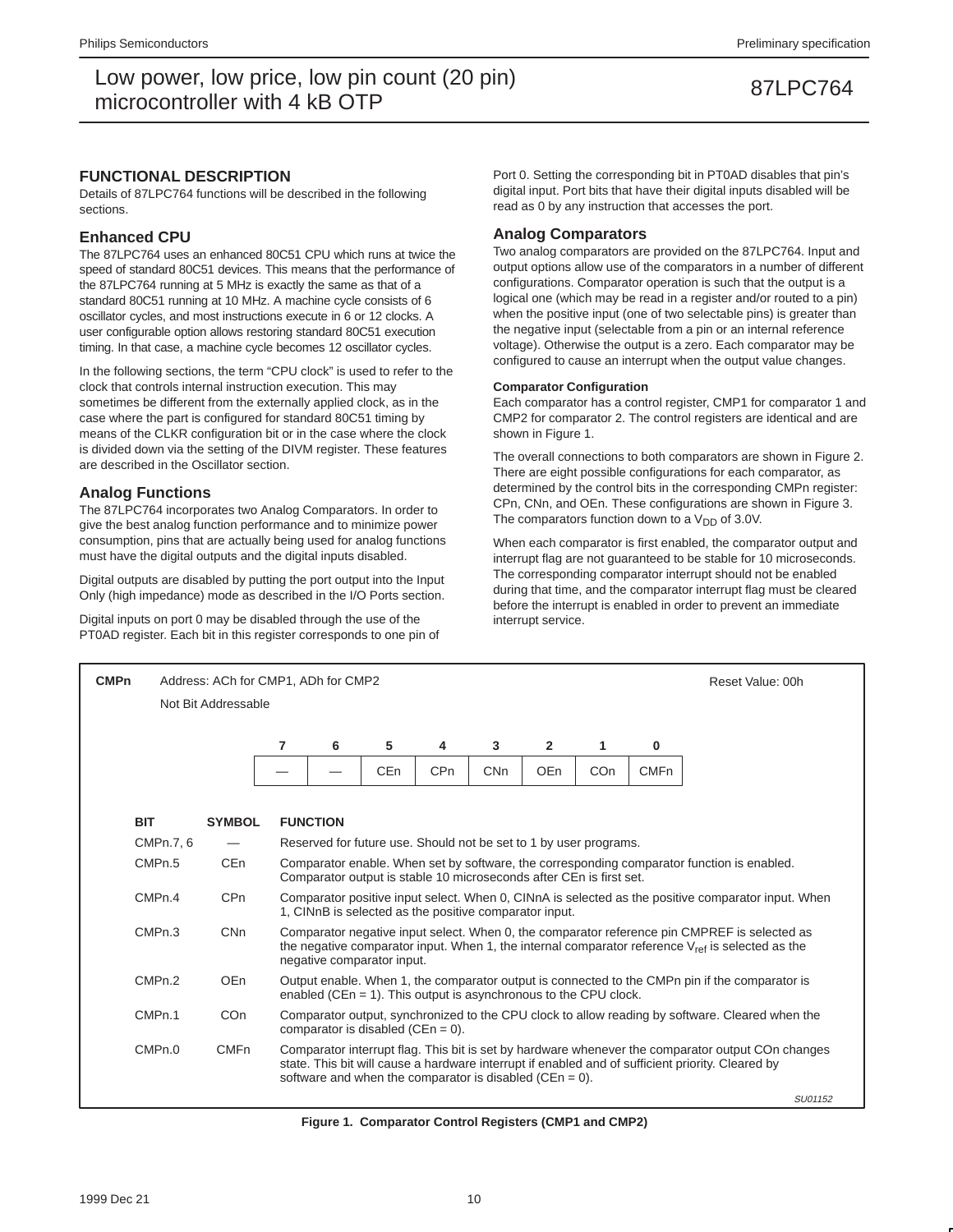

**Figure 2. Comparator Input and Output Connections**



**Figure 3. Comparator Configurations**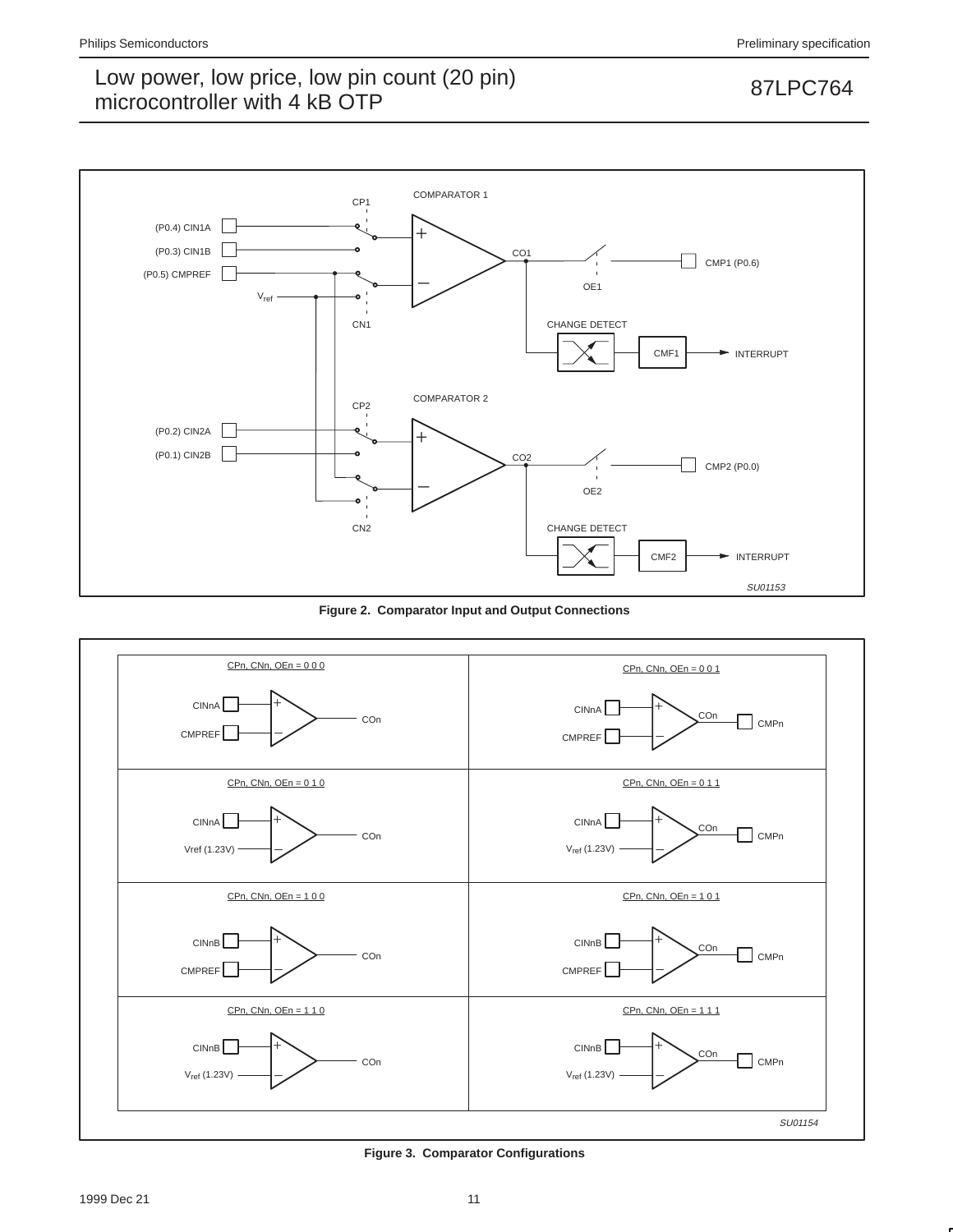### **Internal Reference Voltage**

An internal reference voltage generator may supply a default reference when a single comparator input pin is used. The value of the internal reference voltage, referred to as  $V_{ref}$ , is 1.28 V  $\pm$ 10%.

### **Comparator Interrupt**

Each comparator has an interrupt flag CMFn contained in its configuration register. This flag is set whenever the comparator output changes state. The flag may be polled by software or may be used to generate an interrupt. The interrupt will be generated when the corresponding enable bit ECn in the IEN1 register is set and the interrupt system is enabled via the EA bit in the IEN0 register.

### **Comparators and Power Reduction Modes**

Either or both comparators may remain enabled when Power Down or Idle mode is activated. The comparators will continue to function in the power reduction mode. If a comparator interrupt is enabled, a change of the comparator output state will generate an interrupt and wake up the processor. If the comparator output to a pin is enabled, the pin should be configured in the push-pull mode in order to obtain fast switching times while in power down mode. The reason is that with the oscillator stopped, the temporary strong pull-up that normally occurs during switching on a quasi-bidirectional port pin does not take place.

Comparators consume power in Power Down and Idle modes, as well as in the normal operating mode. This fact should be taken into account when system power consumption is an issue.

## **Comparator Configuration Example**

The code shown in Figure 4 is an example of initializing one comparator. Comparator 1 is configured to use the CIN1A and CMPREF inputs, outputs the comparator result to the CMP1 pin, and generates an interrupt when the comparator output changes.

The interrupt routine used for the comparator must clear the interrupt flag (CMF1 in this case) before returning.

| CmpInit: |             |                                                 |
|----------|-------------|-------------------------------------------------|
| mov      | PTOAD. #30h | ; Disable digital inputs on pins that are used  |
|          |             | for analog functions: CIN1A, CMPREF.            |
| anl      | POM2,#Ocfh  | ; Disable digital outputs on pins that are used |
| orl      | P0M1,#30h   | for analog functions: CIN1A, CMPREF.            |
| mov      | CMP1,#24h   | ; Turn on comparator 1 and set up for:          |
|          |             | - Positive input on CIN1A.                      |
|          |             | - Negative input from CMPREF pin.               |
|          |             | - Output to CMP1 pin enabled.<br>$\ddot{ }$     |
| call     | delav10us   | ; The comparator has to start up for at         |
|          |             | least 10 microseconds before use.               |
| anl      | CMP1,#0feh  | : Clear comparator 1 interrupt flag.            |
| setb     | EC1         | ; Enable the comparator 1 interrupt. The        |
|          |             | priority is left at the current value.          |
| setb     | EA          | ; Enable the interrupt system (if needed).      |
| ret      |             | ; Return to caller.                             |
|          |             | SU01189                                         |

**Figure 4.**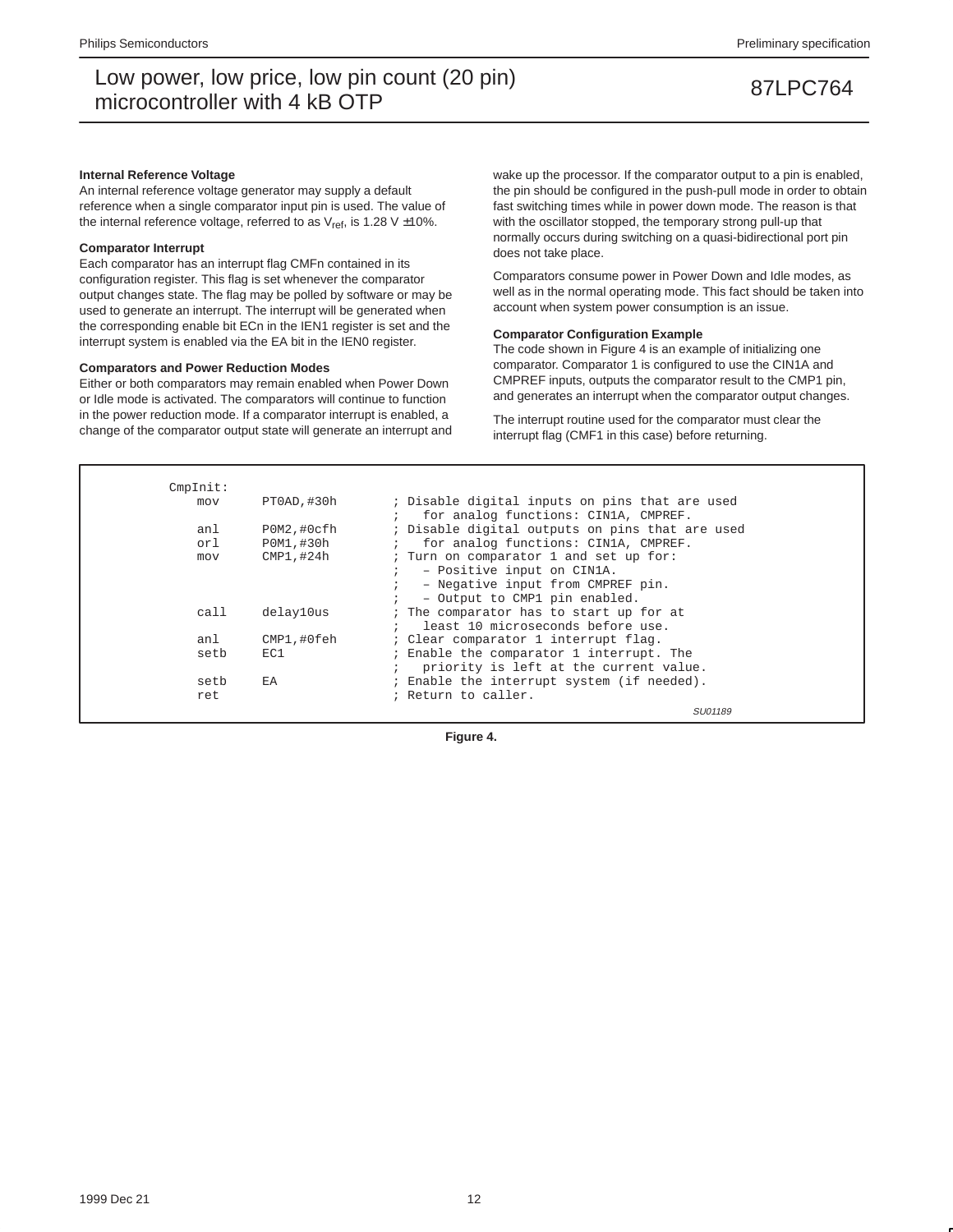## **I 2C Serial Interface**

The I<sup>2</sup>C bus uses two wires (SDA and SCL) to transfer information between devices connected to the bus. The main features of the bus are:

- Bidirectional data transfer between masters and slaves.
- Serial addressing of slaves (no added wiring).
- Acknowledgment after each transferred byte.
- Multimaster bus.
- Arbitration between simultaneously transmitting masters without corruption of serial data on bus.

The I<sup>2</sup>C subsystem includes hardware to simplify the software required to drive the I<sup>2</sup>C bus. The hardware is a single bit interface which in addition to including the necessary arbitration and framing error checks, includes clock stretching and a bus timeout timer. The interface is synchronized to software either through polled loops or interrupts.

Refer to the application note AN422, entitled "Using the 8XC751 Microcontroller as an I2C Bus Master" for additional discussion of the 8xC76x I<sup>2</sup>C interface and sample driver routines.

The 87LPC764 I2C implementation duplicates that of the 87C751 and 87C752 except for the following details:

- The interrupt vector addresses for both the I2C interrupt and the Timer I interrupt.
- The I2C SFR addresses (I2CON, !2CFG, I2DAT).
- $\bullet$  The location of the I<sup>2</sup>C interrupt enable bit and the name of the SFR it is located within (EI2 is Bit 0 in IEN1).
- The location of the Timer I interrupt enable bit and the name of the SFR it is located within (ETI is Bit 7 in IEN1).
- The I<sup>2</sup>C and Timer I interrupts have a settable priority.

Timer I is used to both control the timing of the  $1<sup>2</sup>C$  bus and also to detect a "bus locked" condition, by causing an interrupt when nothing happens on the I2C bus for an inordinately long period of time while a transmission is in progress. If this interrupt occurs, the program has the opportunity to attempt to correct the fault and resume I2C operation.

Six time spans are important in I<sup>2</sup>C operation and are insured by timer I:

- The MINIMUM HIGH time for SCL when this device is the master.
- The MINIMUM LOW time for SCL when this device is a master. This is not very important for a single-bit hardware interface like this one, because the SCL low time is stretched until the software responds to the  $1<sup>2</sup>C$  flags. The software response time normally meets or exceeds the MIN LO time. In cases where the software responds within MIN HI + MIN LO) time, timer I will ensure that the minimum time is met.
- The MINIMUM SCL HIGH TO SDA HIGH time in a stop condition.
- The MINIMUM SDA HIGH TO SDA LOW time between I<sup>2</sup>C stop and start conditions (4.7ms, see  $1<sup>2</sup>C$  specification).
- The MINIMUM SDA LOW TO SCL LOW time in a start condition.
- The MAXIMUM SCL CHANGE time while an I2C frame is in progress. A frame is in progress between a start condition and the following stop condition. This time span serves to detect a lack of software response on this device as well as external I<sup>2</sup>C

problems. SCL "stuck low" indicates a faulty master or slave. SCL "stuck high" may mean a faulty device, or that noise induced onto the I2C bus caused all masters to withdraw from I2C arbitration.

The first five of these times are 4.7 ms (see  $12C$  specification) and are covered by the low order three bits of timer I. Timer I is clocked by the 87LPC764 CPU clock. Timer I can be pre-loaded with one of four values to optimize timing for different oscillator frequencies. At lower frequencies, software response time is increased and will degrade maximum performance of the I2C bus. See special function register I2CFG description for prescale values (CT0, CT1).

The MAXIMUM SCL CHANGE time is important, but its exact span is not critical. The complete 10 bits of timer I are used to count out the maximum time. When  $1<sup>2</sup>C$  operation is enabled, this counter is cleared by transitions on the SCL pin. The timer does not run between I2C frames (i.e., whenever reset or stop occurred more recently than the last start). When this counter is running, it will carry out after 1020 to 1023 machine cycles have elapsed since a change on SCL. A carry out causes a hardware reset of the I2C interface and generates an interrupt if the Timer I interrupt is enabled. In cases where the bus hang-up is due to a lack of software response by this device, the reset releases SCL and allows I2C operation among other devices to continue.

Timer I is enabled to run, and will reset the I2C interface upon overflow, if the TIRUN bit in the I2CFG register is set. The Timer I interrupt may be enabled via the ETI bit in IEN1, and its priority set by the PTIH and PTI bits in the Ip1H and IP1 registers respectively.

## **I 2C Interrupts**

If I2C interrupts are enabled (EA and EI2 are both set to 1), an I2C interrupt will occur whenever the ATN flag is set by a start, stop, arbitration loss, or data ready condition (refer to the description of ATN following). In practice, it is not efficient to operate the I2C interface in this fashion because the I2C interrupt service routine would somehow have to distinguish between hundreds of possible conditions. Also, since I<sup>2</sup>C can operate at a fairly high rate, the software may execute faster if the code simply waits for the I2C interface.

Typically, the I2C interrupt should only be used to indicate a start condition at an idle slave device, or a stop condition at an idle master device (if it is waiting to use the  $I<sup>2</sup>C$  bus). This is accomplished by enabling the I2C interrupt only during the aforementioned conditions.

## **Reading I2CON**

- RDAT The data from SDA is captured into "Receive DATa" whenever a rising edge occurs on SCL. RDAT is also available (with seven low-order zeros) in the I2DAT register. The difference between reading it here and there is that reading I2DAT clears DRDY, allowing the I<sup>2</sup>C to proceed on to another bit. Typically, the first seven bits of a received byte are read from I2DAT, while the 8th is read here. Then I2DAT can be written to send the Acknowledge bit and clear DRDY.
- ATN "ATteNtion" is 1 when one or more of DRDY, ARL, STR, or STP is 1. Thus, ATN comprises a single bit that can be tested to release the I2C service routine from a "wait loop."
- DRDY "Data ReaDY" (and thus ATN) is set when a rising edge occurs on SCL, except at idle slave. DRDY is cleared by writing  $CDR = 1$ , or by writing or reading the I2DAT register. The following low period on SCL is stretched until the program responds by clearing DRDY.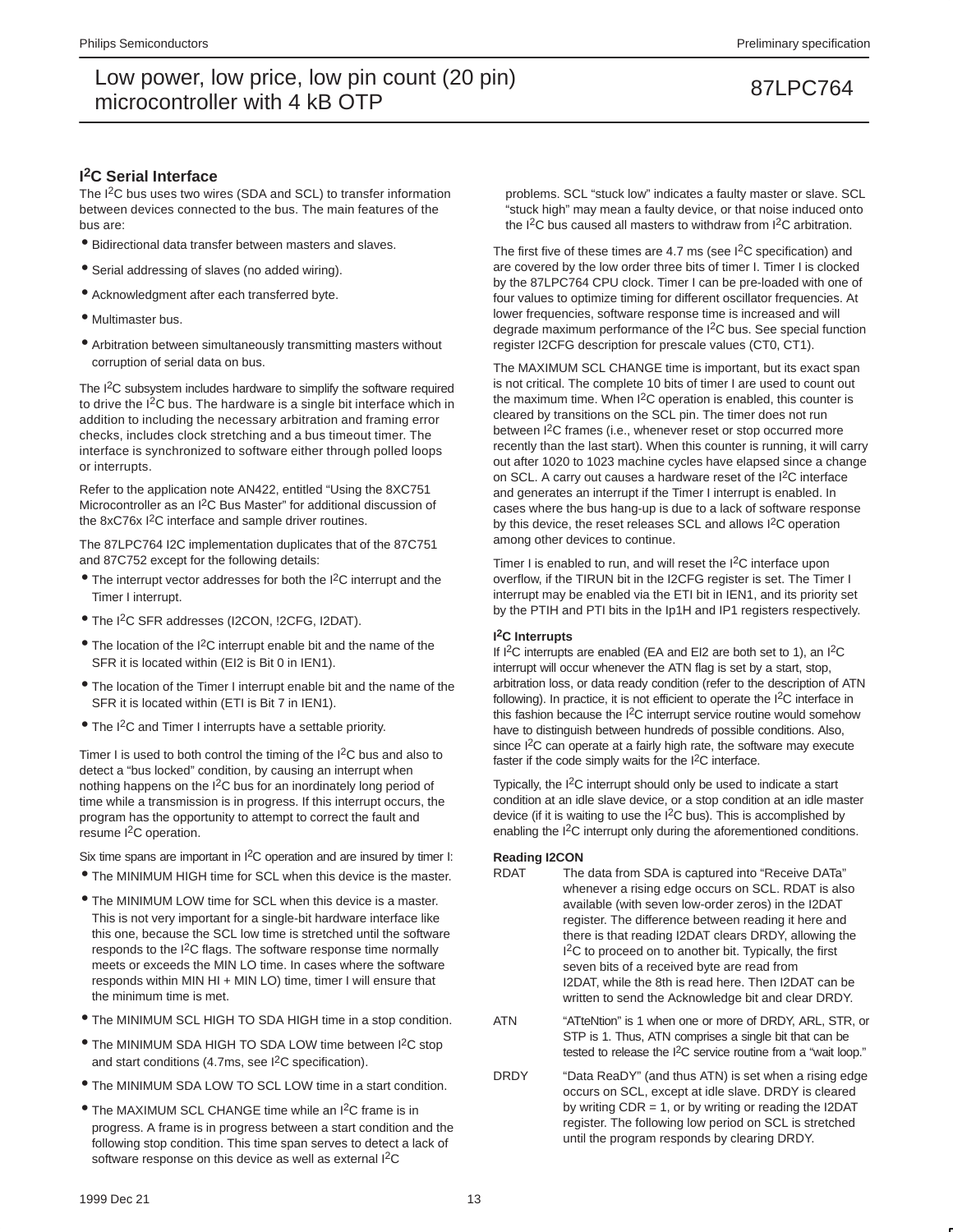| <b>I2CON</b> |                            | Address: D8h                                                                       |                |                                                                                                                                                        |                                                                 |      |             |             |                                                                                         |             | Reset Value: 81h                                                                                                                                                                                                                                                   |  |  |
|--------------|----------------------------|------------------------------------------------------------------------------------|----------------|--------------------------------------------------------------------------------------------------------------------------------------------------------|-----------------------------------------------------------------|------|-------------|-------------|-----------------------------------------------------------------------------------------|-------------|--------------------------------------------------------------------------------------------------------------------------------------------------------------------------------------------------------------------------------------------------------------------|--|--|
|              |                            | Bit Addressable*                                                                   |                |                                                                                                                                                        |                                                                 |      |             |             |                                                                                         |             |                                                                                                                                                                                                                                                                    |  |  |
|              |                            |                                                                                    |                |                                                                                                                                                        |                                                                 |      |             |             |                                                                                         |             |                                                                                                                                                                                                                                                                    |  |  |
|              |                            |                                                                                    | $\overline{7}$ | 5<br>6<br>4<br>3<br>$\mathbf{2}$<br>1<br>0                                                                                                             |                                                                 |      |             |             |                                                                                         |             |                                                                                                                                                                                                                                                                    |  |  |
|              |                            | <b>READ</b>                                                                        | <b>RDAT</b>    | <b>ATN</b>                                                                                                                                             | <b>DRDY</b>                                                     | ARL  | <b>STR</b>  | <b>STP</b>  | <b>MASTER</b>                                                                           |             |                                                                                                                                                                                                                                                                    |  |  |
|              |                            | <b>WRITE</b>                                                                       | <b>CXA</b>     | <b>IDLE</b>                                                                                                                                            | <b>CDR</b>                                                      | CARL | <b>CSTR</b> | <b>CSTP</b> | <b>XSTR</b>                                                                             | <b>XSTP</b> |                                                                                                                                                                                                                                                                    |  |  |
| <b>BIT</b>   |                            | <b>SYMBOL</b>                                                                      |                | <b>FUNCTION</b>                                                                                                                                        |                                                                 |      |             |             |                                                                                         |             |                                                                                                                                                                                                                                                                    |  |  |
|              | I2CON.7                    | <b>RDAT</b>                                                                        |                |                                                                                                                                                        | Read: the most recently received data bit.                      |      |             |             |                                                                                         |             |                                                                                                                                                                                                                                                                    |  |  |
|              | $\mathfrak{c}\mathfrak{c}$ | <b>CXA</b>                                                                         |                |                                                                                                                                                        | Write: clears the transmit active flag.                         |      |             |             |                                                                                         |             |                                                                                                                                                                                                                                                                    |  |  |
|              | ICON.6                     | <b>ATN</b>                                                                         |                |                                                                                                                                                        |                                                                 |      |             |             | Read: $ATN = 1$ if any of the flags DRDY, ARL, STP, or STP = 1.                         |             |                                                                                                                                                                                                                                                                    |  |  |
|              | 'n.                        | <b>IDLE</b>                                                                        |                | Write: in the I <sup>2</sup> C slave mode, writing a 1 to this bit causes the I <sup>2</sup> C hardware to ignore the bus until it<br>is needed again. |                                                                 |      |             |             |                                                                                         |             |                                                                                                                                                                                                                                                                    |  |  |
|              | I2CON.5                    | <b>DRDY</b>                                                                        |                |                                                                                                                                                        |                                                                 |      |             |             | Read: Data Ready flag, set when there is a rising edge on SCL.                          |             |                                                                                                                                                                                                                                                                    |  |  |
|              | $\mathfrak{c}\mathfrak{c}$ | <b>CDR</b>                                                                         |                |                                                                                                                                                        | Write: writing a 1 to this bit clears the DRDY flag.            |      |             |             |                                                                                         |             |                                                                                                                                                                                                                                                                    |  |  |
|              | IZCON.4                    | <b>ARL</b>                                                                         |                |                                                                                                                                                        |                                                                 |      |             |             | Read: Arbitration Loss flag, set when arbitration is lost while in the transmit mode.   |             |                                                                                                                                                                                                                                                                    |  |  |
|              | å.                         | CARL                                                                               |                |                                                                                                                                                        | Write: writing a 1 to this bit clears the CARL flag.            |      |             |             |                                                                                         |             |                                                                                                                                                                                                                                                                    |  |  |
|              | IZCON.3                    | <b>STR</b>                                                                         |                |                                                                                                                                                        |                                                                 |      |             |             | Read: Start flag, set when a start condition is detected at a master or non-idle slave. |             |                                                                                                                                                                                                                                                                    |  |  |
|              | ££                         | <b>CSTR</b>                                                                        |                |                                                                                                                                                        | Write: writing a 1 to this bit clears the STR flag.             |      |             |             |                                                                                         |             |                                                                                                                                                                                                                                                                    |  |  |
|              | <b>I2CON.2</b>             | <b>STP</b>                                                                         |                |                                                                                                                                                        |                                                                 |      |             |             | Read: Stop flag, set when a stop condition is detected at a master or non-idle slave.   |             |                                                                                                                                                                                                                                                                    |  |  |
|              | $\mathfrak{c}\mathfrak{c}$ | <b>CSTP</b>                                                                        |                |                                                                                                                                                        | Write: writing a 1 to this bit clears the STP flag.             |      |             |             |                                                                                         |             |                                                                                                                                                                                                                                                                    |  |  |
|              | <b>I2CON.1</b>             | <b>MASTER</b>                                                                      |                |                                                                                                                                                        | Read: indicates whether this device is currently as bus master. |      |             |             |                                                                                         |             |                                                                                                                                                                                                                                                                    |  |  |
|              | u                          | <b>XSTR</b>                                                                        |                |                                                                                                                                                        |                                                                 |      |             |             | Write: writing a 1 to this bit causes a repeated start condition to be generated.       |             |                                                                                                                                                                                                                                                                    |  |  |
|              | <b>I2CON.0</b>             |                                                                                    |                | Read: undefined.                                                                                                                                       |                                                                 |      |             |             |                                                                                         |             |                                                                                                                                                                                                                                                                    |  |  |
|              | u                          | <b>XSTP</b>                                                                        |                |                                                                                                                                                        |                                                                 |      |             |             | Write: writing a 1 to this bit causes a stop condition to be generated.                 |             |                                                                                                                                                                                                                                                                    |  |  |
|              |                            | are different. Testing of I2CON bits via the JB and JNB instructions is supported. |                |                                                                                                                                                        |                                                                 |      |             |             |                                                                                         |             | * Due to the manner in which bit addressing is implemented in the 80C51 family, the I2CON register should never be altered by<br>use of the SETB, CLR, CPL, MOV (bit), or JBC instructions. This is due to the fact that read and write functions of this register |  |  |
|              |                            |                                                                                    |                |                                                                                                                                                        |                                                                 |      |             |             |                                                                                         |             | SU01155                                                                                                                                                                                                                                                            |  |  |

## **Figure 5. I2C Control Register (I2CON)**

| <b>I2DAT</b> | Address: D9h               |                     |             |                        |   |   |                                                       |                |   |   | Reset Value: xxh                                                                                  |
|--------------|----------------------------|---------------------|-------------|------------------------|---|---|-------------------------------------------------------|----------------|---|---|---------------------------------------------------------------------------------------------------|
|              |                            | Not Bit Addressable |             |                        |   |   |                                                       |                |   |   |                                                                                                   |
|              |                            |                     |             |                        |   |   |                                                       |                |   |   |                                                                                                   |
|              |                            |                     | 7           | 6                      | 5 | 4 | 3                                                     | $\overline{2}$ | 1 | 0 |                                                                                                   |
|              |                            | <b>READ</b>         | <b>RDAT</b> |                        |   |   |                                                       |                |   |   |                                                                                                   |
|              |                            | <b>WRITE</b>        | <b>XDAT</b> |                        |   |   |                                                       |                |   |   |                                                                                                   |
|              |                            |                     |             |                        |   |   |                                                       |                |   |   |                                                                                                   |
|              | <b>BIT</b>                 | <b>SYMBOL</b>       |             | <b>FUNCTION</b>        |   |   |                                                       |                |   |   |                                                                                                   |
|              | I2DAT.7                    | <b>RDAT</b>         |             |                        |   |   | I2DAT also clears DRDY and the Transmit Active state. |                |   |   | Read: the most recently received data bit, captured from SDA at every rising edge of SCL. Reading |
|              | $\mathfrak{c}\mathfrak{c}$ | <b>XDAT</b>         |             | Transmit Active state. |   |   |                                                       |                |   |   | Write: sets the data for the next transmitted bit. Writing I2DAT also clears DRDY and sets the    |
|              | $I2$ DAT.6-0               |                     | Unused.     |                        |   |   |                                                       |                |   |   | SU01156                                                                                           |

**Figure 6. I2C Data Register (I 2DAT)**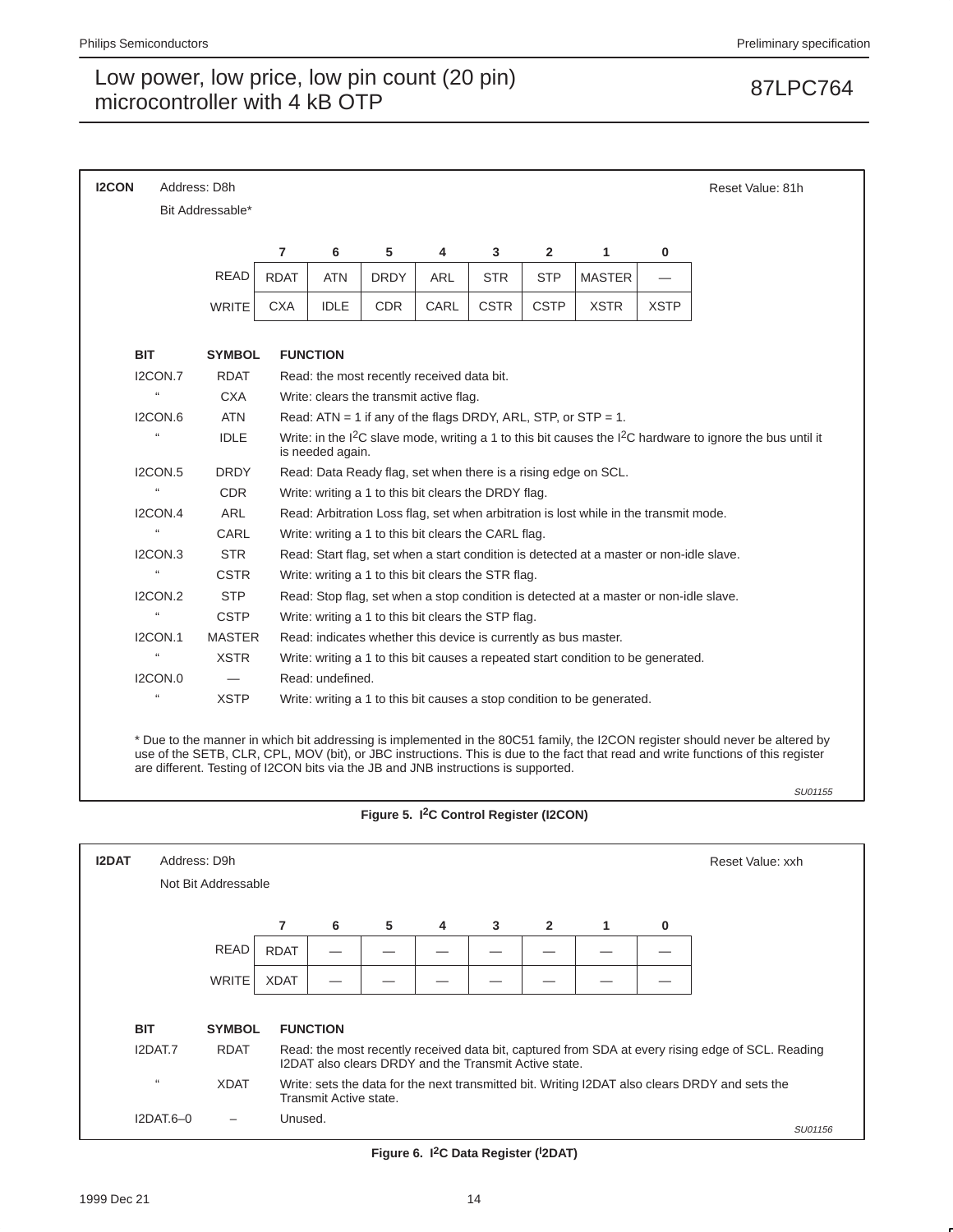### **Checking ATN and DRDY**

When a program detects  $ATN = 1$ , it should next check DRDY. If  $DRDY = 1$ , then if it receives the last bit, it should capture the data from RDAT (in I2DAT or I2CON). Next, if the next bit is to be sent, it should be written to I2DAT. One way or another, it should clear DRDY and then return to monitoring ATN. Note that if any of ARL, STR, or STP is set, clearing DRDY will not release SCL to high, so that the I<sup>2</sup>C will not go on to the next bit. If a program detects  $ATN = 1$ , and  $DRDY = 0$ , it should go on to examine  $ARL$ ,  $STR$ , and STP.

ARL "Arbitration Loss" is 1 when transmit Active was set, but this device lost arbitration to another transmitter. Transmit Active is cleared when ARL is 1. There are four separate cases in which ARL is set.

> 1. If the program sent a 1 or repeated start, but another device sent a 0, or a stop, so that SDA is 0 at the rising edge of SCL. (If the other device sent a stop, the setting of ARL will be followed shortly by STP being set.)

2. If the program sent a 1, but another device sent a repeated start, and it drove SDA low before SCL could be driven low. (This type of ARL is always accompanied by  $STR = 1.$ )

3. In master mode, if the program sent a repeated start, but another device sent a 1, and it drove SCL low before this device could drive SDA low.

4. In master mode, if the program sent stop, but it could not be sent because another device sent a 0.

- STR "STaRt" is set to a 1 when an I<sup>2</sup>C start condition is detected at a non-idle slave or at a master. (STR is not set when an idle slave becomes active due to a start bit; the slave has nothing useful to do until the rising edge of SCL sets DRDY.)
- STP "SToP" is set to 1 when an I<sup>2</sup>C stop condition is detected at a non-idle slave or at a master. (STP is not set for a stop condition at an idle slave.)
- MASTER "MASTER" is 1 if this device is currently a master on the I2C. MASTER is set when MASTRQ is 1 and the bus is not busy (i.e., if a start bit hasn't been received since reset or a "Timer I" time-out, or if a stop has been received since the last start). MASTER is cleared when ARL is set, or after the software writes  $MASTRQ = 0$  and then  $XSTP = 1$ .

### **Writing I2CON**

Typically, for each bit in an I2C message, a service routine waits for ATN = 1. Based on DRDY, ARL, STR, and STP, and on the current bit position in the message, it may then write I2CON with one or more of the following bits, or it may read or write the I2DAT register.

CXA Writing a 1 to "Clear Xmit Active" clears the Transmit Active state. (Reading the I2DAT register also does this.)

### **Regarding Transmit Active**

Transmit Active is set by writing the I2DAT register, or by writing I2CON with  $XSTR = 1$  or  $XSTP = 1$ . The  $I^2C$  interface will only drive the SDA line low when Transmit Active is set, and the ARL bit will only be set to 1 when Transmit Active is set. Transmit Active is cleared by reading the I2DAT register, or by writing I2CON with CXA = 1. Transmit Active is automatically cleared when ARL is 1.

- IDLE Writing 1 to "IDLE" causes a slave's  $I^2C$  hardware to ignore the  $I<sup>2</sup>C$  until the next start condition (but if MASTRQ is 1, then a stop condition will cause this device to become a master).
- CDR Writing a 1 to "Clear Data Ready" clears DRDY. (Reading or writing the I2DAT register also does this.)
- CARL Writing a 1 to "Clear Arbitration Loss" clears the ARL bit.
- CSTR Writing a 1 to "Clear STaRt" clears the STR bit.
- CSTP Writing a 1 to "Clear SToP" clears the STP bit. Note that if one or more of DRDY, ARL, STR, or STP is 1, the low time of SCL is stretched until the service routine responds by clearing them.
- XSTR Writing 1s to "Xmit repeated STaRt" and CDR tells the I<sup>2</sup>C hardware to send a repeated start condition. This should only be at a master. Note that XSTR need not and should not be used to send an "initial" (non-repeated) start; it is sent automatically by the I2C hardware. Writing XSTR = 1 includes the effect of writing I2DAT with XDAT = 1; it sets Transmit Active and releases SDA to high during the SCL low time. After SCL goes high, the I2C hardware waits for the suitable minimum time and then drives SDA low to make the start condition.
- XSTP Writing 1s to "Xmit SToP" and CDR tells the I2C hardware to send a stop condition. This should only be done at a master. If there are no more messages to initiate, the service routine should clear the MASTRQ bit in I2CFG to 0 before writing XSTP with 1. Writing XSTP = 1 includes the effect of writing I2DAT with XDAT = 0; it sets Transmit Active and drives SDA low during the SCL low time. After SCL goes high, the I<sup>2</sup>C hardware waits for the suitable minimum time and then releases SDA to high to make the stop condition.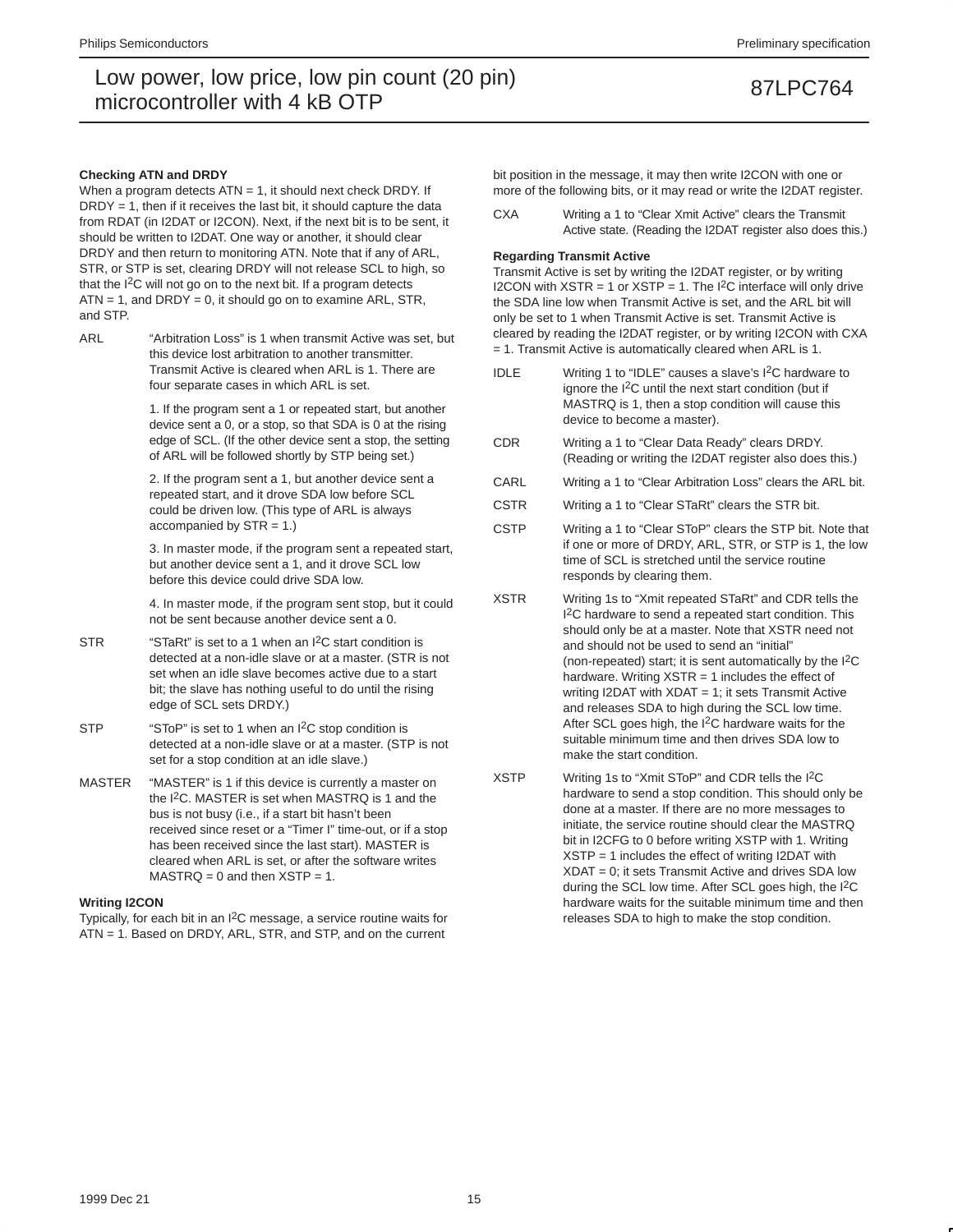| <b>I2CFG</b> | Address: C8h |                     |                                                                                       |                                                                                                                                                                                                                                          |              |   |                |                 |                 | Reset Value: 00h                                                                                                                                                                                                                                                                                                                                                                                                                     |  |
|--------------|--------------|---------------------|---------------------------------------------------------------------------------------|------------------------------------------------------------------------------------------------------------------------------------------------------------------------------------------------------------------------------------------|--------------|---|----------------|-----------------|-----------------|--------------------------------------------------------------------------------------------------------------------------------------------------------------------------------------------------------------------------------------------------------------------------------------------------------------------------------------------------------------------------------------------------------------------------------------|--|
|              |              | Not Bit Addressable |                                                                                       |                                                                                                                                                                                                                                          |              |   |                |                 |                 |                                                                                                                                                                                                                                                                                                                                                                                                                                      |  |
|              |              | $\overline{7}$      | 6                                                                                     | 5                                                                                                                                                                                                                                        | 4            | 3 | $\overline{2}$ | 1               | 0               |                                                                                                                                                                                                                                                                                                                                                                                                                                      |  |
|              |              | <b>SLAVEN</b>       | <b>MASTRQ</b>                                                                         | <b>CLRTI</b>                                                                                                                                                                                                                             | <b>TIRUN</b> |   |                | CT <sub>1</sub> | C <sub>T0</sub> |                                                                                                                                                                                                                                                                                                                                                                                                                                      |  |
| <b>BIT</b>   |              | <b>SYMBOL</b>       | <b>FUNCTION</b>                                                                       |                                                                                                                                                                                                                                          |              |   |                |                 |                 |                                                                                                                                                                                                                                                                                                                                                                                                                                      |  |
|              | I2CFG.7      | <b>SLAVEN</b>       | time-out.                                                                             | Slave Enable. Writing a 1 this bit enables the slave functions of the I <sup>2</sup> C subsystem. If SLAVEN and<br>MASTRQ are 0, the I <sup>2</sup> C hardware is disabled. This bit is cleared to 0 by reset and by an I <sup>2</sup> C |              |   |                |                 |                 |                                                                                                                                                                                                                                                                                                                                                                                                                                      |  |
|              | I2CFG.6      | <b>MASTRO</b>       | MASTRQ is cleared by an I <sup>2</sup> C time-out.                                    |                                                                                                                                                                                                                                          |              |   |                |                 |                 | Master Request. Writing a 1 to this bit requests mastership of the $12C$ bus. If a transmission is in<br>progress when this bit is changed from 0 to 1, action is delayed until a stop condition is detected. A<br>start condition is sent and DRDY is set (thus making $ATN = 1$ and generating an $1^2C$ interrupt).<br>When a master wishes to release mastership status of the I <sup>2</sup> C, it writes a 1 to XSTP in I2CON. |  |
|              | ICFG.5       | <b>CLRTI</b>        |                                                                                       |                                                                                                                                                                                                                                          |              |   |                |                 |                 | Writing a 1 to this bit clears the Timer I overflow flag. This bit position always reads as a 0.                                                                                                                                                                                                                                                                                                                                     |  |
|              | ICFG.4       | <b>TIRUN</b>        | and MASTER, this bit determines operational modes as shown in Table 1.                |                                                                                                                                                                                                                                          |              |   |                |                 |                 | Writing a 1 to this bit lets Timer I run; a zero stops and clears it. Together with SLAVEN, MASTRQ,                                                                                                                                                                                                                                                                                                                                  |  |
|              | I2CFG.2, 3   |                     | Reserved for future use. Should not be set to 1 by user programs.                     |                                                                                                                                                                                                                                          |              |   |                |                 |                 |                                                                                                                                                                                                                                                                                                                                                                                                                                      |  |
|              |              | I2CFG.1, 0 CT1, CT0 | controls both of these parameters, and also the timing for stop and start conditions. |                                                                                                                                                                                                                                          |              |   |                |                 |                 | These two bits are programmed as a function of the CPU clock rate, to optimize the MIN HI and LO<br>time of SCL when this device is a master on the I <sup>2</sup> C. The time value determined by these bits                                                                                                                                                                                                                        |  |
|              |              |                     |                                                                                       |                                                                                                                                                                                                                                          |              |   |                |                 |                 | SU01157                                                                                                                                                                                                                                                                                                                                                                                                                              |  |

## **Figure 7. I2C Configuration Register (I2CFG)**

## **Regarding Software Response Time**

Because the 87LPC764 can run at 20 MHz, and because the I2C interface is optimized for high-speed operation, it is quite likely that an  $I^2C$  service routine will sometimes respond to DRDY (which is set at a rising edge of SCL) and write I2DAT before SCL has gone low again. If XDAT were applied directly to SDA, this situation would produce an I<sup>2</sup>C protocol violation. The programmer need not worry about this possibility because XDAT is applied to SDA only when SCL is low.

Conversely, a program that includes an I2C service routine may take a long time to respond to DRDY. Typically, an I<sup>2</sup>C routine operates on a flag-polling basis during a message, with interrupts from other peripheral functions enabled. If an interrupt occurs, it will delay the response of the I2C service routine. The programmer need not worry about this very much either, because the I<sup>2</sup>C hardware stretches the SCL low time until the service routine responds. The only constraint on the response is that it must not exceed the Timer I time-out.

Values to be used in the CT1 and CT0 bits are shown in Table 2. To allow the  $12C$  bus to run at the maximum rate for a particular oscillator frequency, compare the actual oscillator rate to the f OSC max column in the table. The value for CT1 and CT0 is found in the

first line of the table where CPU clock max is greater than or equal to the actual frequency.

Table 2 also shows the machine cycle count for various settings of CT1/CT0. This allows calculation of the actual minimum high and low times for SCL as follows:

SCL min high/low time (in microseconds) =  $\frac{6 * \text{ Min Time Count}}{\text{CPU clock (in MHz)}}$ 

For instance, at an 8 MHz frequency, with CT1/CT0 set to 1 0, the minimum SCL high and low times will be 5.25  $\mu$ s.

Table 2 also shows the Timer I timeout period (given in machine cycles) for each CT1/CT0 combination. The timeout period varies because of the way in which minimum SCL high and low times are measured. When the I2C interface is operating, Timer I is pre-loaded at every SCL transition with a value dependent upon CT1/CT0. The pre-load value is chosen such that a minimum SCL high or low time has elapsed when Timer I reaches a count of 008 (the actual value pre-loaded into Timer I is 8 minus the machine cycle count).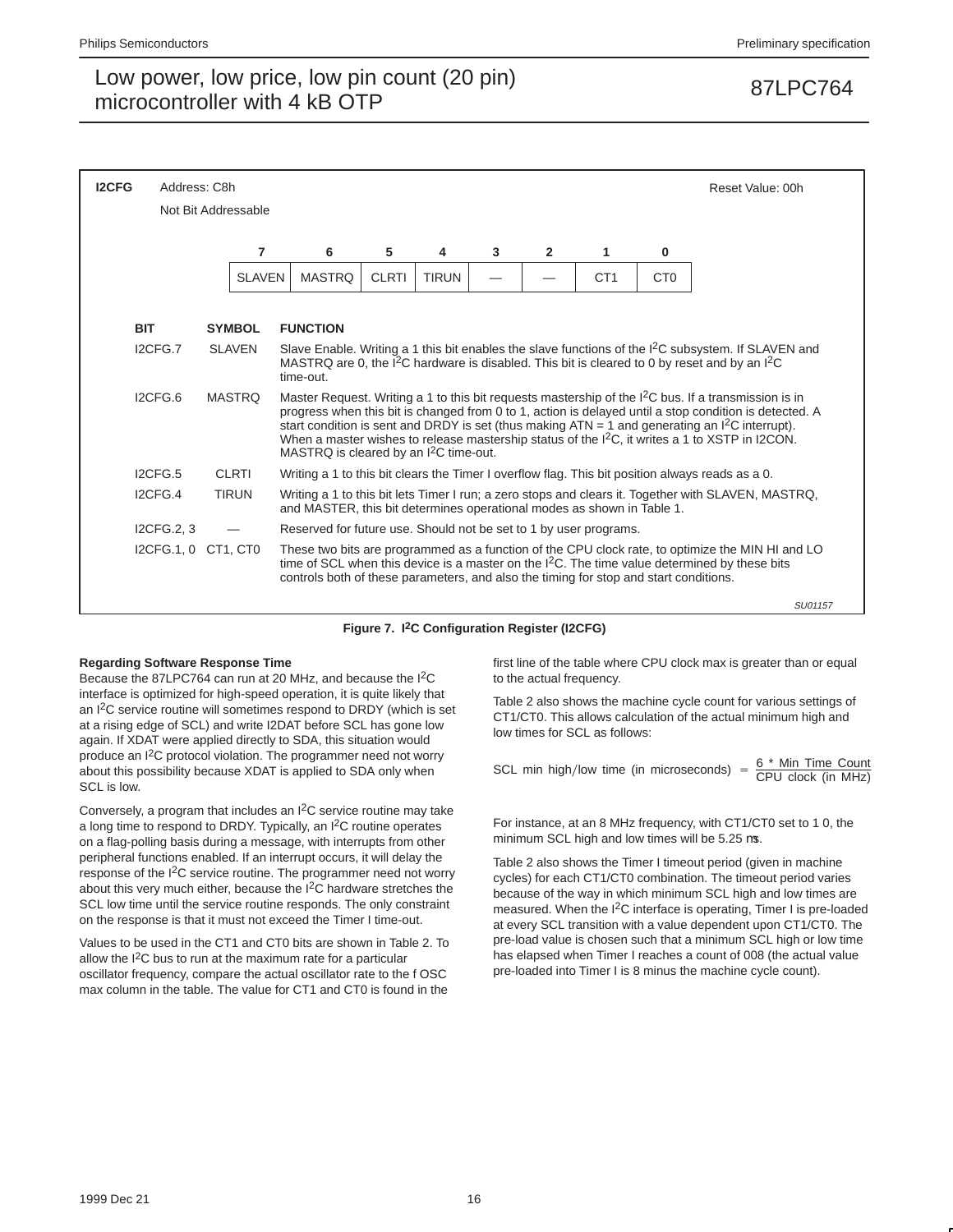## **Table 1. Interaction of TIRUN with SLAVEN, MASTRQ, and MASTER**

| <b>SLAVEN.</b><br><b>MASTRQ.</b><br><b>MASTER</b> | <b>TIRUN</b> | <b>OPERATING MODE</b>                                                                                                                                                                                                                                                       |
|---------------------------------------------------|--------------|-----------------------------------------------------------------------------------------------------------------------------------------------------------------------------------------------------------------------------------------------------------------------------|
| All 0                                             | 0            | The I <sup>2</sup> C interface is disabled. Timer I is cleared and does not run. This is the state assumed after a reset. If an I <sup>2</sup> C<br>application wants to ignore the <sup>2</sup> C at certain times, it should write SLAVEN, MASTRQ, and TIRUN all to zero. |
| All <sub>0</sub>                                  |              | The I <sup>2</sup> C interface is disabled.                                                                                                                                                                                                                                 |
| Any or all 1                                      | 0            | The $1^2C$ interface is enabled. The 3 low-order bits of Timer I run for min-time generation, but the hi-order bits do<br>not, so that there is no checking for I <sup>2</sup> C being "hung." This configuration can be used for very slow I <sup>2</sup> C operation.     |
| Any or all 1                                      |              | The $12C$ interface is enabled. Timer I runs during frames on the $12C$ , and is cleared by transitions on SCL, and by<br>Start and Stop conditions. This is the normal state for I <sup>2</sup> C operation.                                                               |

## **Table 2. CT1, CT0 Values**

| CT1, CT0 | <b>Min Time Count</b><br>(Machine Cycles) | <b>CPU Clock Max</b><br>(for 100 kHz $1^2C$ ) | <b>Timeout Period</b><br>(Machine Cycles) |
|----------|-------------------------------------------|-----------------------------------------------|-------------------------------------------|
|          |                                           | 8.4 MHz                                       | 1023                                      |
|          |                                           | 7.2 MHz                                       | 1022                                      |
| 0 0      |                                           | 6.0 MHz                                       | 1021                                      |
|          |                                           | 4.8 MHz                                       | 1020                                      |

## **Interrupts**

The 87LPC764 uses a four priority level interrupt structure. This allows great flexibility in controlling the handling of the 87LPC764's many interrupt sources. The 87LPC764 supports up to 12 interrupt sources.

Each interrupt source can be individually enabled or disabled by setting or clearing a bit in registers IEN0 or IEN1. The IEN0 register also contains a global disable bit, EA, which disables all interrupts at once.

Each interrupt source can be individually programmed to one of four priority levels by setting or clearing bits in the IP0, IP0H, IP1, and IP1H registers. An interrupt service routine in progress can be interrupted by a higher priority interrupt, but not by another interrupt **Table 3. Summary of Interrupts**

### of the same or lower priority. The highest priority interrupt service cannot be interrupted by any other interrupt source. So, if two requests of different priority levels are received simultaneously, the request of higher priority level is serviced.

If requests of the same priority level are received simultaneously, an internal polling sequence determines which request is serviced. This is called the arbitration ranking. Note that the arbitration ranking is only used to resolve simultaneous requests of the same priority level.

Table 3 summarizes the interrupt sources, flag bits, vector addresses, enable bits, priority bits, arbitration ranking, and whether each interrupt may wake up the CPU from Power Down mode.

| <b>Description</b>          | Interrupt<br>Flag Bit(s) | <b>Vector</b><br><b>Address</b> | Interrupt<br>Enable Bit(s) | Interrupt<br>Priority | <b>Arbitration</b><br>Ranking | <b>Power Down</b><br>Wakeup |
|-----------------------------|--------------------------|---------------------------------|----------------------------|-----------------------|-------------------------------|-----------------------------|
| External Interrupt 0        | IE0                      | 0003h                           | EX0 (IEN0.0)               | IP0H.0, IP0.0         | 1 (highest)                   | <b>Yes</b>                  |
| Timer 0 Interrupt           | TF <sub>0</sub>          | 000Bh                           | ET0 (IEN0.1)               | IP0H.1, IP0.1         | 4                             | No                          |
| <b>External Interrupt 1</b> | IE <sub>1</sub>          | 0013h                           | EX1 (IEN0.2)               | IP0H.2, IP0.2         | 7                             | Yes                         |
| Timer 1 Interrupt           | TF <sub>1</sub>          | 001Bh                           | ET1 (IEN0.3)               | IP0H.3, IP0.3         | 10                            | <b>No</b>                   |
| Serial Port Tx and Rx       | <b>TI &amp; RI</b>       | 0023h                           | <b>ES (IEN0.4)</b>         | IP0H.4. IP0.4         | 12                            | No                          |
| <b>Brownout Detect</b>      | <b>BOD</b>               | 002Bh                           | EBO (IEN0.5)               | IP0H.5, IP0.5         | 2                             | Yes                         |
| $I2C$ Interrupt             | <b>ATN</b>               | 0033h                           | EI2 (IEN1.0)               | IP1H.0, IP1.0         | 5                             | <b>No</b>                   |
| <b>KBI</b> Interrupt        | <b>KBF</b>               | 003Bh                           | <b>EKB (IEN1.1)</b>        | IP1H.1. IP1.1         | 8                             | Yes                         |
| Comparator 2 interrupt      | CMF <sub>2</sub>         | 0043h                           | EC2 (IEN1.2)               | IP1H.2, IP1.2         | 11                            | Yes                         |
| Watchdog Timer              | <b>WDOVF</b>             | 0053h                           | EWD (IEN0.6)               | IP0H.6, IP0.6         | 3                             | Yes                         |
| Comparator 1 interrupt      | CMF1                     | 0063h                           | EC1 (IEN1.5)               | IP1H.5, IP1.5         | 9                             | Yes                         |
| Timer I interrupt           |                          | 0073h                           | ETI (IEN1.7)               | IP1H.7. IP1.7         | 13 (lowest)                   | <b>No</b>                   |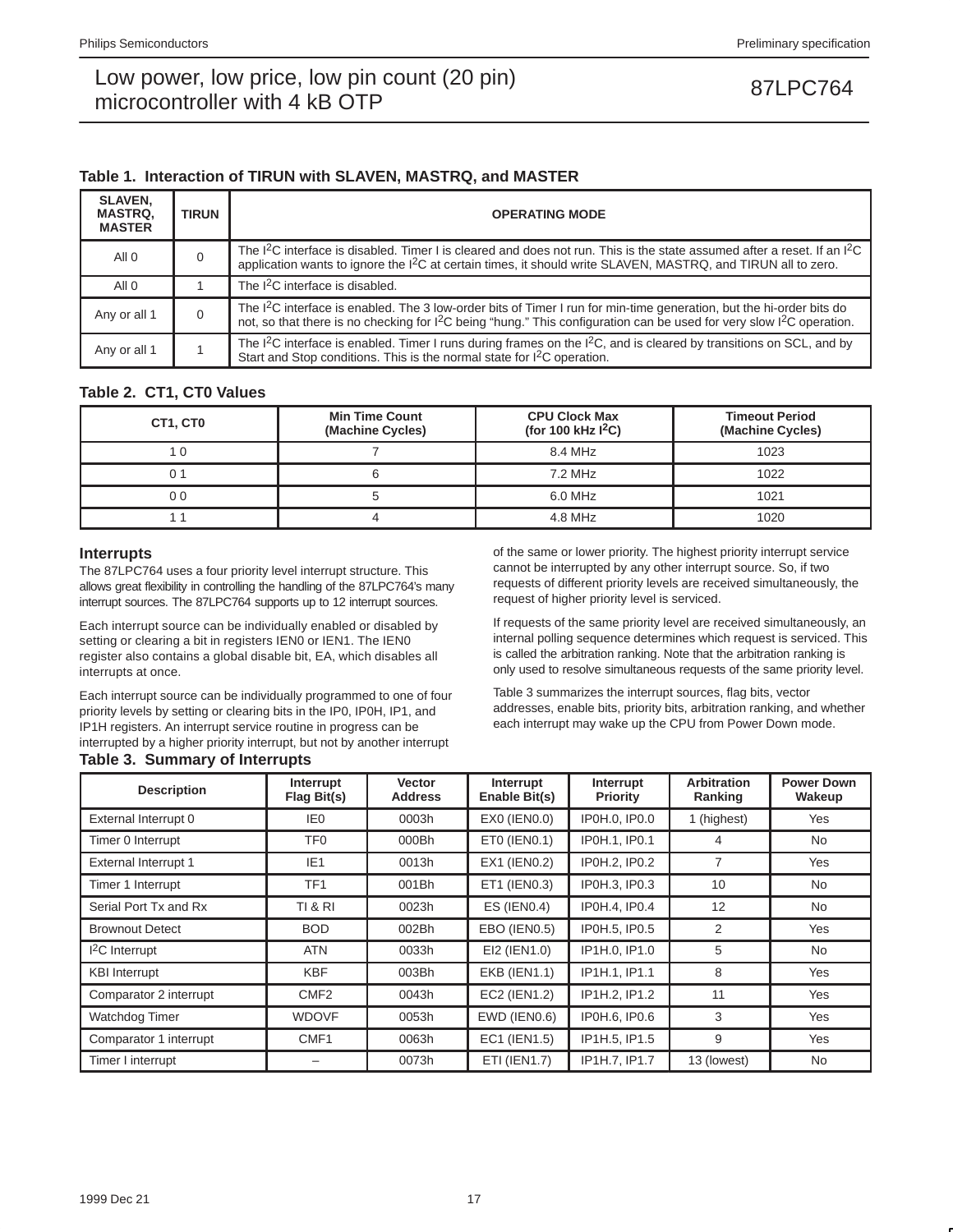### **External Interrupt Inputs**

The 87LPC764 has two individual interrupt inputs as well as the Keyboard Interrupt function. The latter is described separately elsewhere in this section. The two interrupt inputs are identical to those present on the standard 80C51 microcontroller.

The external sources can be programmed to be level-activated or transition-activated by setting or clearing bit IT1 or IT0 in Register TCON. If ITn = 0, external interrupt n is triggered by a detected low at the  $\overline{\text{INTn}}$  pin. If ITn = 1, external interrupt n is edge triggered. In this mode if successive samples of the INTn pin show a high in one cycle and a low in the next cycle, interrupt request flag IEn in TCON is set, causing an interrupt request.

Since the external interrupt pins are sampled once each machine cycle, an input high or low should hold for at least 6 CPU Clocks to ensure proper sampling. If the external interrupt is

transition-activated, the external source has to hold the request pin high for at least one machine cycle, and then hold it low for at least one machine cycle. This is to ensure that the transition is seen and that interrupt request flag IEn is set. IEn is automatically cleared by the CPU when the service routine is called.

If the external interrupt is level-activated, the external source must hold the request active until the requested interrupt is actually generated. If the external interrupt is still asserted when the interrupt service routine is completed another interrupt will be generated. It is not necessary to clear the interrupt flag IEn when the interrupt is level sensitive, it simply tracks the input pin level.

If an external interrupt is enabled when the 87LPC764 is put into Power Down or Idle mode, the interrupt will cause the processor to wake up and resume operation. Refer to the section on Power Reduction Modes for details.



**Figure 8. Interrupt Sources, Interrupt Enables, and Power Down Wakeup Sources**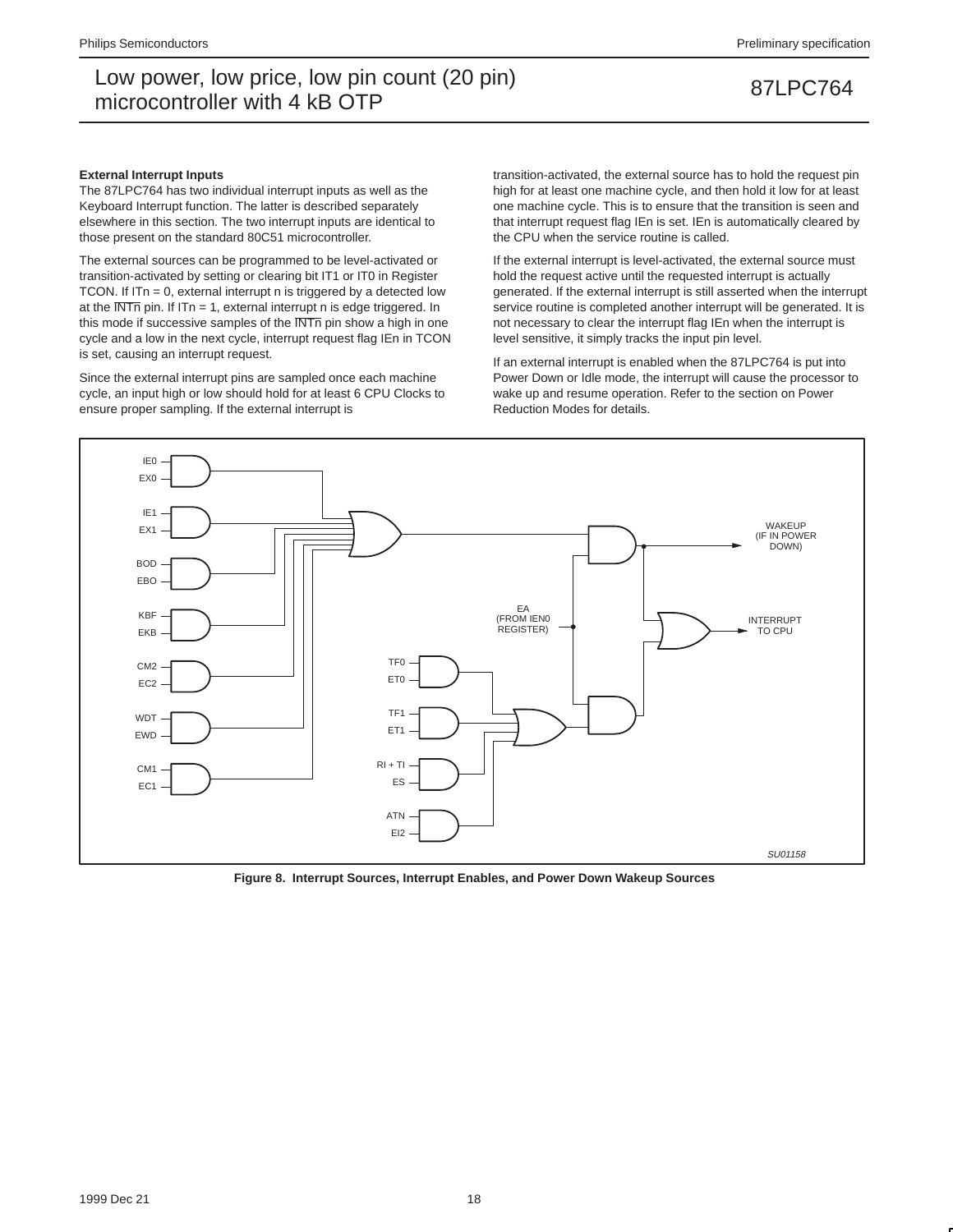## **I/O Ports**

The 87LPC764 has 3 I/O ports, port 0, port 1, and port 2. The exact number of I/O pins available depend upon the oscillator and reset options chosen. At least 15 pins of the 87LPC764 may be used as I/Os when a two-pin external oscillator and an external reset circuit are used. Up to 18 pins may be available if fully on-chip oscillator and reset configurations are chosen.

All but three I/O port pins on the 87LPC764 may be software configured to one of four types on a bit-by-bit basis, as shown in Table 4. These are: quasi-bidirectional (standard 80C51 port outputs), push-pull, open drain, and input only. Two configuration registers for each port choose the output type for each port pin.

## **Table 4. Port Output Configuration Settings**

| PxM1.y | PxM2.y | <b>Port Output Mode</b>     |  |  |  |  |  |
|--------|--------|-----------------------------|--|--|--|--|--|
|        |        | Quasi-bidirectional         |  |  |  |  |  |
|        |        | Push-Pull                   |  |  |  |  |  |
|        |        | Input Only (High Impedance) |  |  |  |  |  |
|        |        | Open Drain                  |  |  |  |  |  |

## **Quasi-Bidirectional Output Configuration**

The default port output configuration for standard 87LPC764 I/O ports is the quasi-bidirectional output that is common on the 80C51 and most of its derivatives. This output type can be used as both an input and output without the need to reconfigure the port. This is possible because when the port outputs a logic high, it is weakly driven, allowing an external device to pull the pin low. When the pin is pulled low, it is driven strongly and able to sink a fairly large current. These features are somewhat similar to an open drain output except that there are three pull-up transistors in the quasi-bidirectional output that serve different purposes.

One of these pull-ups, called the "very weak" pull-up, is turned on whenever the port latch for the pin contains a logic 1. The very weak pull-up sources a very small current that will pull the pin high if it is left floating.

A second pull-up, called the "weak" pull-up, is turned on when the port latch for the pin contains a logic 1 and the pin itself is also at a logic 1 level. This pull-up provides the primary source current for a quasi-bidirectional pin that is outputting a 1. If a pin that has a logic 1 on it is pulled low by an external device, the weak pull-up turns off, and only the very weak pull-up remains on. In order to pull the pin low under these conditions, the external device has to sink enough current to overpower the weak pull-up and take the voltage on the port pin below its input threshold.

The third pull-up is referred to as the "strong" pull-up. This pull-up is used to speed up low-to-high transitions on a quasi-bidirectional port pin when the port latch changes from a logic 0 to a logic 1. When this occurs, the strong pull-up turns on for a brief time, two CPU clocks, in order to pull the port pin high quickly. Then it turns off again.

The quasi-bidirectional port configuration is shown in Figure 9.



**Figure 9. Quasi-Bidirectional Output**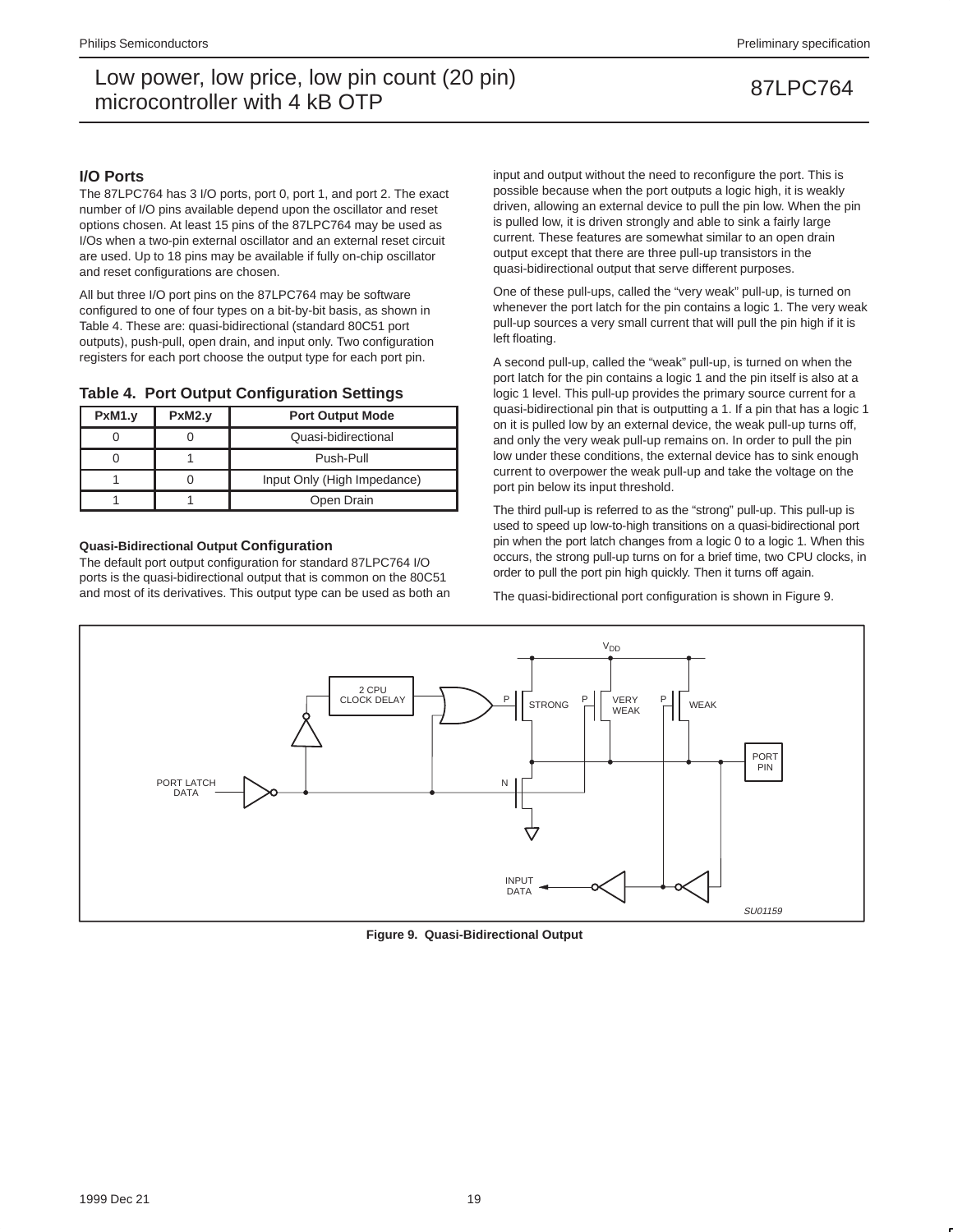## **Open Drain Output Configuration**

The open drain output configuration turns off all pull-ups and only drives the pull-down transistor of the port driver when the port latch contains a logic 0. To be used as a logic output, a port configured in this manner must have an external pull-up, typically a resistor tied to  $V<sub>DD</sub>$ . The pull-down for this mode is the same as for the quasi-bidirectional mode.

The open drain port configuration is shown in Figure 10.

### **Push-Pull Output Configuration**

The push-pull output configuration has the same pull-down structure as both the open drain and the quasi-bidirectional output modes, but provides a continuous strong pull-up when the port latch contains a logic 1. The push-pull mode may be used when more source current is needed from a port output.

The push-pull port configuration is shown in Figure 11.

The three port pins that cannot be configured are P1.2, P1.3, and P1.5. The port pins P1.2 and P1.3 are permanently configured as open drain outputs. They may be used as inputs by writing ones to their respective port latches. P1.5 may be used as a Schmitt trigger input if the 87LPC764 has been configured for an internal reset and is not using the external reset input function RST.

Additionally, port pins P2.0 and P2.1 are disabled for both input and output if one of the crystal oscillator options is chosen. Those options are described in the Oscillator section.

The value of port pins at reset is determined by the PRHI bit in the UCFG1 register. Ports may be configured to reset high or low as needed for the application. When port pins are driven high at reset, they are in quasi-bidirectional mode and therefore do not source large amounts of current.

Every output on the 87LPC764 may potentially be used as a 20 mA sink LED drive output. However, there is a maximum total output current for all ports which must not be exceeded.

All ports pins of the 87LPC764 have slew rate controlled outputs. This is to limit noise generated by quickly switching output signals. The slew rate is factory set to approximately 10 ns rise and fall times.

The bits in the P2M1 register that are not used to control configuration of P2.1 and P2.0 are used for other purposes. These bits can enable Schmitt trigger inputs on each I/O port, enable toggle outputs from Timer 0 and Timer 1, and enable a clock output if either the internal RC oscillator or external clock input is being used. The last two functions are described in the Timer/Counters and Oscillator sections respectively. The enable bits for all of these functions are shown in Figure 12.

Each I/O port of the 87LPC764 may be selected to use TTL level inputs or Schmitt inputs with hysteresis. A single configuration bit determines this selection for the entire port. Port pins P1.2, P1.3, and P1.5 always have a Schmitt trigger input.



**Figure 10. Open Drain Output**



**Figure 11. Push-Pull Output**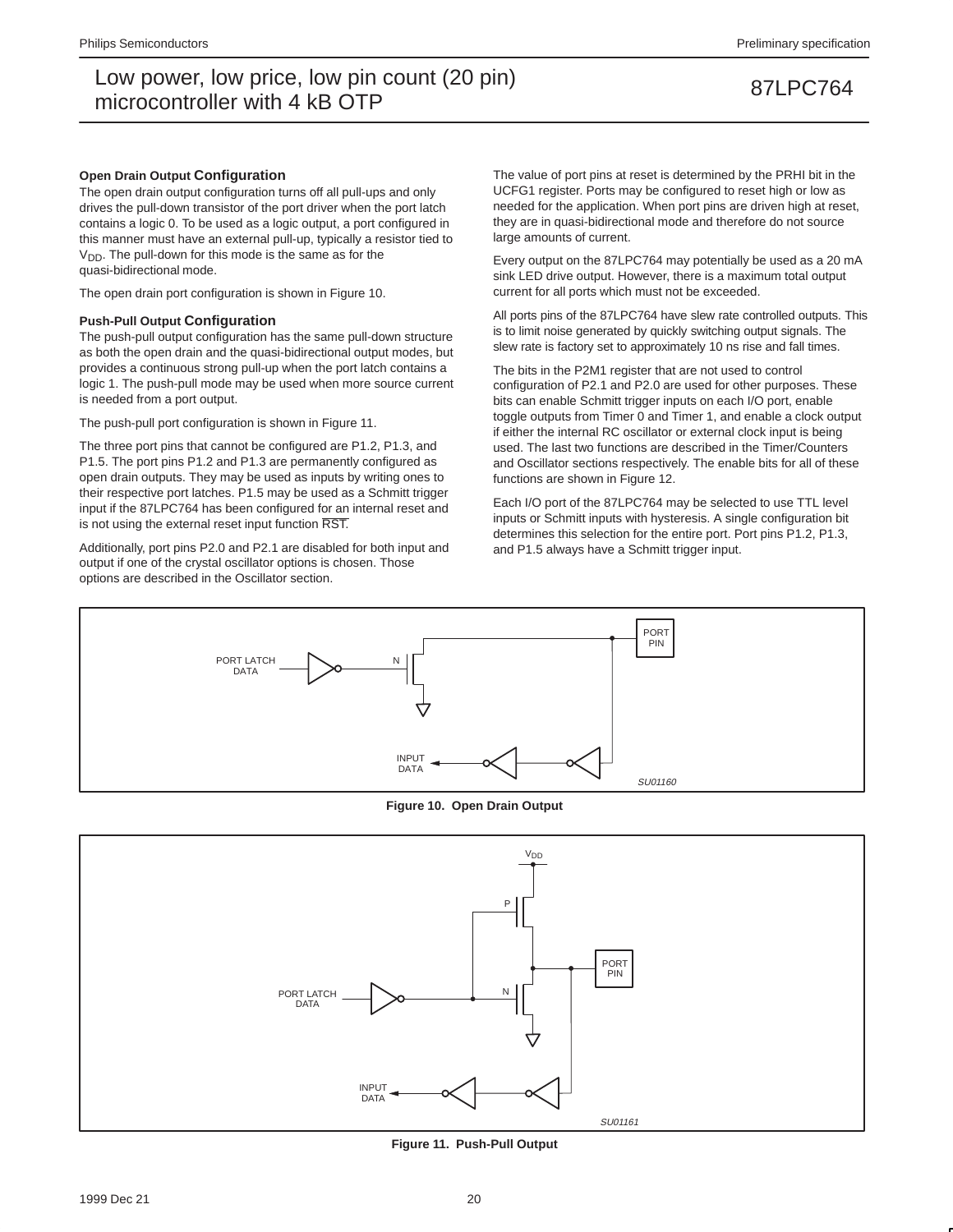| <b>P2M1</b> | Address: A4h                    |                  |                                                                                         |                                                                                                                                                                                           |              |                  |                  |          |          | Reset Value: 00h                                                                                   |  |  |  |
|-------------|---------------------------------|------------------|-----------------------------------------------------------------------------------------|-------------------------------------------------------------------------------------------------------------------------------------------------------------------------------------------|--------------|------------------|------------------|----------|----------|----------------------------------------------------------------------------------------------------|--|--|--|
|             | Not Bit Addressable             |                  |                                                                                         |                                                                                                                                                                                           |              |                  |                  |          |          |                                                                                                    |  |  |  |
|             |                                 | 7                | 6                                                                                       | 5                                                                                                                                                                                         | 4            | 3                | $\mathbf{2}$     | 1        | 0        |                                                                                                    |  |  |  |
|             |                                 | P <sub>2</sub> S | P <sub>1</sub> S                                                                        | P <sub>0</sub> S                                                                                                                                                                          | <b>ENCLK</b> | ENT <sub>1</sub> | ENT <sub>0</sub> | (P2M1.1) | (P2M1.0) |                                                                                                    |  |  |  |
|             |                                 |                  |                                                                                         |                                                                                                                                                                                           |              |                  |                  |          |          |                                                                                                    |  |  |  |
|             | <b>BIT</b>                      | <b>SYMBOL</b>    | <b>FUNCTION</b>                                                                         |                                                                                                                                                                                           |              |                  |                  |          |          |                                                                                                    |  |  |  |
|             | P2M1.7                          | P <sub>2</sub> S |                                                                                         | When $P2S = 1$ , this bit enables Schmitt trigger inputs on Port 2.                                                                                                                       |              |                  |                  |          |          |                                                                                                    |  |  |  |
|             | P2M1.6                          | P <sub>1</sub> S | When $P1S = 1$ , this bit enables Schmitt trigger inputs on Port 1.                     |                                                                                                                                                                                           |              |                  |                  |          |          |                                                                                                    |  |  |  |
|             | P <sub>2</sub> M <sub>1.5</sub> | P <sub>0</sub> S | When $POS = 1$ , this bit enables Schmitt trigger inputs on Port 0.                     |                                                                                                                                                                                           |              |                  |                  |          |          |                                                                                                    |  |  |  |
|             | P2M1.4                          | <b>ENCLK</b>     | output is enabled on the X2 pin (P2.0). Refer to the Oscillator section for details.    |                                                                                                                                                                                           |              |                  |                  |          |          | When ENCLK is set and the 87LPC764 is configured to use the on-chip RC oscillator, a clock         |  |  |  |
|             | P2M1.3                          | ENT <sub>1</sub> | one half of the Timer 1 overflow rate. Refer to the Timer/Counters section for details. |                                                                                                                                                                                           |              |                  |                  |          |          | When set, the P.7 pin is toggled whenever Timer 1 overflows. The output frequency is therefore     |  |  |  |
|             | P2M1.2                          | ENT <sub>0</sub> |                                                                                         | When set, the P1.2 pin is toggled whenever Timer 0 overflows. The output frequency is therefore<br>one half of the Timer 0 overflow rate. Refer to the Timer/Counterssection for details. |              |                  |                  |          |          |                                                                                                    |  |  |  |
|             | P2M1.1, P2M1.0                  |                  | P2.1 and P2.0 respectively, as shown in Table 4.                                        |                                                                                                                                                                                           |              |                  |                  |          |          | These bits, along with the matching bits in the P2M2 register, control the output configuration of |  |  |  |
|             |                                 |                  |                                                                                         |                                                                                                                                                                                           |              |                  |                  |          |          | SU01162                                                                                            |  |  |  |

**Figure 12. Port 2 Mode Register 1 (P2M1)**

## **Keyboard Interrupt (KBI)**

The Keyboard Interrupt function is intended primarily to allow a single interrupt to be generated when any key is pressed on a keyboard or keypad connected to specific pins of the 87LPC764, as shown in Figure 13. This interrupt may be used to wake up the CPU from Idle or Power Down modes. This feature is particularly useful in handheld, battery powered systems that need to carefully manage power consumption yet also need to be convenient to use.

The 87LPC764 allows any or all pins of port 0 to be enabled to cause this interrupt. Port pins are enabled by the setting of bits in the KBI register, as shown in Figure 14. The Keyboard Interrupt Flag (KBF) in the AUXR1 register is set when any enabled pin is pulled low while the KBI interrupt function is active. An interrupt will generated if it has been enabled. Note that the KBF bit must be cleared by software.

Due to human time scales and the mechanical delay associated with keyswitch closures, the KBI feature will typically allow the interrupt service routine to poll port 0 in order to determine which key was pressed, even if the processor has to wake up from Power Down mode. Refer to the section on Power Reduction Modes for details.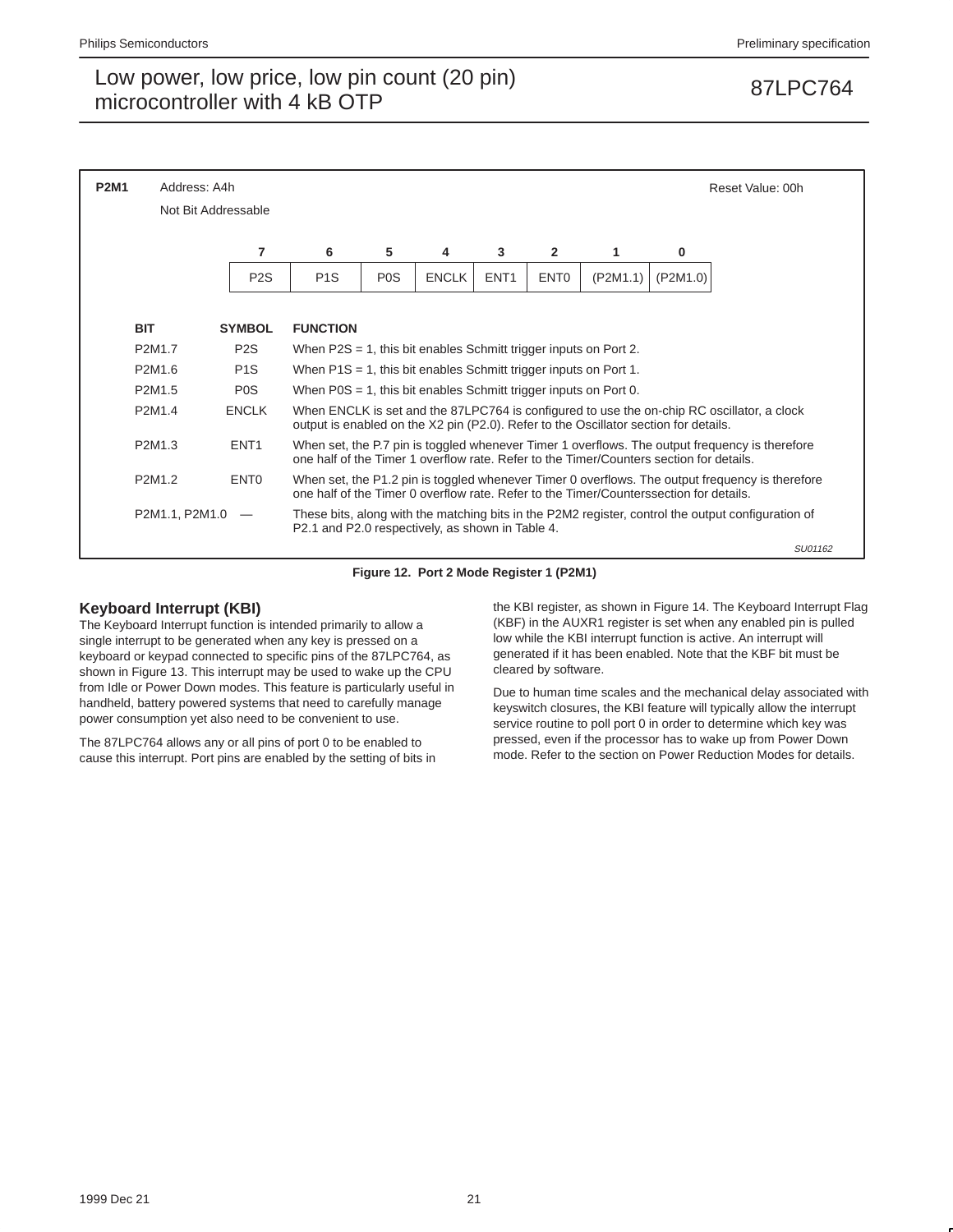

**Figure 13. Keyboard Interrupt**



**Figure 14. Keyboard Interrupt Register (KBI)**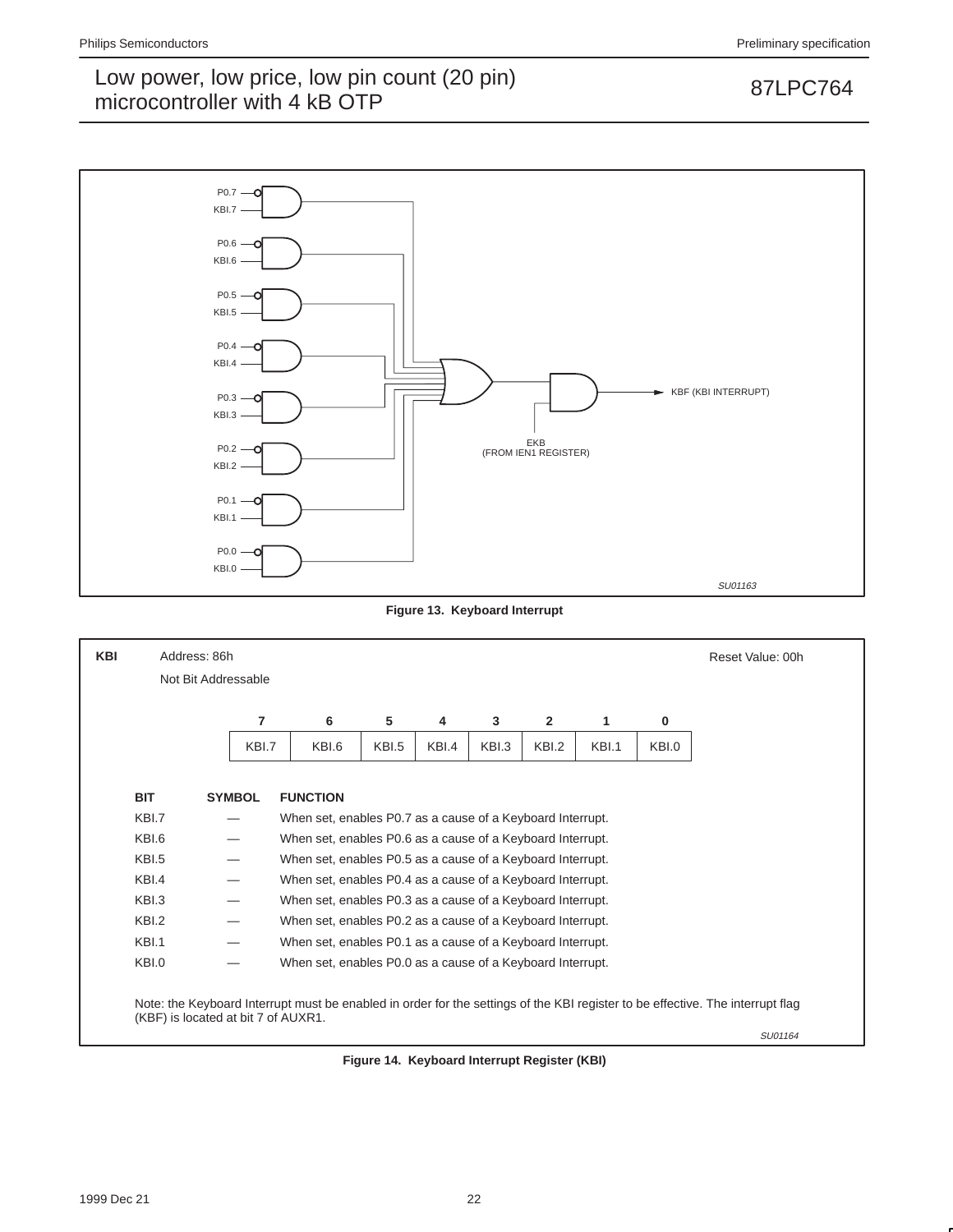## **Oscillator**

The 87LPC764 provides several user selectable oscillator options, allowing optimization for a range of needs from high precision to lowest possible cost. These are configured when the EPROM is

programmed. Basic oscillator types that are supported include: low, medium, and high speed crystals, covering a range from 20 kHz to 20 MHz; ceramic resonators; and on-chip RC oscillator.

## **Low Frequency Oscillator Option**

This option supports an external crystal in the range of 20 kHz to 100 kHz.

Table 5 shows capacitor values that may be used with a quartz crystal in this mode.

## **Table 5. Recommended oscillator capacitors for use with the low frequency oscillator option**

| <b>Oscillator</b><br>Frequency |                    | $V_{DD}$ = 2.7 to 4.5 V |                    | $V_{DD} = 4.5$ to 6.0 V |                      |                    |  |  |
|--------------------------------|--------------------|-------------------------|--------------------|-------------------------|----------------------|--------------------|--|--|
|                                | <b>Lower Limit</b> | <b>Optimal Value</b>    | <b>Upper Limit</b> | <b>Lower Limit</b>      | <b>Optimal Value</b> | <b>Upper Limit</b> |  |  |
| 20 kHz                         | 15pF               | 15pF                    | 33 pF              | 33 pF                   | 33 pF                | 47 pF              |  |  |
| 32 kHz                         | 15pF               | 15pF                    | 33 pF              | 33 pF                   | 33 pF                | 47 pF              |  |  |
| 100 kHz                        | 15 pF              | 15pF                    | 33 pF              | 15pF                    | 15pF                 | 33 pF              |  |  |

## **Medium Frequency Oscillator Option**

This option supports an external crystal in the range of 100 kHz to 4 MHz. Ceramic resonators are also supported in this configuration.

Table 6 shows capacitor values that may be used with a quartz crystal in this mode.

## **Table 6. Recommended oscillator capacitors for use with the medium frequency oscillator option**

| <b>Oscillator Frequency</b> | $V_{DD}$ = 2.7 to 4.5 V |                      |                    |  |  |  |  |  |
|-----------------------------|-------------------------|----------------------|--------------------|--|--|--|--|--|
|                             | <b>Lower Limit</b>      | <b>Optimal Value</b> | <b>Upper Limit</b> |  |  |  |  |  |
| 100 kHz                     | 33 pF                   | 33 pF                | 47 pF              |  |  |  |  |  |
| 1 MHz                       | 15pF                    | 15pF                 | 33 pF              |  |  |  |  |  |
| 4 MHz                       | 15pF                    | 15pF                 | 33 pF              |  |  |  |  |  |

## **High Frequency Oscillator Option**

This option supports an external crystal in the range of 4 to 20 MHz. Ceramic resonators are also supported in this configuration.

Table 7 shows capacitor values that may be used with a quartz crystal in this mode.

## **Table 7. Recommended oscillator capacitors for use with the high frequency oscillator option**

| <b>Oscillator</b> |                    | $V_{DD}$ = 2.7 to 4.5 V |                          | $V_{DD} = 4.5$ to 6.0 V |                      |                    |  |
|-------------------|--------------------|-------------------------|--------------------------|-------------------------|----------------------|--------------------|--|
| <b>Frequency</b>  | <b>Lower Limit</b> | <b>Optimal Value</b>    | <b>Upper Limit</b>       | <b>Lower Limit</b>      | <b>Optimal Value</b> | <b>Upper Limit</b> |  |
| 4 MHz             | 15pF               | 33 pF                   | 47 pF                    | 15pF                    | 33 pF                | 68 pF              |  |
| 8 MHz             | 15pF               | 15pF                    | 15pF<br>33 pF            |                         | 33 pF                | 47 pF              |  |
| 16 MHz            | -                  | -                       | $\qquad \qquad -$        | 15pF                    | 15pF                 | 33 pF              |  |
| 20 MHz            |                    |                         | $\overline{\phantom{0}}$ | 15pF                    | 15pF                 | 33 pF              |  |

## **On-Chip RC Oscillator Option**

The on-chip RC oscillator option has a typical frequency of 6 MHz and can be divided down for slower operation through the use of the DIVM register. Note that the on-chip oscillator has a  $\pm 25\%$  frequency tolerance and for that reason may not be suitable for use in some applications. A clock output on the X2/P2.0 pin may be enabled when the on-chip RC oscillator is used.

## **External Clock Input Option**

In this configuration, the processor clock is input from an external source driving the X1/P2.1 pin. The rate may be from 0 Hz up to 20 MHz when  $V_{DD}$  is above 4.5 V and up to 10 MHz when  $V_{DD}$  is below 4.5 V. When the external clock input mode is used, the X2/P2.0 pin may be used as a standard port pin. A clock output on the X2/P2.0 pin may be enabled when the external clock input is used.

### **Clock Output**

The 87LPC764 supports a clock output function when either the on-chip RC oscillator or external clock input options are selected. This allows external devices to synchronize to the 87LPC764. When enabled, via the ENCLK bit in the P2M1 register, the clock output appears on the X2/CLKOUT pin whenever the on-chip oscillator is running, including in Idle mode. The frequency of the clock output is 1/6 of the CPU clock rate. If the clock output is not needed in Idle mode, it may be turned off prior to entering Idle, saving additional power. The clock output may also be enabled when the external clock input option is selected.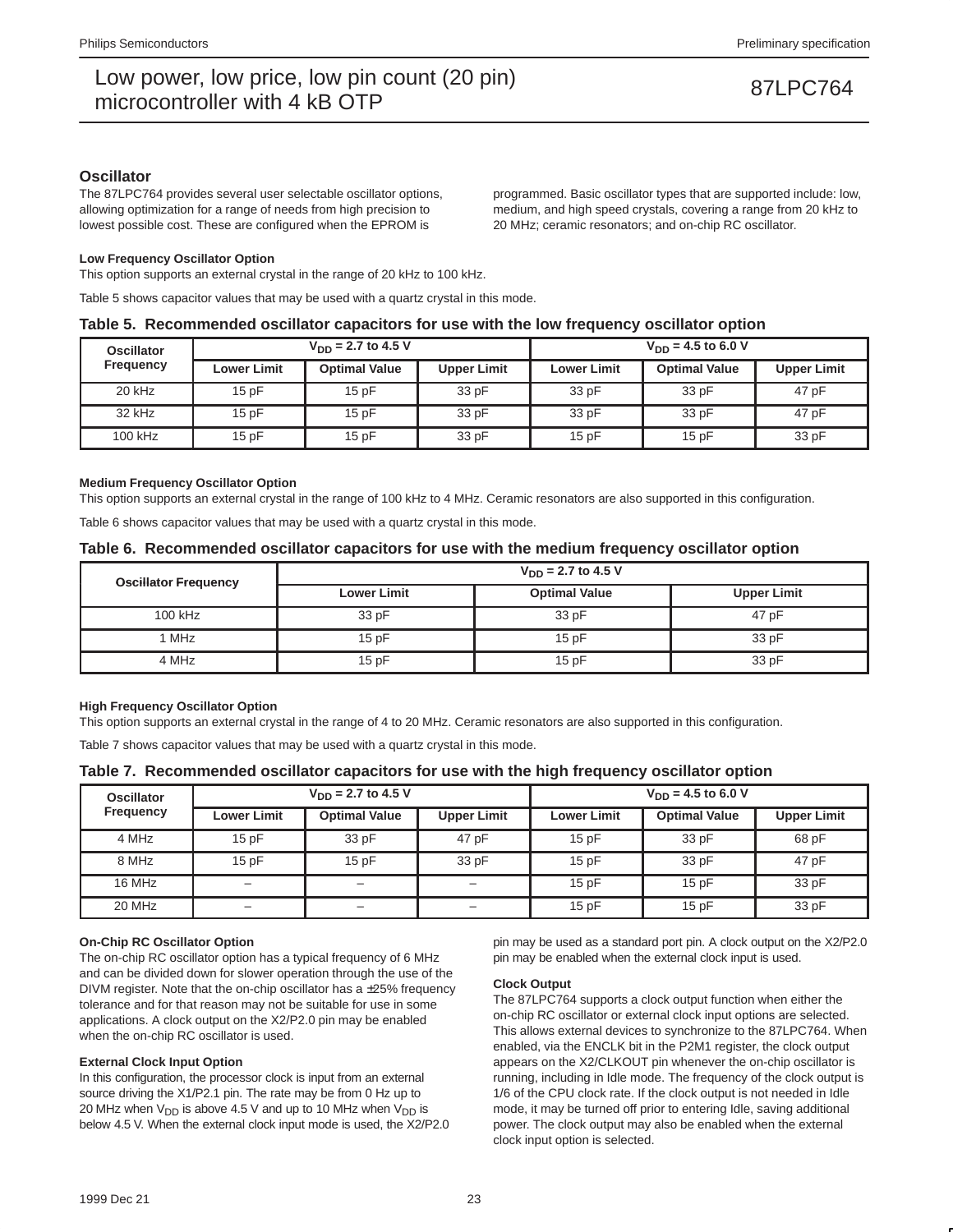

**Figure 15. Using the Crystal Oscillator**



**Figure 16. Using an External Clock Input**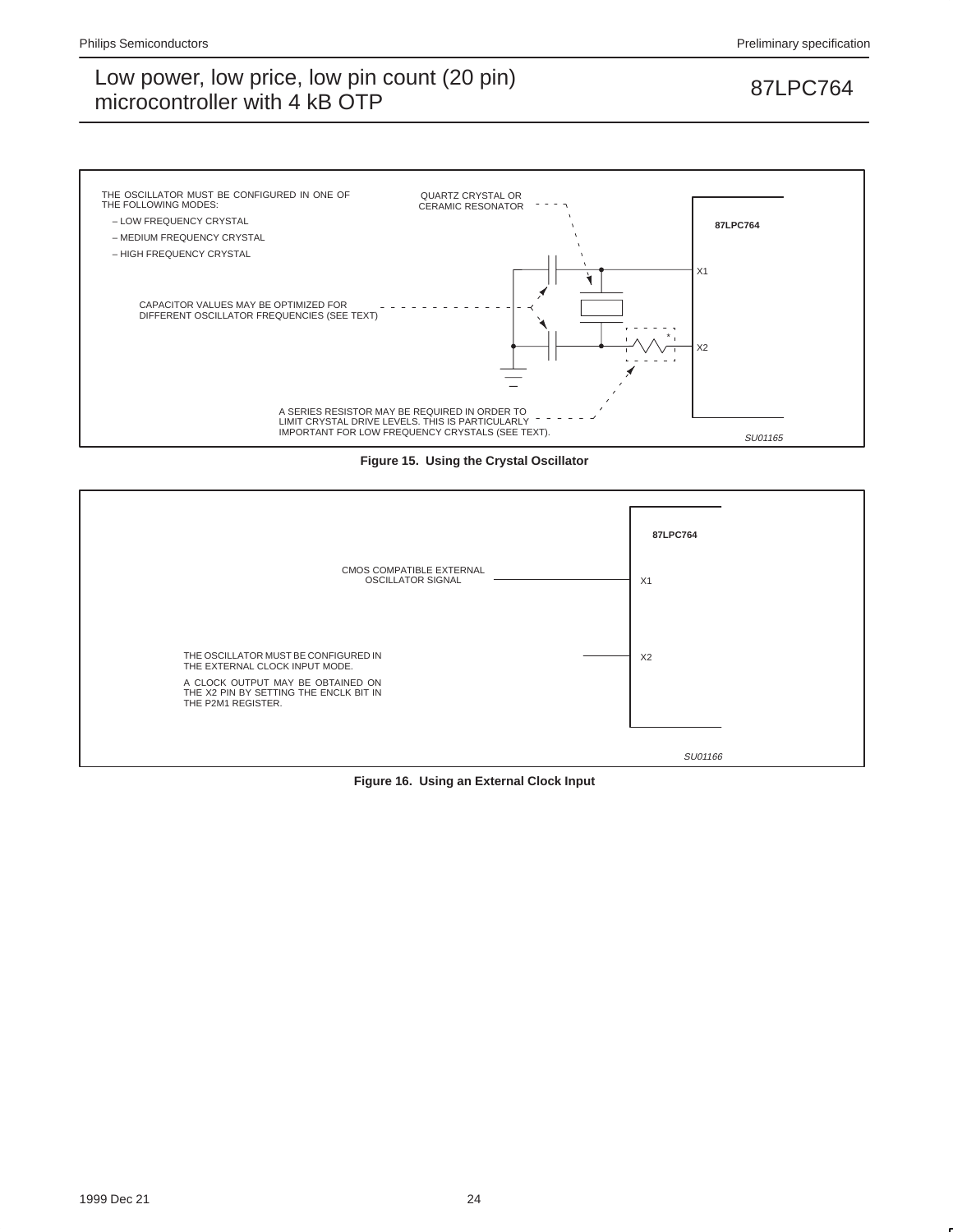

**Figure 17. Block Diagram of Oscillator Control**

## **CPU Clock Modification: CLKR and DIVM**

For backward compatibility, the CLKR configuration bit allows setting the 87LPC764 instruction and peripheral timing to match standard 80C51 timing by dividing the CPU clock by two. Default timing for the 87LPC764 is 6 CPU clocks per machine cycle while standard 80C51 timing is 12 clocks per machine cycle. This division also applies to peripheral timing, allowing 80C51 code that is oscillator frequency and/or timer rate dependent. The CLKR bit is located in the EPROM configuration register UCFG1, described under EPROM Characteristics

In addition to this, the CPU clock may be divided down from the oscillator rate by a programmable divider, under program control. This function is controlled by the DIVM register. If the DIVM register is set to zero (the default value), the CPU will be clocked by either the unmodified oscillator rate, or that rate divided by two, as determined by the previously described CLKR function.

When the DIVM register is set to some value N (between 1 and 255), the CPU clock is divided by  $2 * (N + 1)$ . Clock division values from 4 through 512 are thus possible. This feature makes it possible to temporarily run the CPU at a lower rate, reducing power consumption, in a manner similar to Idle mode. By dividing the clock, the CPU can retain the ability to respond to events other than those that can cause interrupts (i.e. events that allow exiting the Idle mode) by executing its normal program at a lower rate. This can allow bypassing the oscillator startup time in cases where Power Down mode would otherwise be used. The value of DIVM may be changed by the program at any time without interrupting code execution.

## **Power Monitoring Functions**

The 87LPC764 incorporates power monitoring functions designed to prevent incorrect operation during initial power up and power loss or reduction during operation. This is accomplished with two hardware functions: Power-On Detect and Brownout Detect.

### **Brownout Detection**

The Brownout Detect function allows preventing the processor from failing in an unpredictable manner if the power supply voltage drops below a certain level. The default operation is for a brownout detection to cause a processor reset, however it may alternatively be configured to generate an interrupt by setting the BOI bit in the AUXR1 register (AUXR1.5).

The 87LPC764 allows selection of two Brownout levels: 2.5 V or 3.8 V. When  $V_{DD}$  drops below the selected voltage, the brownout detector triggers and remains active until  $V_{DD}$  is returns to a level above the Brownout Detect voltage. When Brownout Detect causes a processor reset, that reset remains active as long as  $V_{DD}$  remains below the Brownout Detect voltage. When Brownout Detect generates an interrupt, that interrupt occurs once as  $V_{DD}$  crosses from above to below the Brownout Detect voltage. For the interrupt to be processed, the interrupt system and the BOI interrupt must both be enabled (via the EA and EBO bits in IEN0).

When Brownout Detect is activated, the BOF flag in the PCON register is set so that the cause of processor reset may be determined by software. This flag will remain set until cleared by software.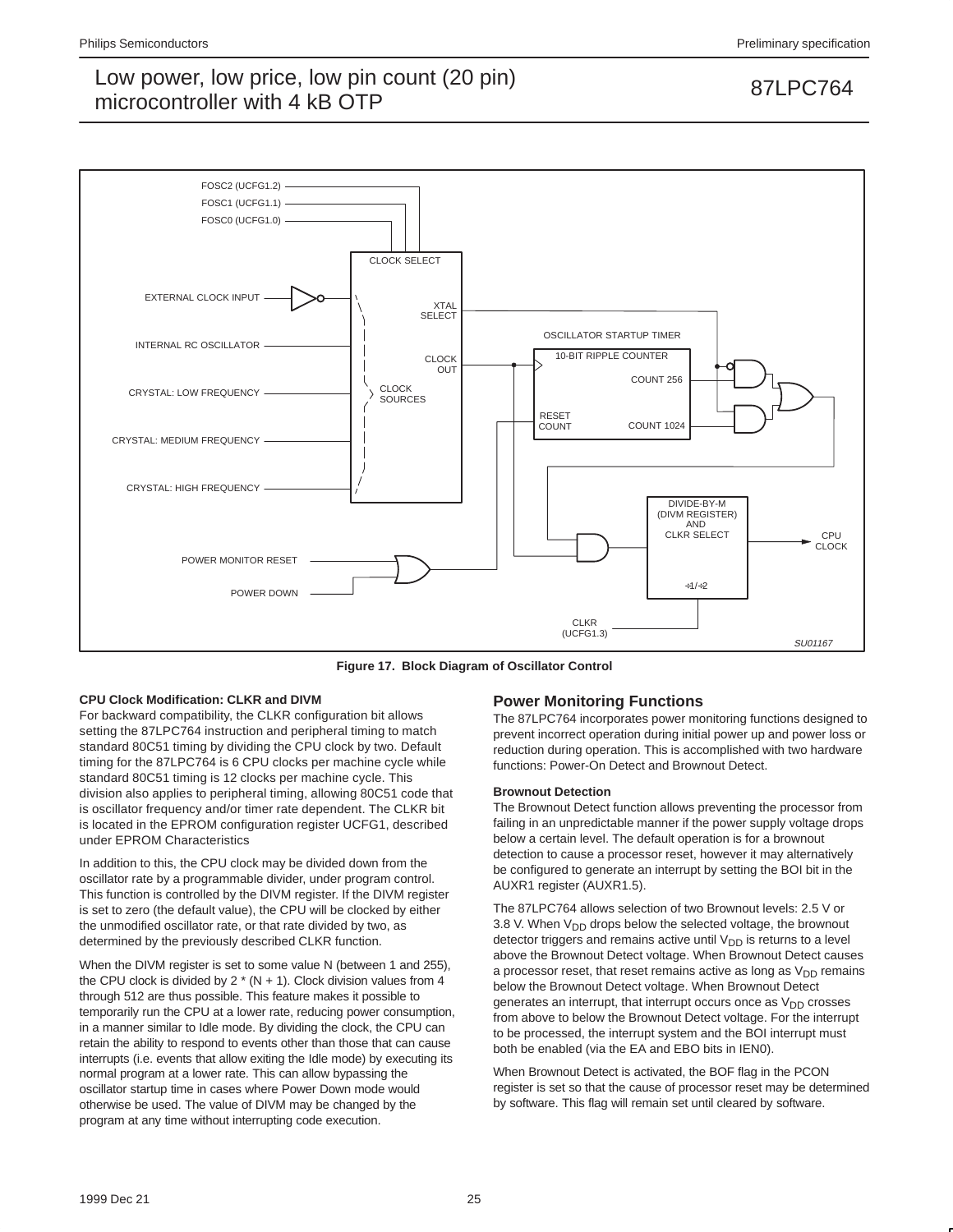For correct activation of Brownout Detect, the  $V_{DD}$  fall time must be no faster than 50 mV/ $\mu$ s. When V<sub>DD</sub> is restored, is should not rise faster than 2 mV/µs in order to insure a proper reset.

The brownout voltage (2.5 V or 3.8 V) is selected via the BOV bit in the EPROM configuration register UCFG1. When unprogrammed (BOV = 1), the brownout detect voltage is 2.5 V. When programmed  $(BOV = 0)$ , the brownout detect voltage is 3.8 V.

If the Brownout Detect function is not required in an application, it may be disabled, thus saving power. Brownout Detect is disabled by setting the control bit BOD in the AUXR1 register (AUXR1.6).

## **Power On Detection**

The Power On Detect has a function similar to the Brownout Detect, but is designed to work as power comes up initially, before the power supply voltage reaches a level where Brownout Detect can work. When this feature is activated, the POF flag in the PCON register is set to indicate an initial power up condition. The POF flag will remain set until cleared by software.

## **Power Reduction Modes**

The 87LPC764 supports Idle and Power Down modes of power reduction.

## **Idle Mode**

The Idle mode leaves peripherals running in order to allow them to activate the processor when an interrupt is generated. Any enabled interrupt source or Reset may terminate Idle mode. Idle mode is entered by setting the IDL bit in the PCON register (see Figure 18).

## **Power Down Mode**

The Power Down mode stops the oscillator in order to absolutely minimize power consumption. Power Down mode is entered by setting the PD bit in the PCON register (see Figure 18).

The processor can be made to exit Power Down mode via Reset or one of the interrupt sources shown in Table 5. This will occur if the interrupt is enabled and its priority is higher than any interrupt currently in progress.

In Power Down mode, the power supply voltage may be reduced to the RAM keep-alive voltage  $V_{RAM}$ . This retains the RAM contents at the point where Power Down mode was entered. SFR contents are not guaranteed after  $V_{DD}$  has been lowered to  $V_{RAM}$ , therefore it is recommended to wake up the processor via Reset in this case. V<sub>DD</sub> must be raised to within the operating range before the Power Down mode is exited. Since the watchdog timer has a separate oscillator, it may reset the processor upon overflow if it is running during Power Down.

Note that if the Brownout Detect reset is enabled, the processor will be put into reset as soon as  $V_{DD}$  drops below the brownout voltage. If Brownout Detect is configured as an interrupt and is enabled, it will wake up the processor from Power Down mode when  $V_{DD}$  drops below the brownout voltage.

When the processor wakes up from Power Down mode, it will start the oscillator immediately and begin execution when the oscillator is stable. Oscillator stability is determined by counting 1024 CPU clocks after start-up when one of the crystal oscillator configurations is used, or 256 clocks after start-up for the internal RC or external clock input configurations.

Some chip functions continue to operate and draw power during Power Down mode, increasing the total power used during Power Down. These include the Brownout Detect, Watchdog Timer, and Comparators.

| <b>PCON</b> | Address: 87h       | Not Bit Addressable |       |                                                                                                                                             |            | Reset Value: • 30h for a Power On reset<br>• 20h for a Brownout reset<br>• 00h for other reset sources |                 |                 |           |     |                                                                                                                                                                                                 |  |
|-------------|--------------------|---------------------|-------|---------------------------------------------------------------------------------------------------------------------------------------------|------------|--------------------------------------------------------------------------------------------------------|-----------------|-----------------|-----------|-----|-------------------------------------------------------------------------------------------------------------------------------------------------------------------------------------------------|--|
|             |                    |                     | 7     | 6                                                                                                                                           | 5          | 4                                                                                                      | 3               | $\overline{2}$  | 1         | 0   |                                                                                                                                                                                                 |  |
|             |                    |                     | SMOD1 | SMOD <sub>0</sub>                                                                                                                           | <b>BOF</b> | <b>POF</b>                                                                                             | GF <sub>1</sub> | GF <sub>0</sub> | <b>PD</b> | IDL |                                                                                                                                                                                                 |  |
| <b>BIT</b>  |                    | <b>SYMBOL</b>       |       | <b>FUNCTION</b>                                                                                                                             |            |                                                                                                        |                 |                 |           |     |                                                                                                                                                                                                 |  |
|             | PCON.7             | SMOD <sub>1</sub>   |       | When set, this bit doubles the UART baud rate for modes 1, 2, and 3.                                                                        |            |                                                                                                        |                 |                 |           |     |                                                                                                                                                                                                 |  |
|             | PCON.6             | SMOD <sub>0</sub>   |       | SCON.7 is the FE (Framing Error) flag. See Figure 26 for additional information.                                                            |            |                                                                                                        |                 |                 |           |     | This bit selects the function of bit 7 of the SCON SFR. When 0, SCON.7 is the SM0 bit. When 1,                                                                                                  |  |
|             | PCON <sub>.5</sub> | <b>BOF</b>          |       | information.                                                                                                                                |            |                                                                                                        |                 |                 |           |     | Brown Out Flag. Set automatically when a brownout reset or interrupt has occurred. Also set at<br>power on. Cleared by software. Refer to the Power Monitoring Functions section for additional |  |
|             | PCON.4             | <b>POF</b>          |       | to the Power Monitoring Functions section for additional information.                                                                       |            |                                                                                                        |                 |                 |           |     | Power On Flag. Set automatically when a power-on reset has occurred. Cleared by software. Refer                                                                                                 |  |
|             | PCON.3             | GF <sub>1</sub>     |       |                                                                                                                                             |            |                                                                                                        |                 |                 |           |     | General purpose flag 1. May be read or written by user software, but has no effect on operation.                                                                                                |  |
|             | PCON.2             | GF <sub>0</sub>     |       |                                                                                                                                             |            |                                                                                                        |                 |                 |           |     | General purpose flag 0. May be read or written by user software, but has no effect on operation.                                                                                                |  |
|             | PCON.1             | <b>PD</b>           |       | Power Down control bit. Setting this bit activates Power Down mode operation. Cleared when the<br>Power Down mode is terminated (see text). |            |                                                                                                        |                 |                 |           |     |                                                                                                                                                                                                 |  |
|             | PCON.0             | <b>IDL</b>          |       | Idle mode control bit. Setting this bit activates Idle mode operation. Cleared when the Idle mode is<br>terminated (see text).<br>SU01168   |            |                                                                                                        |                 |                 |           |     |                                                                                                                                                                                                 |  |

**Figure 18. Power Control Register (PCON)**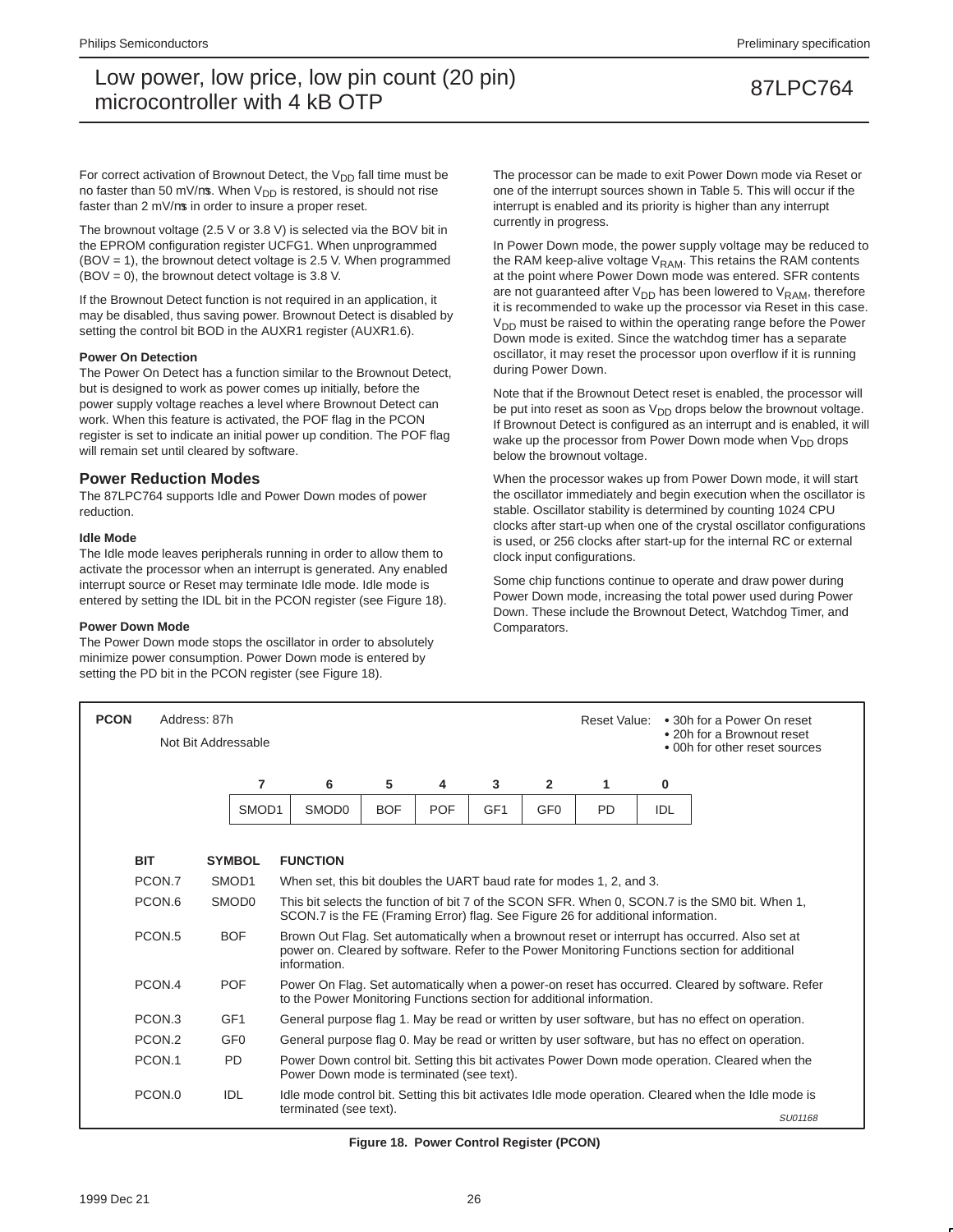| Table 8. Sources of Wakeup from Power Down Mode |  |  |  |
|-------------------------------------------------|--|--|--|
|                                                 |  |  |  |

| <b>Wakeup Source</b>             | <b>Conditions</b>                                                                                                                                                                   |
|----------------------------------|-------------------------------------------------------------------------------------------------------------------------------------------------------------------------------------|
| External Interrupt 0 or 1        | The corresponding interrupt must be enabled.                                                                                                                                        |
| Keyboard Interrupt               | The keyboard interrupt feature must be enabled and properly set up. The corresponding interrupt must be<br>enabled.                                                                 |
| Comparator 1 or 2                | The comparator(s) must be enabled and properly set up. The corresponding interrupt must be enabled.                                                                                 |
| Watchdog Timer Reset             | The watchdog timer must be enabled via the WDTE bit in the UCFG1 EPROM configuration byte.                                                                                          |
| Watchdog Timer Interrupt         | The WDTE bit in the UCFG1 EPROM configuration byte must not be set. The corresponding interrupt must<br>be enabled.                                                                 |
| <b>Brownout Detect Reset</b>     | The BOD bit in AUXR1 must not be set (brownout detect not disabled). The BOI bit in AUXR1 must not be<br>set (brownout interrupt disabled).                                         |
| <b>Brownout Detect Interrupt</b> | The BOD bit in AUXR1 must not be set (brownout detect not disabled). The BOI bit in AUXR1 must be set<br>(brownout interrupt enabled). The corresponding interrupt must be enabled. |
| Reset Input                      | The external reset input must be enabled.                                                                                                                                           |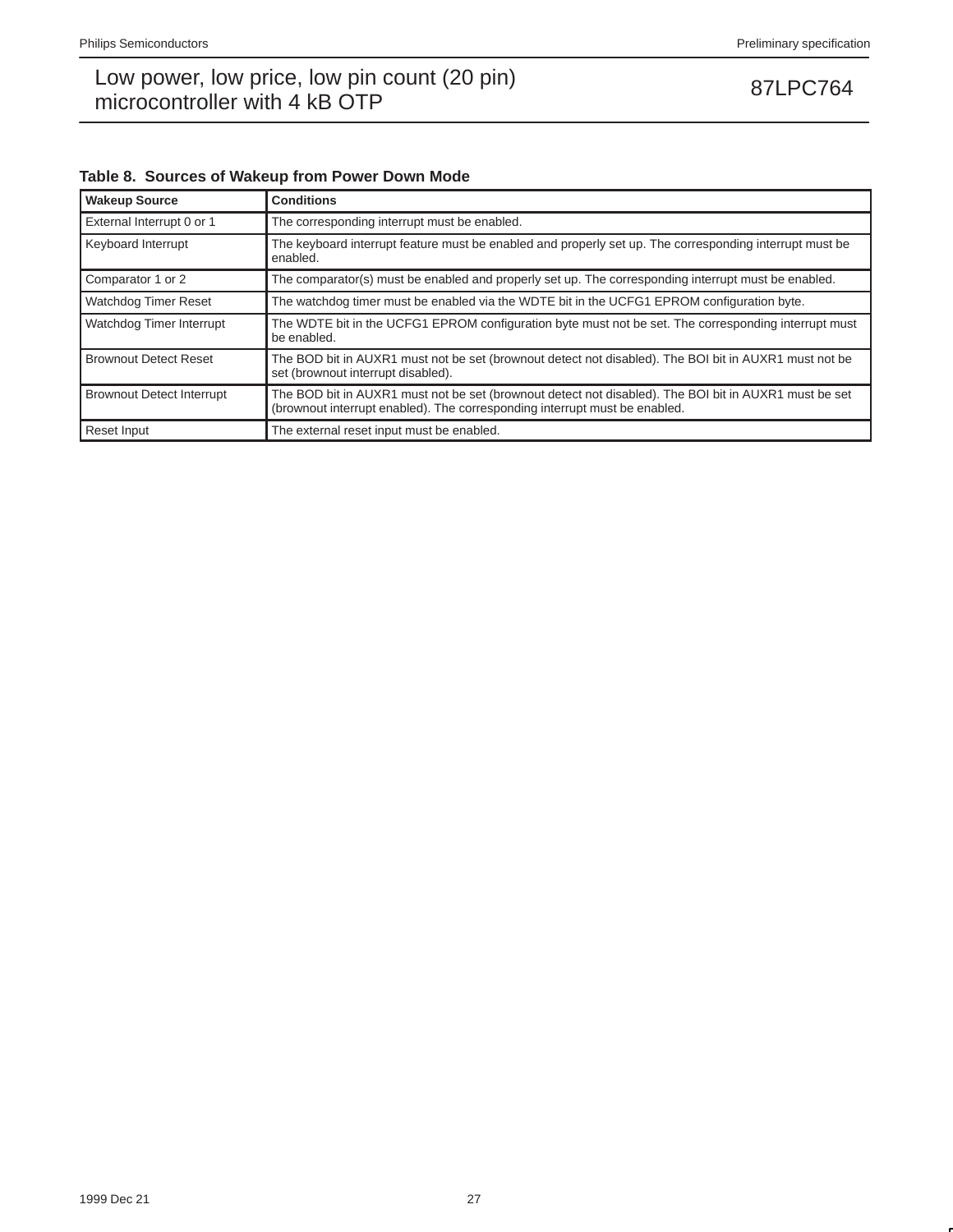### **Low Voltage EPROM Operation**

The EPROM array contains some analog circuits that are not required when  $V_{DD}$  is less than 4 V, but are required for a  $V_{DD}$ greater than 4 V. The LPEP bit (AUXR.4), when set by software, will power down these analog circuits resulting in a reduced supply current. LPEP is cleared only by power-on reset, so it may be set ONLY for applications that always operate with  $V_{DD}$  less than 4 V.

## **Reset**

The 87LPC764 has an active low reset input when configured for an external reset. A fully internal reset may also be configured which provides a reset when power is initially applied to the device. The watchdog timer can act as an oscillator fail detect because it uses an independent, fully on-chip oscillator.

The external reset input is disabled, and fully internal reset generation enabled, by programming the RPD bit in the EPROM configuration register UCFG1 to 0. EPROM configuration is described in the section EPROM Characteristics



**Figure 19. Typical External Reset Circuits**



**Figure 20. Block Diagram Showing Reset Sources**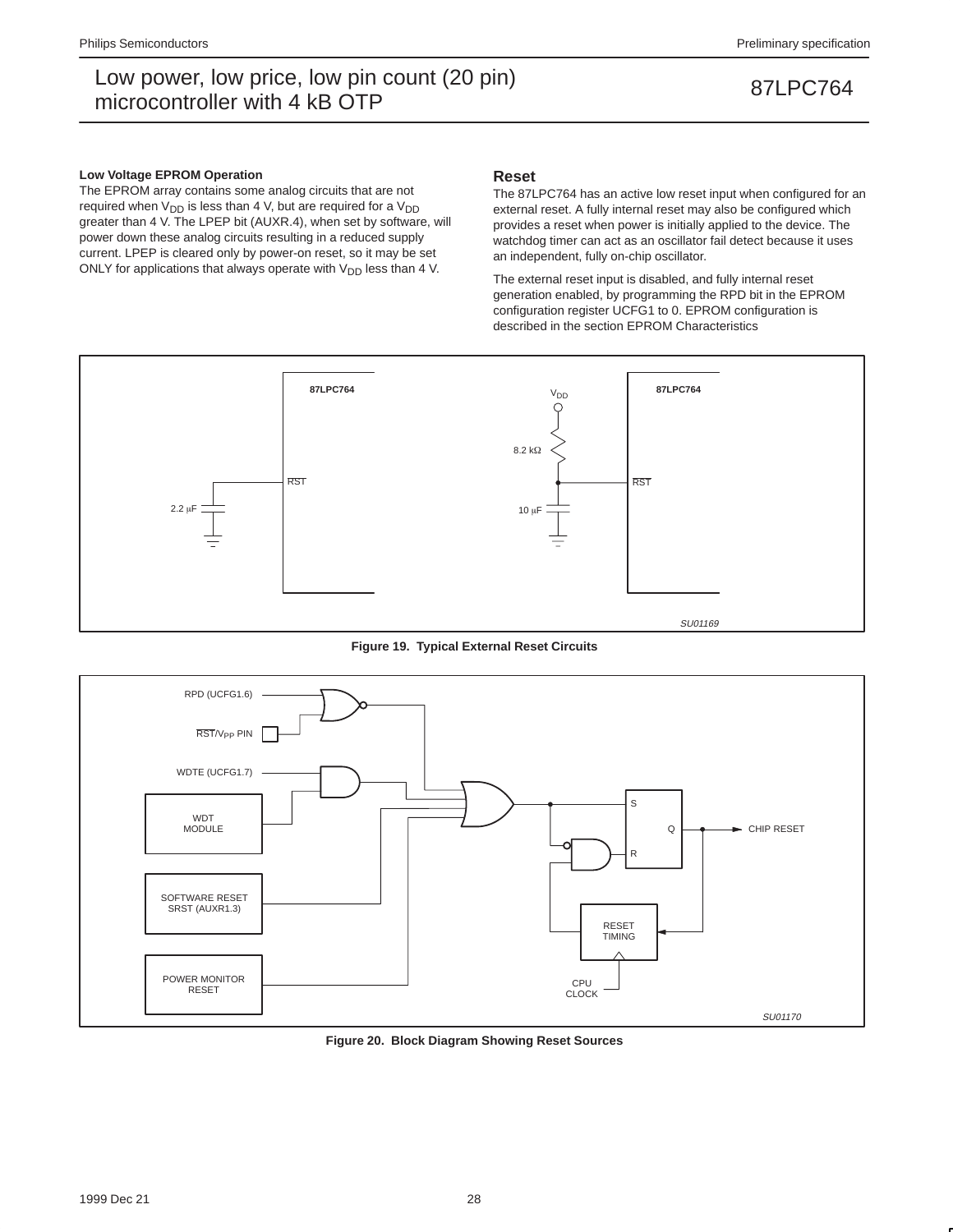## **Timer/Counters**

The 87LPC764 has two general purpose counter/timers which are upward compatible with the standard 80C51 Timer 0 and Timer 1. Both can be configured to operate either as timers or event counters (see Figure 21). An option to automatically toggle the T0 and/or T1 pins upon timer overflow has been added.

In the "Timer" function, the register is incremented every machine cycle. Thus, one can think of it as counting machine cycles. Since a machine cycle consists of 6 CPU clock periods, the count rate is 1/6 of the CPU clock frequency. Refer to the section Enhanced CPU for a description of the CPU clock.

In the "Counter" function, the register is incremented in response to a 1-to-0 transition at its corresponding external input pin, T0 or T1. In this function, the external input is sampled once during every

machine cycle. When the samples of the pin state show a high in one cycle and a low in the next cycle, the count is incremented. The new count value appears in the register during the cycle following the one in which the transition was detected. Since it takes 2 machine cycles (12 CPU clocks) to recognize a 1-to-0 transition, the maximum count rate is 1/6 of the CPU clock frequency. There are no restrictions on the duty cycle of the external input signal, but to ensure that a given level is sampled at least once before it changes, it should be held for at least one full machine cycle.

The "Timer" or "Counter" function is selected by control bits C/T in the Special Function Register TMOD. In addition to the "Timer" or "Counter" selection, Timer 0 and Timer 1 have four operating modes, which are selected by bit-pairs (M1, M0) in TMOD. Modes 0, 1, and 2 are the same for both Timers/Counters. Mode 3 is different. The four operating modes are described in the following text.

| <b>TMOD</b> | Address: 89h     |                     |                                                                           |                                                                                                                                                                                                     |                |             |              |    |                | Reset Value: 00h                                                                                                                                                                                              |  |  |  |
|-------------|------------------|---------------------|---------------------------------------------------------------------------|-----------------------------------------------------------------------------------------------------------------------------------------------------------------------------------------------------|----------------|-------------|--------------|----|----------------|---------------------------------------------------------------------------------------------------------------------------------------------------------------------------------------------------------------|--|--|--|
|             |                  | Not Bit Addressable |                                                                           |                                                                                                                                                                                                     |                |             |              |    |                |                                                                                                                                                                                                               |  |  |  |
|             |                  | $\overline{7}$      | 6                                                                         | 5                                                                                                                                                                                                   | 4              | 3           | $\mathbf{2}$ | 1  | $\bf{0}$       |                                                                                                                                                                                                               |  |  |  |
|             |                  | <b>GATE</b>         | СĀ                                                                        | M1                                                                                                                                                                                                  | M <sub>0</sub> | <b>GATE</b> | СĀ           | M1 | M <sub>0</sub> |                                                                                                                                                                                                               |  |  |  |
|             |                  |                     |                                                                           |                                                                                                                                                                                                     |                |             |              |    |                |                                                                                                                                                                                                               |  |  |  |
| <b>BIT</b>  |                  | <b>SYMBOL</b>       | <b>FUNCTION</b>                                                           |                                                                                                                                                                                                     |                |             |              |    |                |                                                                                                                                                                                                               |  |  |  |
|             | TMOD.7           | <b>GATE</b>         |                                                                           | Gating control for Timer 1. When set, Timer/Counter is enabled only while the INT1 pin is high and<br>the TR1 control pin is set. When cleared, Timer 1 is enabled when the TR1 control bit is set. |                |             |              |    |                |                                                                                                                                                                                                               |  |  |  |
|             | TMOD.6           | C/T                 |                                                                           | Timer or Counter Selector for Timer 1. Cleared for Timer operation (input from internal system clock.)<br>Set for Counter operation (input from T1 input pin).                                      |                |             |              |    |                |                                                                                                                                                                                                               |  |  |  |
|             | <b>TMOD.5, 4</b> | M1. M0              |                                                                           | Mode Select for Timer 1 (see table below).                                                                                                                                                          |                |             |              |    |                |                                                                                                                                                                                                               |  |  |  |
|             | TMOD.3           | <b>GATE</b>         |                                                                           |                                                                                                                                                                                                     |                |             |              |    |                | Gating control for Timer 0. When set, Timer/Counter is enabled only while the INTO pin is high and<br>the TR0 control pin is set. When cleared, Timer 0 is enabled when the TR0 control bit is set.           |  |  |  |
|             | TMOD.2           | C/T                 | Set for Counter operation (input from T0 input pin).                      |                                                                                                                                                                                                     |                |             |              |    |                | Timer or Counter Selector for Timer 0. Cleared for Timer operation (input from internal system clock.)                                                                                                        |  |  |  |
|             | <b>TMOD.1.0</b>  | M1. M0              | Mode Select for Timer 0 (see table below).                                |                                                                                                                                                                                                     |                |             |              |    |                |                                                                                                                                                                                                               |  |  |  |
|             |                  | M1, M0              | <b>Timer Mode</b>                                                         |                                                                                                                                                                                                     |                |             |              |    |                |                                                                                                                                                                                                               |  |  |  |
|             |                  | 0 <sub>0</sub>      | 8048 Timer "TLn" serves as 5-bit prescaler.                               |                                                                                                                                                                                                     |                |             |              |    |                |                                                                                                                                                                                                               |  |  |  |
|             |                  | 0 <sub>1</sub>      | 16-bit Timer/Counter "THn" and "TLn" are cascaded; there is no prescaler. |                                                                                                                                                                                                     |                |             |              |    |                |                                                                                                                                                                                                               |  |  |  |
|             |                  | 10                  |                                                                           | 8-bit auto-reload Timer/Counter. THn holds a value which is loaded into TLn when it overflows.                                                                                                      |                |             |              |    |                |                                                                                                                                                                                                               |  |  |  |
|             |                  | 11                  | text). Timer 1 in this mode is stopped.                                   |                                                                                                                                                                                                     |                |             |              |    |                | Timer 0 is a dual 8-bit Timer/Counter in this mode. TL0 is an 8-bit Timer/Counter controlled by the<br>standard Timer 0 control bits. THO is an 8-bit timer only, controlled by the Timer 1 control bits (see |  |  |  |
|             |                  |                     |                                                                           |                                                                                                                                                                                                     |                |             |              |    |                | SLI01171                                                                                                                                                                                                      |  |  |  |

**Figure 21. Timer/Counter Mode Control Register (TMOD)**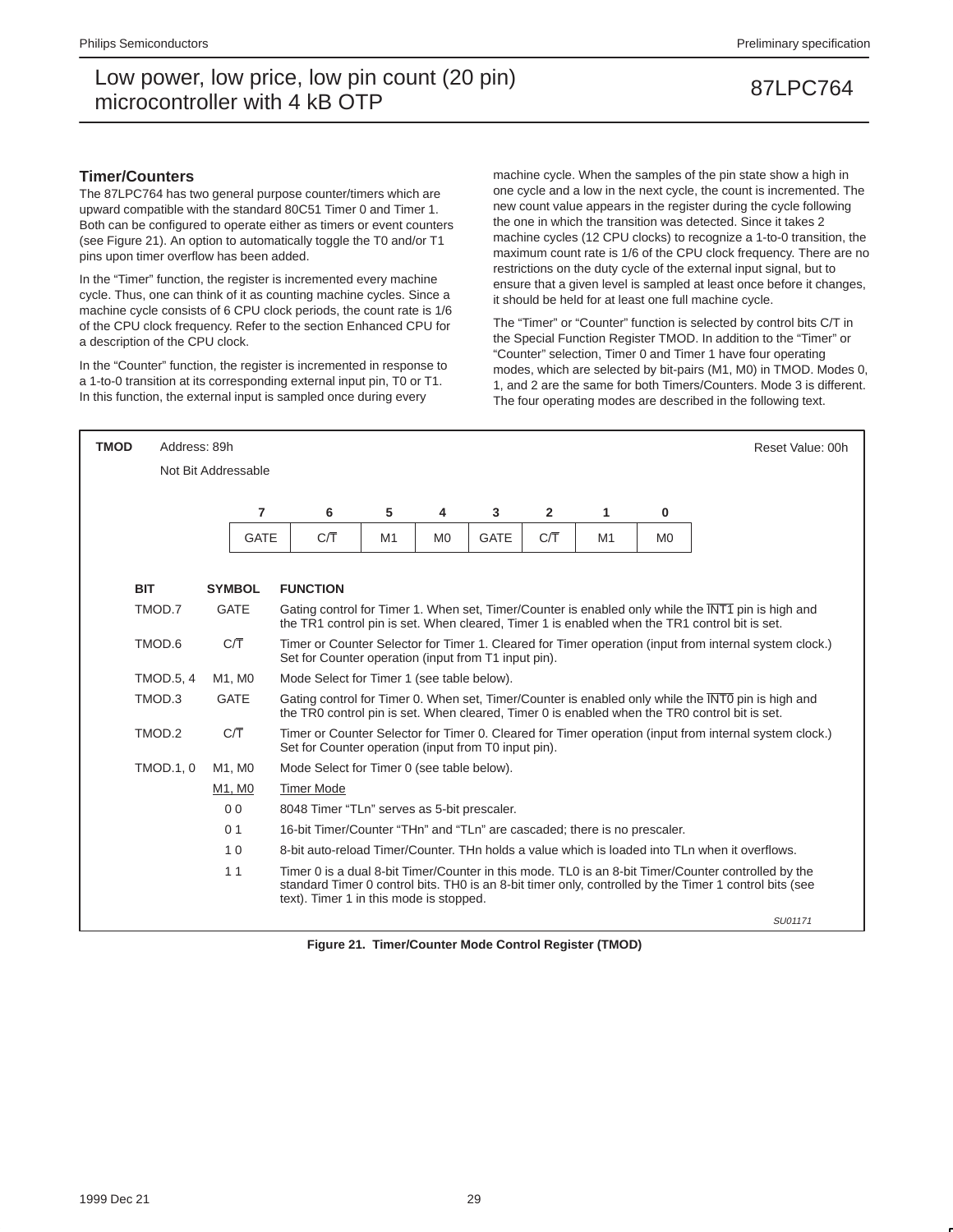### **Mode 0**

Putting either Timer into Mode 0 makes it look like an 8048 Timer, which is an 8-bit Counter with a divide-by-32 prescaler. Figure 23 shows Mode 0 operation.

In this mode, the Timer register is configured as a 13-bit register. As the count rolls over from all 1s to all 0s, it sets the Timer interrupt flag TFn. The count input is enabled to the Timer when TRn = 1 and either GATE = 0 or  $\overline{\text{INTn}}$  = 1. (Setting GATE = 1 allows the Timer to be controlled by external input  $\overline{\text{INTn}}$ , to facilitate pulse width

measurements). TRn is a control bit in the Special Function Register TCON (Figure 22). The GATE bit is in the TMOD register.

The 13-bit register consists of all 8 bits of THn and the lower 5 bits of TLn. The upper 3 bits of TLn are indeterminate and should be ignored. Setting the run flag (TRn) does not clear the registers.

Mode 0 operation is the same for Timer 0 and Timer 1. See Figure 23. There are two different GATE bits, one for Timer 1 (TMOD.7) and one for Timer 0 (TMOD.3).

| <b>TCON</b> | Address: 88h           |                 |                 |                                                                                                                                                            |                 |                 |                 |                |                 |                 | Reset Value: 00h                                                                                             |  |
|-------------|------------------------|-----------------|-----------------|------------------------------------------------------------------------------------------------------------------------------------------------------------|-----------------|-----------------|-----------------|----------------|-----------------|-----------------|--------------------------------------------------------------------------------------------------------------|--|
|             | <b>Bit Addressable</b> |                 |                 |                                                                                                                                                            |                 |                 |                 |                |                 |                 |                                                                                                              |  |
|             |                        |                 |                 |                                                                                                                                                            |                 |                 |                 |                |                 |                 |                                                                                                              |  |
|             |                        |                 | 7               | 6                                                                                                                                                          | 5               | 4               | 3               | $\overline{2}$ | 1               | 0               |                                                                                                              |  |
|             |                        |                 | TF <sub>1</sub> | TR <sub>1</sub>                                                                                                                                            | TF <sub>0</sub> | TR <sub>0</sub> | IE <sub>1</sub> | IT1            | IE <sub>0</sub> | IT <sub>0</sub> |                                                                                                              |  |
|             |                        |                 |                 |                                                                                                                                                            |                 |                 |                 |                |                 |                 |                                                                                                              |  |
| <b>BIT</b>  |                        | <b>SYMBOL</b>   |                 | <b>FUNCTION</b>                                                                                                                                            |                 |                 |                 |                |                 |                 |                                                                                                              |  |
|             | TCON.7                 | TF <sub>1</sub> |                 | Timer 1 overflow flag. Set by hardware on Timer/Counter overflow. Cleared by hardware when the<br>interrupt is processed, or by software.                  |                 |                 |                 |                |                 |                 |                                                                                                              |  |
|             | TCON.6                 | TR <sub>1</sub> |                 | Timer 1 Run control bit. Set/cleared by software to turn Timer/Counter 1 on/off.                                                                           |                 |                 |                 |                |                 |                 |                                                                                                              |  |
|             | TCON.5                 | TF <sub>0</sub> |                 | processor vectors to the interrupt routine, or by software.                                                                                                |                 |                 |                 |                |                 |                 | Timer 0 overflow flag. Set by hardware on Timer/Counter overflow. Cleared by hardware when the               |  |
|             | TCON.4                 | TR <sub>0</sub> |                 | Timer 0 Run control bit. Set/cleared by software to turn Timer/Counter 0 on/off.                                                                           |                 |                 |                 |                |                 |                 |                                                                                                              |  |
|             | TCON.3                 | IE <sub>1</sub> |                 | hardware when the interrupt is processed, or by software.                                                                                                  |                 |                 |                 |                |                 |                 | Interrupt 1 Edge flag. Set by hardware when external interrupt 1 edge is detected. Cleared by                |  |
|             | TCON.2                 | IT1             |                 | external interrupts.                                                                                                                                       |                 |                 |                 |                |                 |                 | Interrupt 1 Type control bit. Set/cleared by software to specify falling edge/low level triggered            |  |
|             | TCON.1                 | IE <sub>0</sub> |                 | Interrupt 0 Edge flag. Set by hardware when external interrupt 0 edge is detected. Cleared by<br>hardware when the interrupt is processed, or by software. |                 |                 |                 |                |                 |                 |                                                                                                              |  |
|             | TCON.0                 | IT <sub>0</sub> |                 | external interrupts.                                                                                                                                       |                 |                 |                 |                |                 |                 | Interrupt 0 Type control bit. Set/cleared by software to specify falling edge/low level triggered<br>SU01172 |  |

**Figure 22. Timer/Counter Control Register (TCON)**



**Figure 23. Timer/Counter 0 or 1 in Mode 0 (13-Bit Counter)**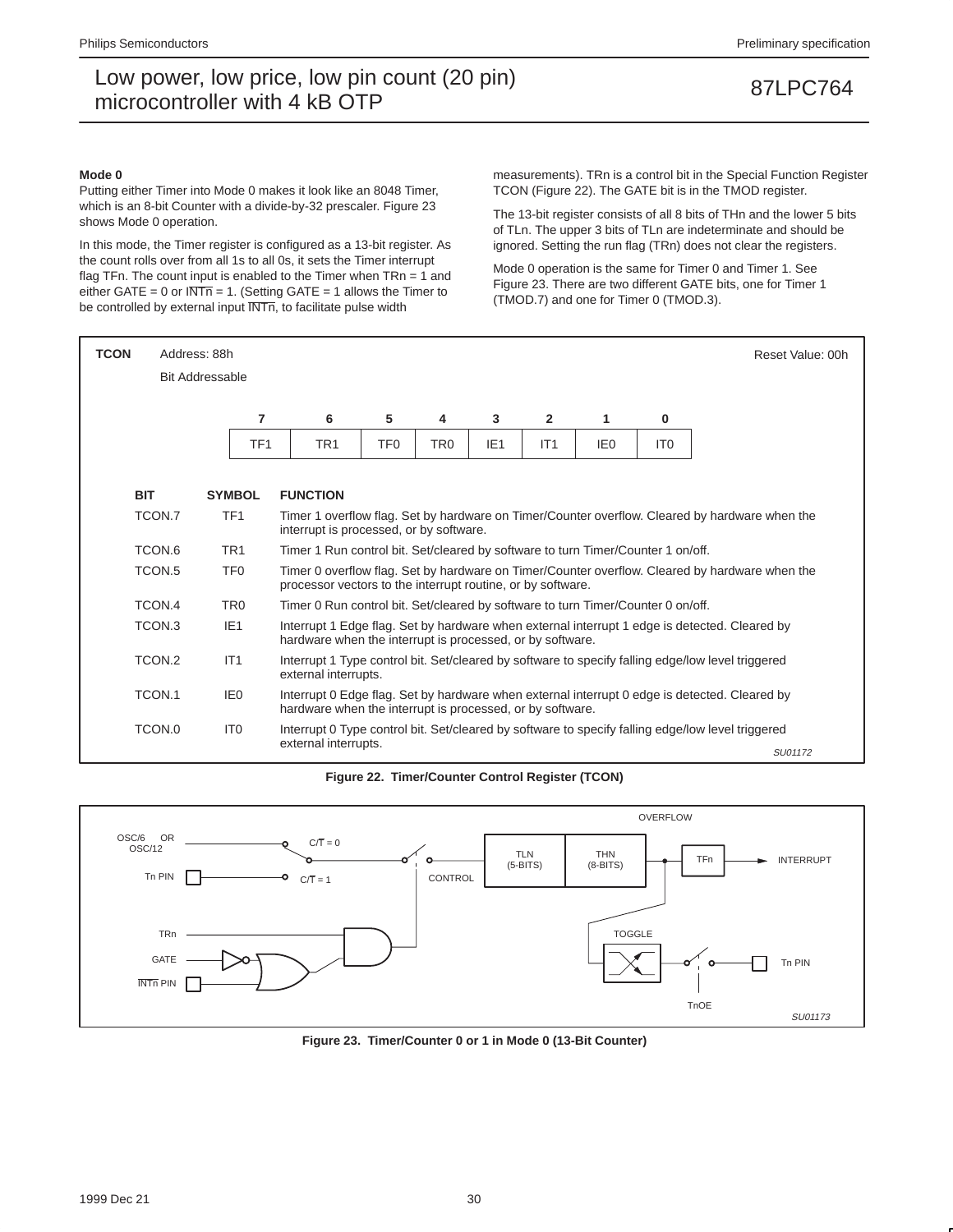### **Mode 1**

Mode 1 is the same as Mode 0, except that all 16 bits of the timer register (THn and TLn) are used. See Figure 24

### **Mode 2**

Mode 2 configures the Timer register as an 8-bit Counter (TL1) with automatic reload, as shown in Figure 25. Overflow from TLn not only sets TFn, but also reloads TLn with the contents of THn, which must be preset by software. The reload leaves THn unchanged. Mode 2 operation is the same for Timer 0 and Timer 1.

### **Mode 3**

When Timer 1 is in Mode 3 it is stopped. The effect is the same as setting  $TR1 = 0$ .

Timer 0 in Mode 3 establishes TL0 and TH0 as two separate 8-bit counters. The logic for Mode 3 on Timer 0 is shown in Figure 26. TL0 uses the Timer 0 control bits: C/T, GATE, TR0, INT0, and TF0. TH0 is locked into a timer function (counting machine cycles) and takes over the use of TR1 and TF1 from Timer 1. Thus, TH0 now controls the "Timer 1" interrupt.

Mode 3 is provided for applications that require an extra 8-bit timer. With Timer 0 in Mode 3, an 87LPC764 can look like it has three Timer/Counters. When Timer 0 is in Mode 3, Timer 1 can be turned on and off by switching it into and out of its own Mode 3. It can still be used by the serial port as a baud rate generator, or in any application not requiring an interrupt.



**Figure 24. Timer/Counter 0 or 1 in Mode 1 (16-Bit Counter)**



**Figure 25. Timer/Counter 0 or 1 in Mode 2 (8-Bit Auto-Reload)**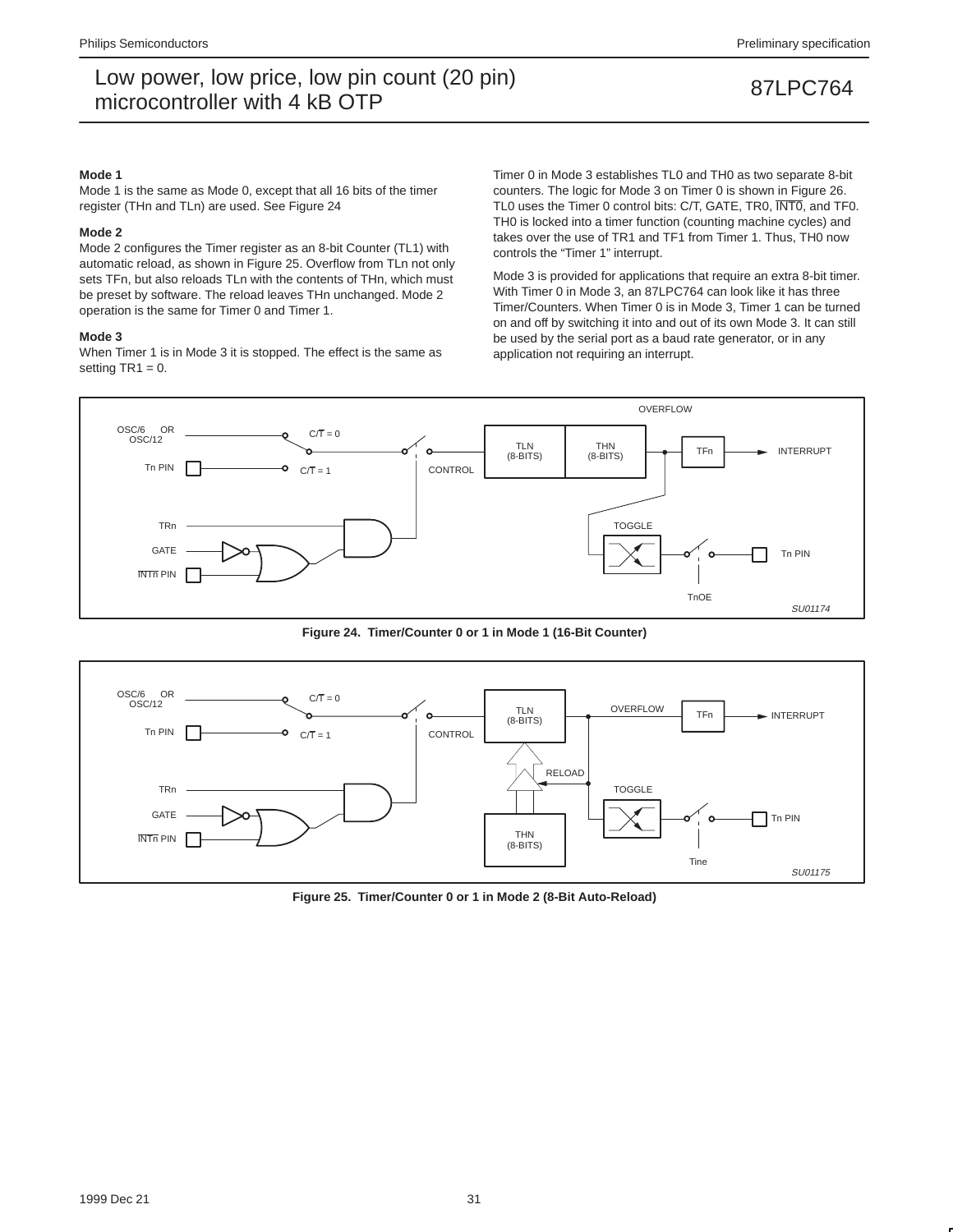

**Figure 26. Timer/Counter 0 Mode 3 (Two 8-Bit Counters)**

## **Timer Overflow Toggle Output**

Timers 0 and 1 can be configured to automatically toggle a port output whenever a timer overflow occurs. The same device pins that are used for the T0 and T1 count inputs are also used for the timer toggle outputs. This function is enabled by control bits ENT0 and ENT1 in the P2M1 register, and apply to Timer 0 and Timer 1 respectively. The port outputs will be a logic 1 prior to the first timer overflow when this mode is turned on.

## **UART**

The 87LPC764 includes an enhanced 80C51 UART. The baud rate source for the UART is timer 1 for modes 1 and 3, while the rate is fixed in modes 0 and 2. Because CPU clocking is different on the 87LPC764 than on the standard 80C51, baud rate calculation is somewhat different. Enhancements over the standard 80C51 UART include Framing Error detection and automatic address recognition.

The serial port is full duplex, meaning it can transmit and receive simultaneously. It is also receive-buffered, meaning it can commence reception of a second byte before a previously received byte has been read from the SBUF register. However, if the first byte still hasn't been read by the time reception of the second byte is complete, the first byte will be lost. The serial port receive and transmit registers are both accessed through Special Function Register SBUF. Writing to SBUF loads the transmit register, and reading SBUF accesses a physically separate receive register.

The serial port can be operated in 4 modes:

## **Mode 0**

Serial data enters and exits through RxD. TxD outputs the shift clock. 8 bits are transmitted or received, LSB first. The baud rate is fixed at 1/6 of the CPU clock frequency.

## **Mode 1**

10 bits are transmitted (through TxD) or received (through RxD): a start bit (logical 0), 8 data bits (LSB first), and a stop bit (logical 1). When data is received, the stop bit is stored in RB8 in Special Function Register SCON. The baud rate is variable and is determined by the Timer 1 overflow rate.

## **Mode 2**

11 bits are transmitted (through TxD) or received (through RxD): start bit (logical 0), 8 data bits (LSB first), a programmable 9th data bit, and a stop bit (logical 1). When data is transmitted, the 9th data bit (TB8 in SCON) can be assigned the value of 0 or 1. Or, for example, the parity bit (P, in the PSW) could be moved into TB8. When data is received, the 9th data bit goes into RB8 in Special Function Register SCON, while the stop bit is ignored. The baud rate is programmable to either 1/16 or 1/32 of the CPU clock frequency, as determined by the SMOD1 bit in PCON.

## **Mode 3**

11 bits are transmitted (through TxD) or received (through RxD): a start bit (logical 0), 8 data bits (LSB first), a programmable 9th data bit, and a stop bit (logical 1). In fact, Mode 3 is the same as Mode 2 in all respects except baud rate. The baud rate in Mode 3 is variable and is determined by the Timer 1 overflow rate.

In all four modes, transmission is initiated by any instruction that uses SBUF as a destination register. Reception is initiated in Mode 0 by the condition  $RI = 0$  and  $REN = 1$ . Reception is initiated in the other modes by the incoming start bit if  $REN = 1$ .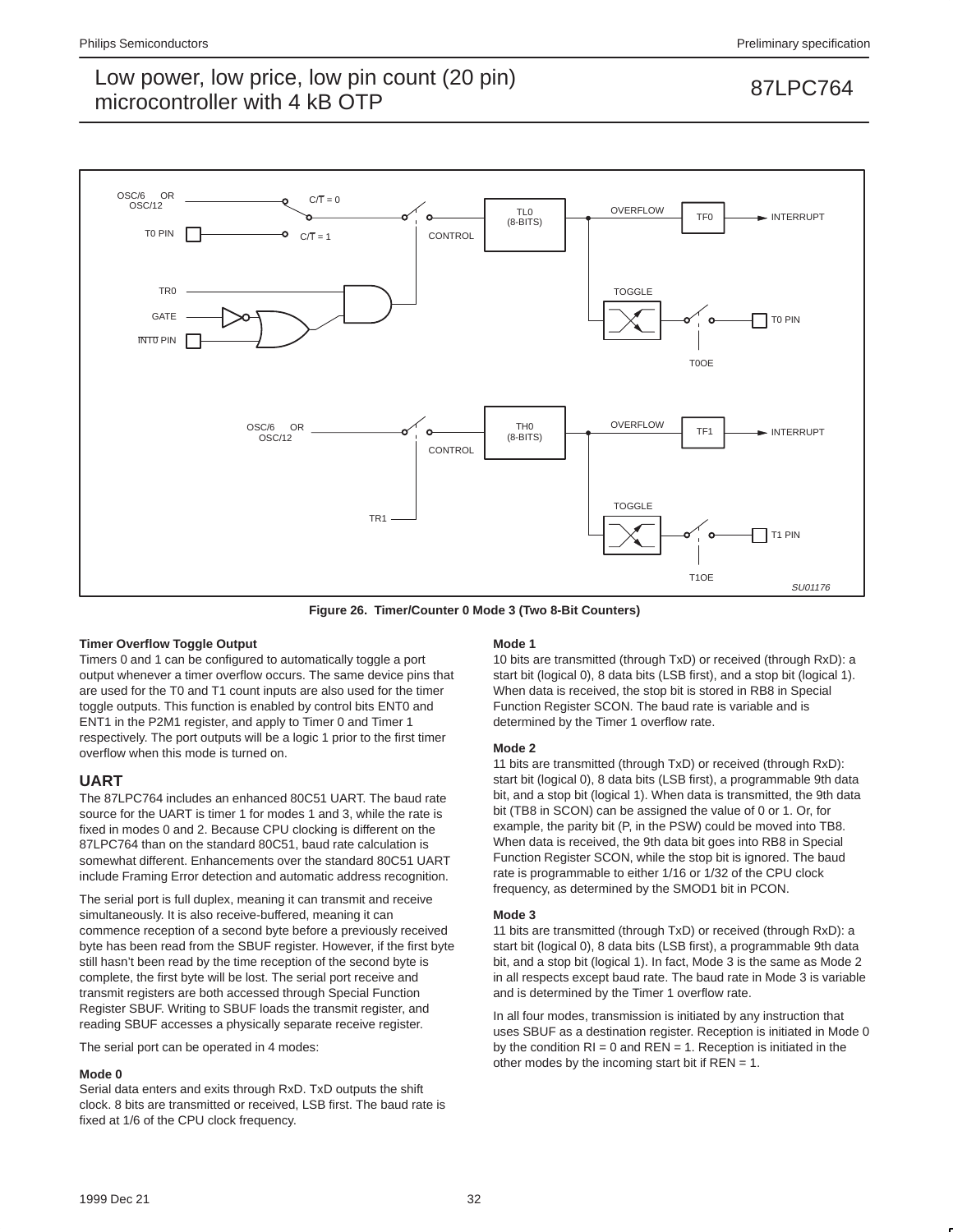### **Serial Port Control Register (SCON)**

The serial port control and status register is the Special Function Register SCON, shown in Figure 27. This register contains not only the mode selection bits, but also the 9th data bit for transmit and receive (TB8 and RB8), and the serial port interrupt bits (TI and RI).

The Framing Error bit (FE) allows detection of missing stop bits in the received data stream. The FE bit shares the bit position SCON.7 with the SM0 bit. Which bit appears in SCON at any particular time is determined by the SMOD0 bit in the PCON register. If SMOD0 = 0, SCON.7 is the SM0 bit. If SMOD0 = 1, SCON.7 is the FE bit. Once set, the FE bit remains set until it is cleared by software. This allows detection of framing errors for a group of characters without the need for monitoring it for every character individually.

| <b>SCON</b>          | Address: 98h               |                                       |                                                                                                                                          |                  |                     |                              |    |                | Reset Value: 00h                                                                                                                                                                                             |  |
|----------------------|----------------------------|---------------------------------------|------------------------------------------------------------------------------------------------------------------------------------------|------------------|---------------------|------------------------------|----|----------------|--------------------------------------------------------------------------------------------------------------------------------------------------------------------------------------------------------------|--|
|                      | <b>Bit Addressable</b>     |                                       |                                                                                                                                          |                  |                     |                              |    |                |                                                                                                                                                                                                              |  |
|                      |                            | $\overline{7}$<br>6                   | 5                                                                                                                                        | 4                | 3                   | $\overline{2}$               | 1  | $\bf{0}$       |                                                                                                                                                                                                              |  |
|                      |                            | SM0/FE<br>SM <sub>1</sub>             | SM <sub>2</sub>                                                                                                                          | <b>REN</b>       | TB <sub>8</sub>     | RB <sub>8</sub>              | TI | R <sub>1</sub> |                                                                                                                                                                                                              |  |
|                      |                            |                                       |                                                                                                                                          |                  |                     |                              |    |                |                                                                                                                                                                                                              |  |
| <b>BIT</b><br>SCON.7 | <b>SYMBOL</b><br><b>FE</b> | <b>FUNCTION</b><br>See SM0 bit below. |                                                                                                                                          |                  |                     |                              |    |                | Framing Error. This bit is set by the UART receiver when an invalid stop bit is detected. Must be<br>cleared by software. The SMOD0 bit in the PCON register must be 1 for this bit to be accessible.        |  |
| SCON.7               | SM <sub>0</sub>            |                                       | With SM1, defines the serial port mode. The SMOD0 bit in the PCON register must be 0 for this bit<br>to be accessible. See FE bit above. |                  |                     |                              |    |                |                                                                                                                                                                                                              |  |
| SCON, 6              | SM <sub>1</sub>            |                                       | With SM0, defines the serial port mode (see table below).                                                                                |                  |                     |                              |    |                |                                                                                                                                                                                                              |  |
|                      | SMO, SM1                   | <b>UART</b> Mode                      |                                                                                                                                          | <b>Baud Rate</b> |                     |                              |    |                |                                                                                                                                                                                                              |  |
|                      | 0 <sub>0</sub>             | 0: shift register                     |                                                                                                                                          |                  | CPU clock/6         |                              |    |                |                                                                                                                                                                                                              |  |
|                      | 0 <sub>1</sub>             | 1: 8-bit UART                         |                                                                                                                                          |                  | Variable (see text) |                              |    |                |                                                                                                                                                                                                              |  |
|                      | 10                         | 2: 9-bit UART                         |                                                                                                                                          |                  |                     | CPU clock/32 or CPU clock/16 |    |                |                                                                                                                                                                                                              |  |
|                      | 11                         | 3: 9-bit UART                         |                                                                                                                                          |                  | Variable (see text) |                              |    |                |                                                                                                                                                                                                              |  |
| SCON <sub>.5</sub>   | SM <sub>2</sub>            |                                       | will not be activated if a valid stop bit was not received. In Mode 0, SM2 should be 0.                                                  |                  |                     |                              |    |                | Enables the multiprocessor communication feature in Modes 2 and 3. In Mode 2 or 3, if SM2 is set<br>to 1, then RI will not be activated if the received 9th data bit (RB8) is 0. In Mode 1, if SM2=1 then RI |  |
| SCON.4               | <b>REN</b>                 |                                       |                                                                                                                                          |                  |                     |                              |    |                | Enables serial reception. Set by software to enable reception. Clear by software to disable reception.                                                                                                       |  |
| SCON.3               | TB8                        |                                       |                                                                                                                                          |                  |                     |                              |    |                | The 9th data bit that will be transmitted in Modes 2 and 3. Set or clear by software as desired.                                                                                                             |  |
| SCON.2               | RB <sub>8</sub>            |                                       | was received. In Mode 0, RB8 is not used.                                                                                                |                  |                     |                              |    |                | In Modes 2 and 3, is the 9th data bit that was received. In Mode 1, it SM2=0, RB8 is the stop bit that                                                                                                       |  |
| SCON.1               | <b>TI</b>                  |                                       |                                                                                                                                          |                  |                     |                              |    |                | Transmit interrupt flag. Set by hardware at the end of the 8th bit time in Mode 0, or at the beginning<br>of the stop bit in the other modes, in any serial transmission. Must be cleared by software.       |  |
| SCON.0               | R <sub>1</sub>             |                                       |                                                                                                                                          |                  |                     |                              |    |                | Receive interrupt flag. Set by hardware at the end of the 8th bit time in Mode 0, or halfway through<br>the stop bit time in the other modes, in any serial reception (except see SM2). Must be cleared by   |  |
|                      |                            | software.                             |                                                                                                                                          |                  |                     |                              |    |                | SU01157                                                                                                                                                                                                      |  |

**Figure 27. Serial Port Control Register (SCON)**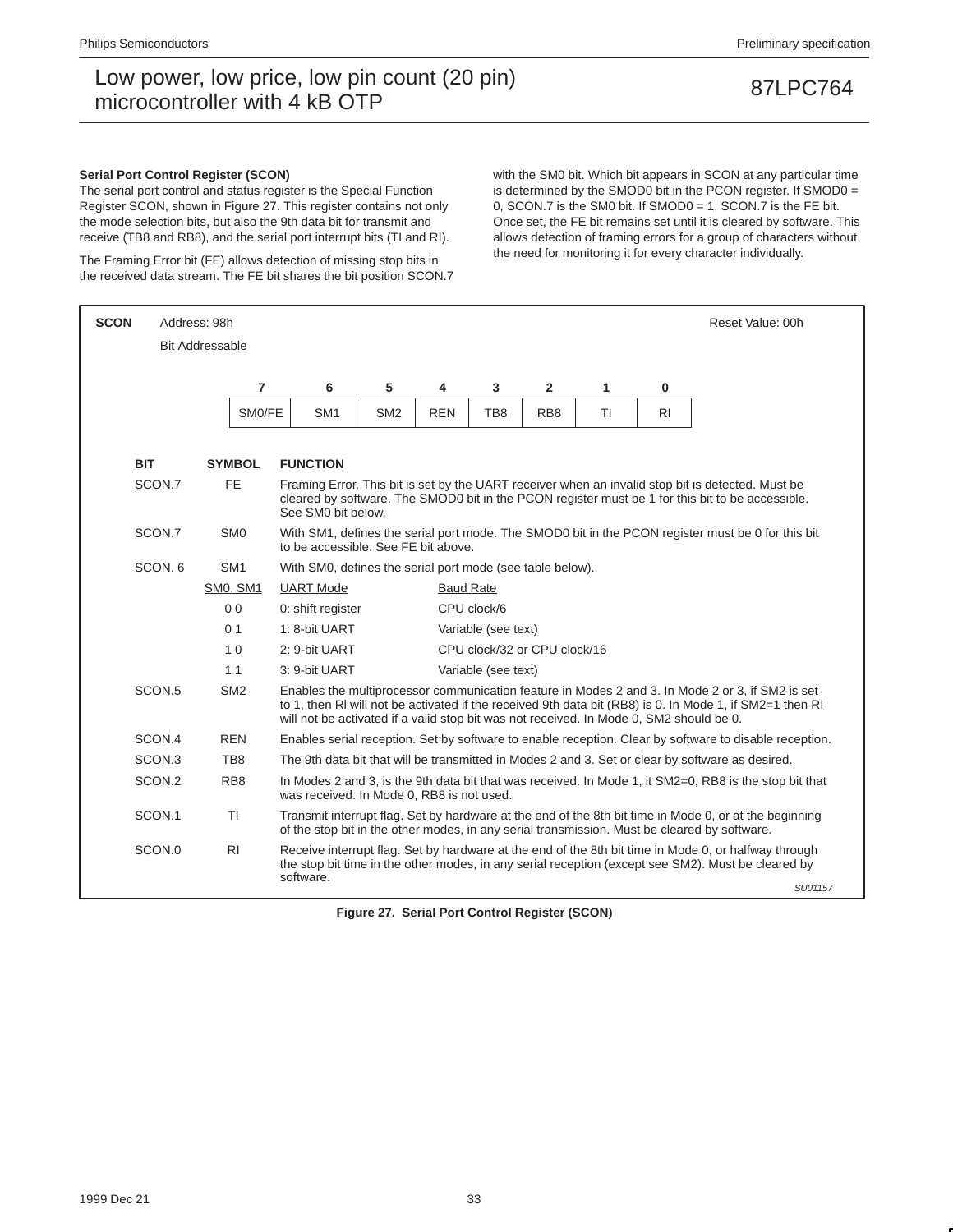### **Baud Rates**

The baud rate in Mode 0 is fixed: Mode 0 Baud Rate = CPU clock/6. The baud rate in Mode 2 depends on the value of bit SMOD1 in Special Function Register PCON. If SMOD1 = 0 (which is the value on reset), the baud rate is 1/32 of the CPU clock frequency. If SMOD1 = 1, the baud rate is 1/16 of the CPU clock frequency.

Mode 2 Baud Rate = 
$$
\frac{1 + \text{SMOD1}}{32} \times \text{CPU clock frequency}
$$

### **Using Timer 1 to Generate Baud Rates**

When Timer 1 is used as the baud rate generator, the baud rates in Modes 1 and 3 are determined by the Timer 1 overflow rate and the value of SMOD1. The Timer 1 interrupt should be disabled in this

application. The Timer itself can be configured for either "timer" or "counter" operation, and in any of its 3 running modes. In the most typical applications, it is configured for "timer" operation, in the auto-reload mode (high nibble of TMOD = 0010b). In that case the baud rate is given by the formula:

$$
CPU clock frequency/ \text{Mode 1, 3 Baud Rate} = \frac{192 (or 96 if SMOD1 = 1)}{256 - (TH1)}
$$

Tables 6 and 7 list various commonly used baud rates and how they can be obtained using Timer 1 as the baud rate generator.

## **Table 9. Baud Rates, Timer Values, and CPU Clock Frequencies for SMOD1 = 0**

| <b>Timer Count</b> | <b>Baud Rate</b> |           |           |            |                          |           |  |  |  |  |
|--------------------|------------------|-----------|-----------|------------|--------------------------|-----------|--|--|--|--|
|                    | 2400             | 4800      | 9600      | 19.2k      | 38.4k                    | 57.6k     |  |  |  |  |
| $-1$               | 0.4608           | 0.9216    | $*1.8432$ | $*3.6864$  | * 7.3728                 | * 11.0592 |  |  |  |  |
| $-2$               | 0.9216           | 1.8432    | $*3.6864$ | * 7.3728   | $*14.7456$               |           |  |  |  |  |
| $-3$               | 1.3824           | 2.7648    | 5.5296    | * 11.0592  | $\overline{\phantom{0}}$ |           |  |  |  |  |
| $-4$               | $*1.8432$        | $*3.6864$ | * 7.3728  | $*14.7456$ |                          |           |  |  |  |  |
| $-5$               | 2.3040           | 4.6080    | 9.2160    | *18.4320   | $\overline{\phantom{0}}$ |           |  |  |  |  |
| $-6$               | 2.7648           | 5.5296    | * 11.0592 |            | -                        |           |  |  |  |  |
| $-7$               | 3.2256           | 6.4512    | 12.9024   |            |                          |           |  |  |  |  |
| $-8$               | $*3.6864$        | * 7.3728  | * 14.7456 |            | -                        | -         |  |  |  |  |
| $-9$               | 4.1472           | 8.2944    | 16.5888   |            |                          |           |  |  |  |  |
| $-10$              | 4.6080           | 9.2160    | * 18.4320 |            | $\overline{\phantom{0}}$ | -         |  |  |  |  |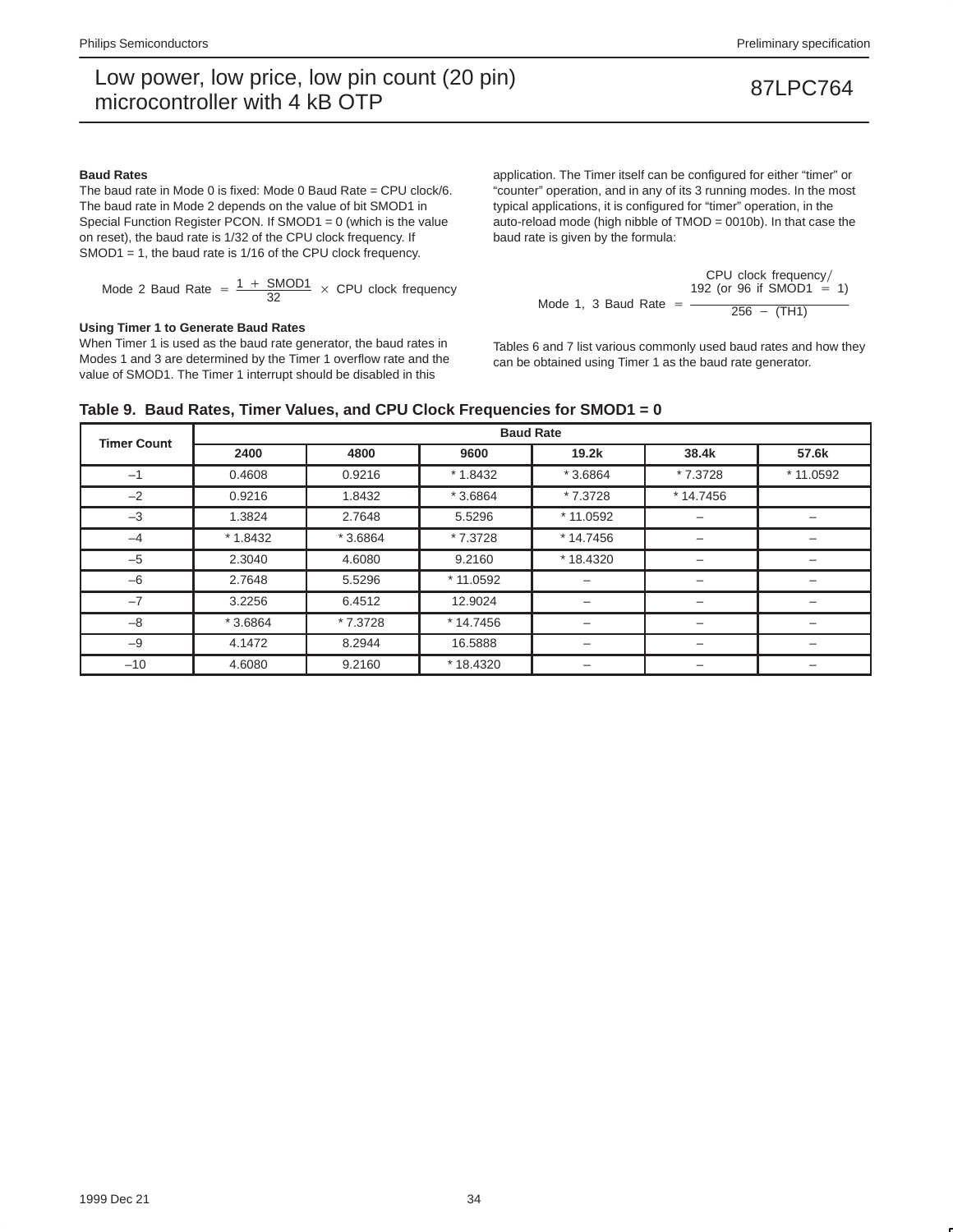| <b>Timer Count</b> |           |           |            | <b>Baud Rate</b>         |                          |                          |                          |
|--------------------|-----------|-----------|------------|--------------------------|--------------------------|--------------------------|--------------------------|
|                    | 2400      | 4800      | 9600       | 19.2k                    | 38.4k                    | 57.6k                    | 115.2k                   |
| $-1$               | 0.2304    | 0.4608    | 0.9216     | $*1.8432$                | $*3.6864$                | 5.5296                   | * 11.0592                |
| $-2$               | 0.4608    | 0.9216    | $*1.8432$  | $*3.6864$                | *7.3728                  | $*11.0592$               | $\qquad \qquad -$        |
| $-3$               | 0.6912    | 1.3824    | 2.7648     | 5.5296                   | * 11.0592                | 16.5888                  | -                        |
| $-4$               | 0.9216    | $*1.8432$ | $*3.6864$  | * 7.3728                 | *14.7456                 | $\qquad \qquad -$        | -                        |
| $-5$               | 1.1520    | 2.3040    | 4.6080     | 9.2160                   | *18.4320                 | $\overline{\phantom{m}}$ | —                        |
| $-6$               | 1.3824    | 2.7648    | 5.5296     | * 11.0592                | $\overline{\phantom{0}}$ | $\overline{\phantom{0}}$ | -                        |
| $-7$               | 1.6128    | 3.2256    | 6.4512     | 12.9024                  | $\qquad \qquad -$        | -                        | -                        |
| $-8$               | $*1.8432$ | $*3.6864$ | * 7.3728   | * 14.7456                | $\overline{\phantom{0}}$ | $\overline{\phantom{0}}$ | -                        |
| $-9$               | 2.0736    | 4.1472    | 8.2944     | 16.5888                  | $\overline{\phantom{0}}$ | $\overline{\phantom{m}}$ | -                        |
| $-10$              | 2.3040    | 4.6080    | 9.2160     | $*18.4320$               | $\overline{\phantom{0}}$ | $\overline{\phantom{m}}$ | $\overline{\phantom{0}}$ |
| $-11$              | 2.5344    | 5.0688    | 10.1376    | $\overline{\phantom{0}}$ | $\overline{\phantom{0}}$ | $\overline{\phantom{0}}$ | -                        |
| $-12$              | 2.7648    | 5.5296    | * 11.0592  | $\equiv$                 | $\overline{\phantom{0}}$ | $\qquad \qquad -$        | -                        |
| $-13$              | 2.9952    | 5.9904    | 11.9808    | $\qquad \qquad -$        | $\overline{\phantom{0}}$ | -                        | -                        |
| $-14$              | 3.2256    | 6.4512    | 12.9024    | $\overline{\phantom{0}}$ | $\qquad \qquad -$        | $\overline{\phantom{m}}$ | -                        |
| $-15$              | 3.4560    | 6.9120    | 13.8240    | $\overline{\phantom{0}}$ | $\overline{\phantom{0}}$ | $\qquad \qquad -$        | $\overline{\phantom{0}}$ |
| $-16$              | $*3.6864$ | * 7.3728  | $*14.7456$ | —                        | $\overline{\phantom{0}}$ | -                        | -                        |
| $-17$              | 3.9168    | 7.8336    | 15.6672    | $\qquad \qquad -$        | $\qquad \qquad -$        | -                        | -                        |
| $-18$              | 4.1472    | 8.2944    | 16.5888    | $\overline{\phantom{0}}$ | $\overline{\phantom{0}}$ | $\overline{\phantom{m}}$ | -                        |
| $-19$              | 4.3776    | 8.7552    | 17.5104    | $\overline{\phantom{0}}$ | $\overline{\phantom{0}}$ | $\overline{\phantom{m}}$ | -                        |
| $-20$              | 4.6080    | 9.2160    | * 18.4320  | $\qquad \qquad -$        | $\overline{\phantom{0}}$ | $\qquad \qquad -$        | -                        |
| $-21$              | 4.8384    | 9.6768    | 19.3536    | —                        | -                        |                          | -                        |

## **Table 10. Baud Rates, Timer Values, and CPU Clock Frequencies for SMOD1 = 1**

## **NOTES TO TABLES 9 AND 10:**

1. Tables 6 and 7 apply to UART modes 1 and 3 (variable rate modes), and show CPU clock rates in MHz for standard baud rates from 2400 to 115.2k baud.

2. Table 6 shows timer settings and CPU clock rates with the SMOD1 bit in the PCON register = 0 (the default after reset), while Table 7 reflects the SMOD1 bit =  $1$ .

3. The tables show all potential CPU clock frequencies up to 20 MHz that may be used for baud rates from 9600 baud to 115.2k baud. Other CPU clock frequencies that would give only lower baud rates are not shown.

4. Table entries marked with an asterisk (\*) indicate standard crystal and ceramic resonator frequencies that may be obtained from many sources without special ordering.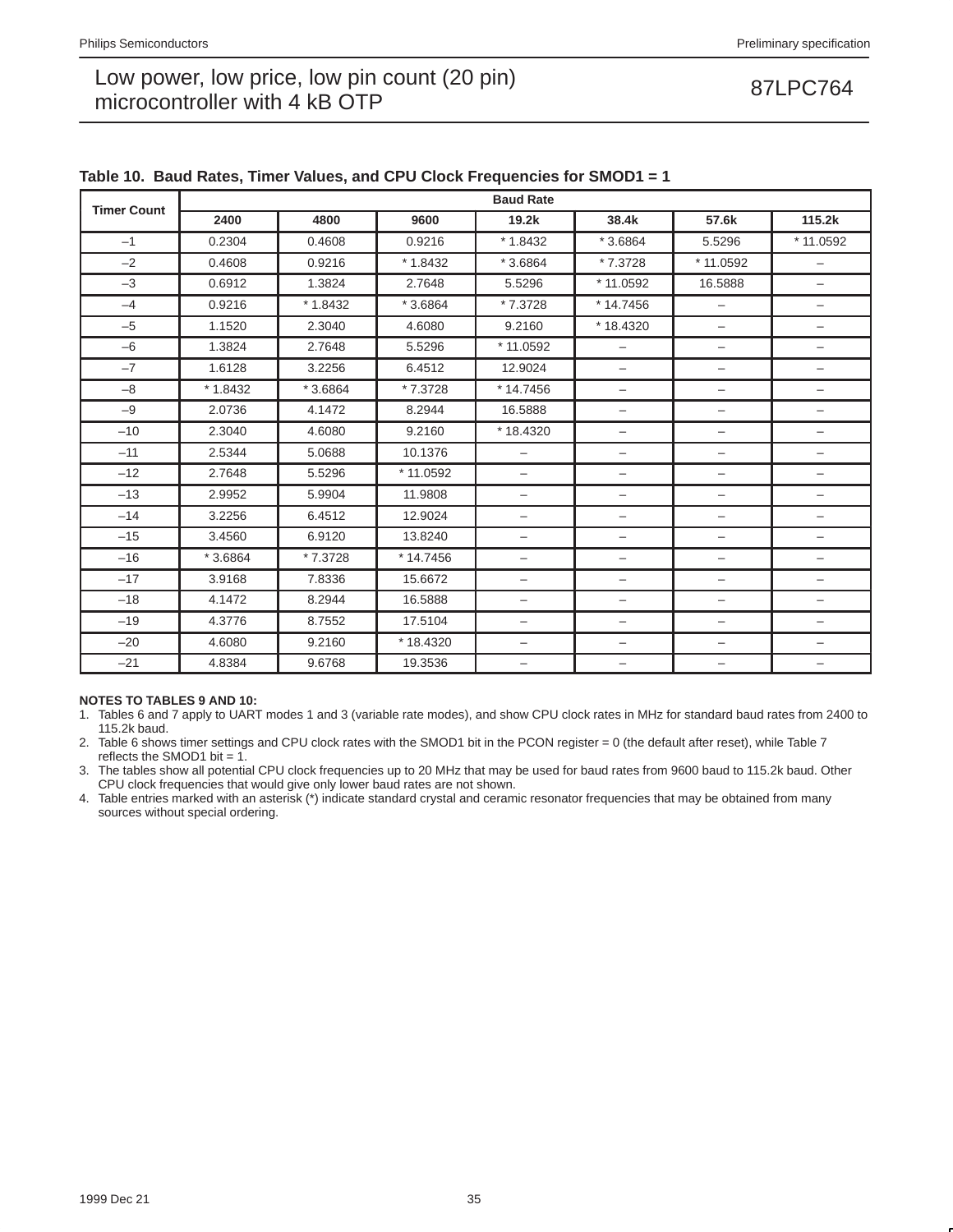### **More About UART Mode 0**

Serial data enters and exits through RxD. TxD outputs the shift clock. 8 bits are transmitted/received: 8 data bits (LSB first). The baud rate is fixed at 1/6 the CPU clock frequency. Figure 28 shows a simplified functional diagram of the serial port in Mode 0, and associated timing.

Transmission is initiated by any instruction that uses SBUF as a destination register. The "write to SBUF" signal at S6P2 also loads a 1 into the 9th position of the transmit shift register and tells the TX Control block to commence a transmission. The internal timing is such that one full machine cycle will elapse between "write to SBUF" and activation of SEND.

SEND enables the output of the shift register to the alternate output function line of P1.1 and also enable SHIFT CLOCK to the alternate output function line of P1.0. SHIFT CLOCK is low during S3, S4, and S5 of every machine cycle, and high during S6, S1, and S2. At S6P2 of every machine cycle in which SEND is active, the contents of the transmit shift are shifted to the right one position.

As data bits shift out to the right, zeros come in from the left. When the MSB of the data byte is at the output position of the shift register, then the 1 that was initially loaded into the 9th position, is just to the left of the MSB, and all positions to the left of that contain zeros. This condition flags the TX Control block to do one last shift and then deactivate SEND and set T1. Both of these actions occur at S1P1 of the 10th machine cycle after "write to SBUF." Reception is initiated by the condition  $REN = 1$  and  $R1 = 0$ . At S6P2 of the next machine cycle, the RX Control unit writes the bits 11111110 t o the receive shift register, and in the next clock phase activates RECEIVE.

RECEIVE enable SHIFT CLOCK to the alternate output function line of P1.0. SHIFT CLOCK makes transitions at S3P1 and S6P1 of every machine cycle. At S6P2 of every machine cycle in which RECEIVE is active, the contents of the receive shift register are shifted to the left one position. The value that comes in from the right is the value that was sampled at the P1.1 pin at S5P2 of the same machine cycle.

As data bits come in from the right, 1s shift out to the left. When the 0 that was initially loaded into the rightmost position arrives at the leftmost position in the shift register, it flags the RX Control block to do one last shift and load SBUF. At S1P1 of the 10th machine cycle after the write to SCON that cleared RI, RECEIVE is cleared as RI is set.

### **More About UART Mode 1**

Ten bits are transmitted (through TxD), or received (through RxD): a start bit (0), 8 data bits (LSB first), and a stop bit (1). On receive, the stop bit goes into RB8 in SCON. In the 87LPC764 the baud rate is determined by the Timer 1 overflow rate. Figure 29 shows a simplified functional diagram of the serial port in Mode 1, and associated timings for transmit receive.

Transmission is initiated by any instruction that uses SBUF as a destination register. The "write to SBUF" signal also loads a 1 into the 9th bit position of the transmit shift register and flags the TX Control unit that a transmission is requested. Transmission actually commences at S1P1 of the machine cycle following the next rollover in the divide-by-16 counter. (Thus, the bit times are synchronized to the divide-by-16 counter, not to the "write to SBUF" signal.)

The transmission begins with activation of SEND which puts the start bit at TxD. One bit time later, DATA is activated, which enables the output bit of the transmit shift register to TxD. The first shift pulse occurs one bit time after that.

As data bits shift out to the right, zeros are clocked in from the left. When the MSB of the data byte is at the output position of the shift register, then the 1 that was initially loaded into the 9th position is just to the left of the MSB, and all positions to the left of that contain zeros. This condition flags the TX Control unit to do one last shift and then deactivate SEND and set TI. This occurs at the 10th divide-by-16 rollover after "write to SBUF."

Reception is initiated by a detected 1-to-0 transition at RxD. For this purpose RxD is sampled at a rate of 16 times whatever baud rate has been established. When a transition is detected, the divide-by-16 counter is immediately reset, and 1FFH is written into the input shift register. Resetting the divide-by-16 counter aligns its rollovers with the boundaries of the incoming bit times.

The 16 states of the counter divide each bit time into 16ths. At the 7th, 8th, and 9th counter states of each bit time, the bit detector samples the value of RxD. The value accepted is the value that was seen in at least 2 of the 3 samples. This is done for noise rejection. If the value accepted during the first bit time is not 0, the receive circuits are reset and the unit goes back to looking for another 1-to-0 transition. This is to provide rejection of false start bits. If the start bit proves valid, it is shifted into the input shift register, and reception of the rest of the frame will proceed.

As data bits come in from the right, 1s shift out to the left. When the start bit arrives at the leftmost position in the shift register (which in mode 1 is a 9-bit register), it flags the RX Control block to do one last shift, load SBUF and RB8, and set RI. The signal to load SBUF and RB8, and to set RI, will be generated if, and only if, the following conditions are met at the time the final shift pulse is generated.: 1.  $R1 = 0$ , and 2. Either SM2 = 0, or the received stop bit = 1.

If either of these two conditions is not met, the received frame is irretrievably lost. If both conditions are met, the stop bit goes into RB8, the 8 data bits go into SBUF, and RI is activated. At this time, whether the above conditions are met or not, the unit goes back to looking for a 1-to-0 transition in RxD.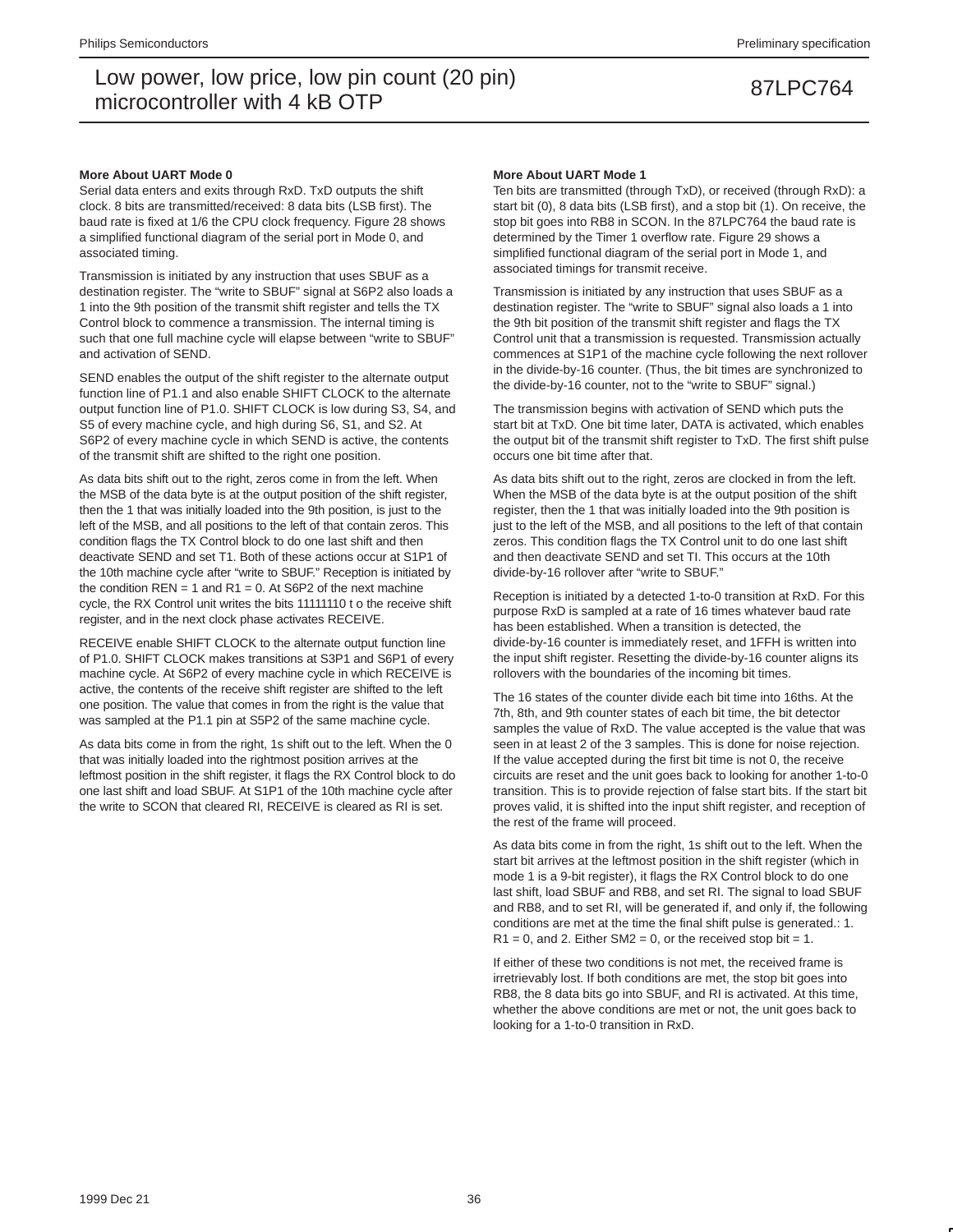

**Figure 28. Serial Port Mode 0**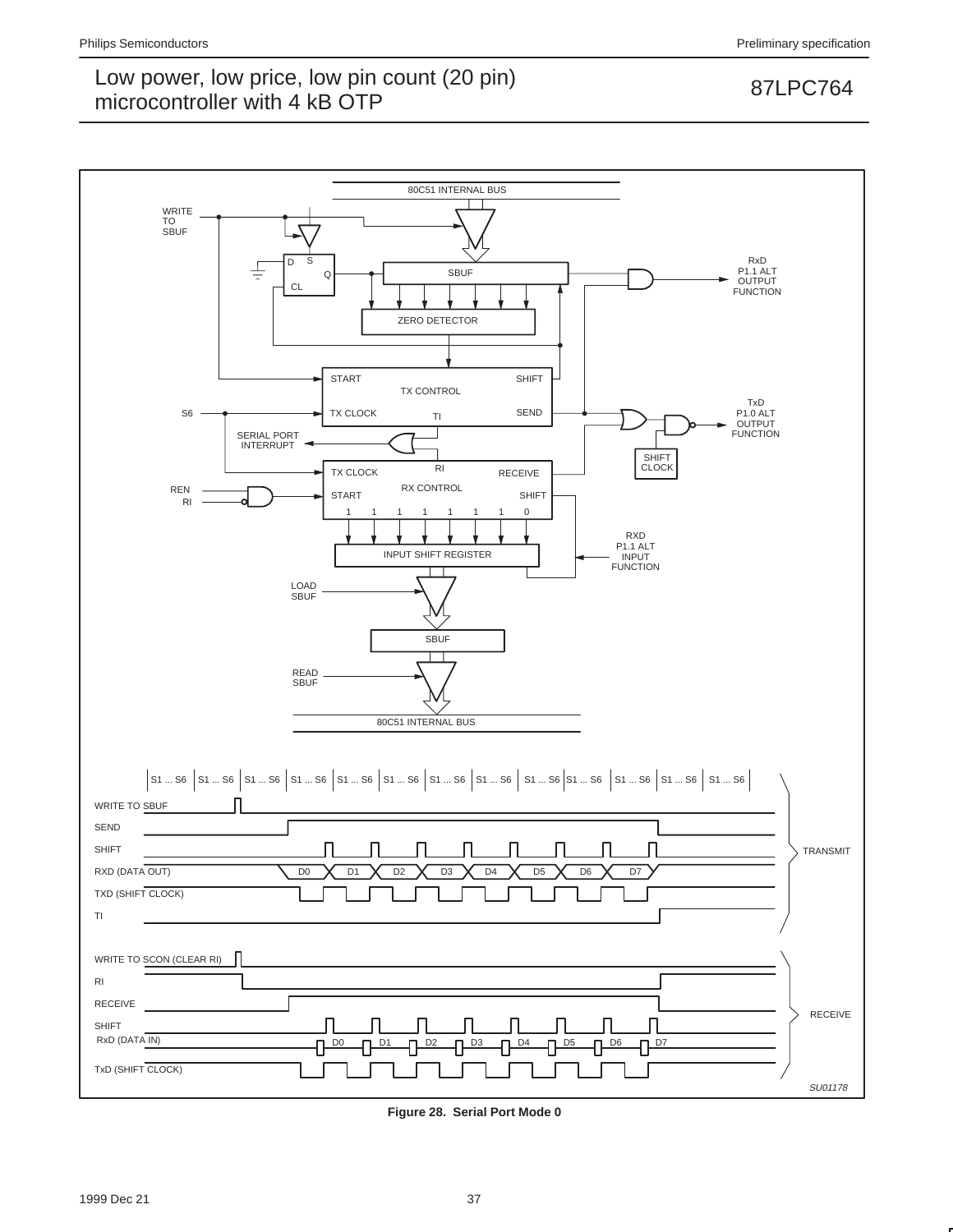

**Figure 29. Serial Port Mode 1**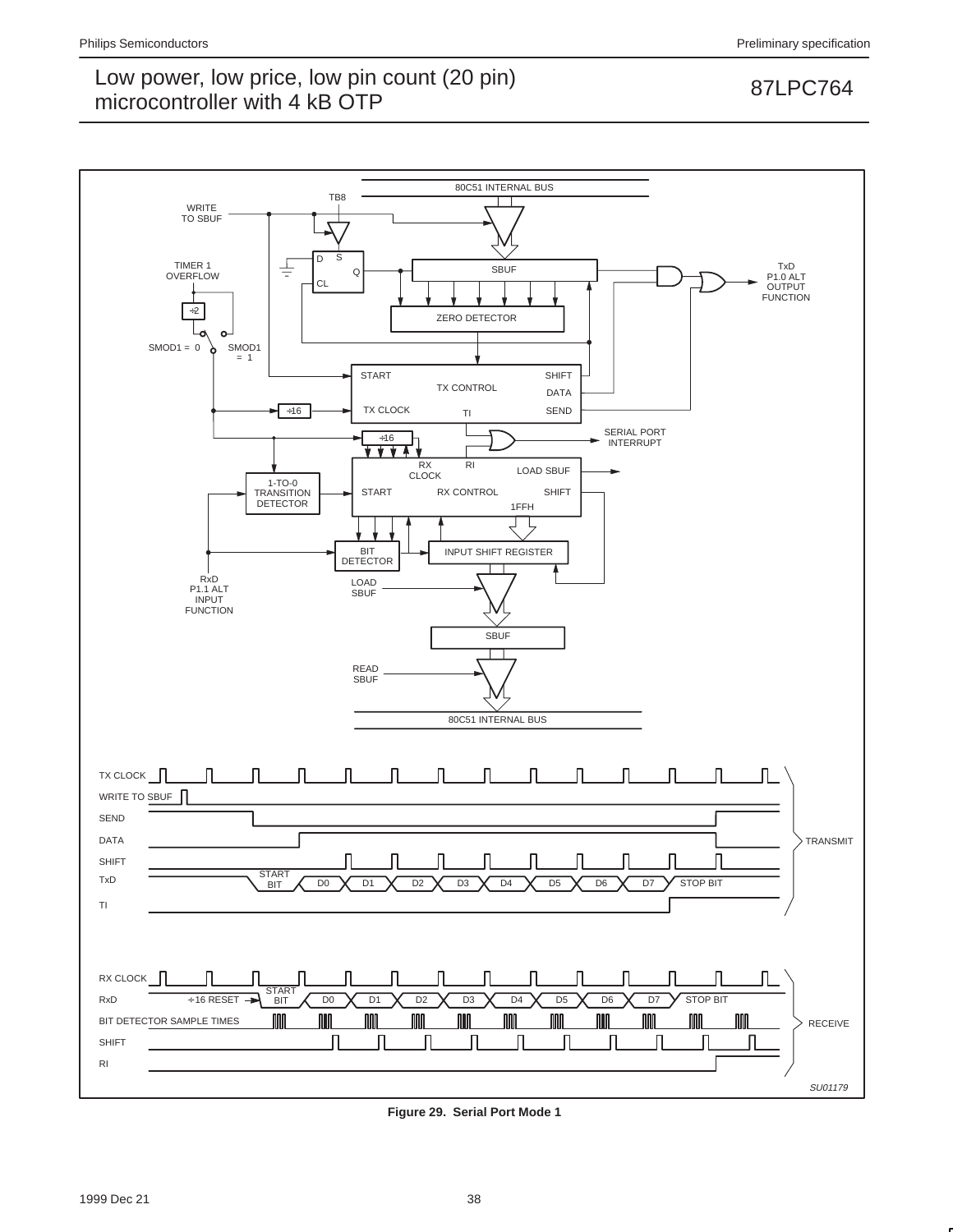### **More About UART Modes 2 and 3**

Eleven bits are transmitted (through TxD), or received (through RxD): a start bit (0), 8 data bits (LSB first), a programmable 9th data bit, and a stop bit (1). On transmit, the 9th data bit (TB8) can be assigned the value of 0 or 1. On receive, the 9the data bit goes into RB8 in SCON. The baud rate is programmable to either 1/16 or 1/32 of the CPU clock frequency in Mode 2. Mode 3 may have a variable baud rate generated from Timer 1.

Figures 30 and 31 show a functional diagram of the serial port in Modes 2 and 3. The receive portion is exactly the same as in Mode 1. The transmit portion differs from Mode 1 only in the 9th bit of the transmit shift register.

Transmission is initiated by any instruction that uses SBUF as a destination register. The "write to SBUF" signal also loads TB8 into the 9th bit position of the transmit shift register and flags the TX Control unit that a transmission is requested. Transmission commences at S1P1 of the machine cycle following the next rollover in the divide-by-16 counter. (Thus, the bit times are synchronized to the divide-by-16 counter, not to the "write to SBUF" signal.)

The transmission begins with activation of SEND, which puts the start bit at TxD. One bit time later, DATA is activated, which enables the output bit of the transmit shift register to TxD. The first shift pulse occurs one bit time after that. The first shift clocks a 1 (the stop bit) into the 9th bit position of the shift register. Thereafter, only zeros are clocked in. Thus, as data bits shift out to the right, zeros are clocked in from the left. When TB8 is at the output position of the shift register, then the stop bit is just to the left of TB8, and all positions to the left of that contain zeros. This condition flags the TX Control unit to do one last shift and then deactivate SEND and set TI. This occurs at the 11th divide-by-16 rollover after "write to SBUF."

Reception is initiated by a detected 1-to-0 transition at RxD. For this purpose RxD is sampled at a rate of 16 times whatever baud rate has been established. When a transition is detected, the divide-by-16 counter is immediately reset, and 1FFH is written to the input shift register.

At the 7th, 8th, and 9th counter states of each bit time, the bit detector samples the value of R–D. The value accepted is the value that was seen in at least 2 of the 3 samples. If the value accepted during the first bit time is not 0, the receive circuits are reset and the unit goes back to looking for another 1-to-0 transition. If the start bit

proves valid, it is shifted into the input shift register, and reception of the rest of the frame will proceed.

As data bits come in from the right, 1s shift out to the left. When the start bit arrives at the leftmost position in the shift register (which in Modes 2 and 3 is a 9-bit register), it flags the RX Control block to do one last shift, load SBUF and RB8, and set RI.

The signal to load SBUF and RB8, and to set RI, will be generated if, and only if, the following conditions are met at the time the final shift pulse is generated. 1.  $RI = 0$ , and 2. Either SM2 = 0, or the received 9th data bit  $= 1$ .

If either of these conditions is not met, the received frame is irretrievably lost, and RI is not set. If both conditions are met, the received 9th data bit goes into RB8, and the first 8 data bits go into SBUF. One bit time later, whether the above conditions were met or not, the unit goes back to looking for a 1-to-0 transition at the RxD input.

### **Multiprocessor Communications**

UART modes 2 and 3 have a special provision for multiprocessor communications. In these modes, 9 data bits are received or transmitted. When data is received, the 9th bit is stored in RB8. The UART can be programmed such that when the stop bit is received, the serial port interrupt will be activated only if RB8 = 1. This feature is enabled by setting bit SM2 in SCON. One way to use this feature in multiprocessor systems is as follows:

When the master processor wants to transmit a block of data to one of several slaves, it first sends out an address byte which identifies the target slave. An address byte differs from a data byte in that the 9th bit is 1 in an address byte and 0 in a data byte. With SM2 = 1, no slave will be interrupted by a data byte. An address byte, however, will interrupt all slaves, so that each slave can examine the received byte and see if it is being addressed. The addressed slave will clear its SM2 bit and prepare to receive the data bytes that follow. The slaves that weren't being addressed leave their SM2 bits set and go on about their business, ignoring the subsequent data bytes.

SM2 has no effect in Mode 0, and in Mode 1 can be used to check the validity of the stop bit, although this is better done with the Framing Error flag. In a Mode 1 reception, if SM2 = 1, the receive interrupt will not be activated unless a valid stop bit is received.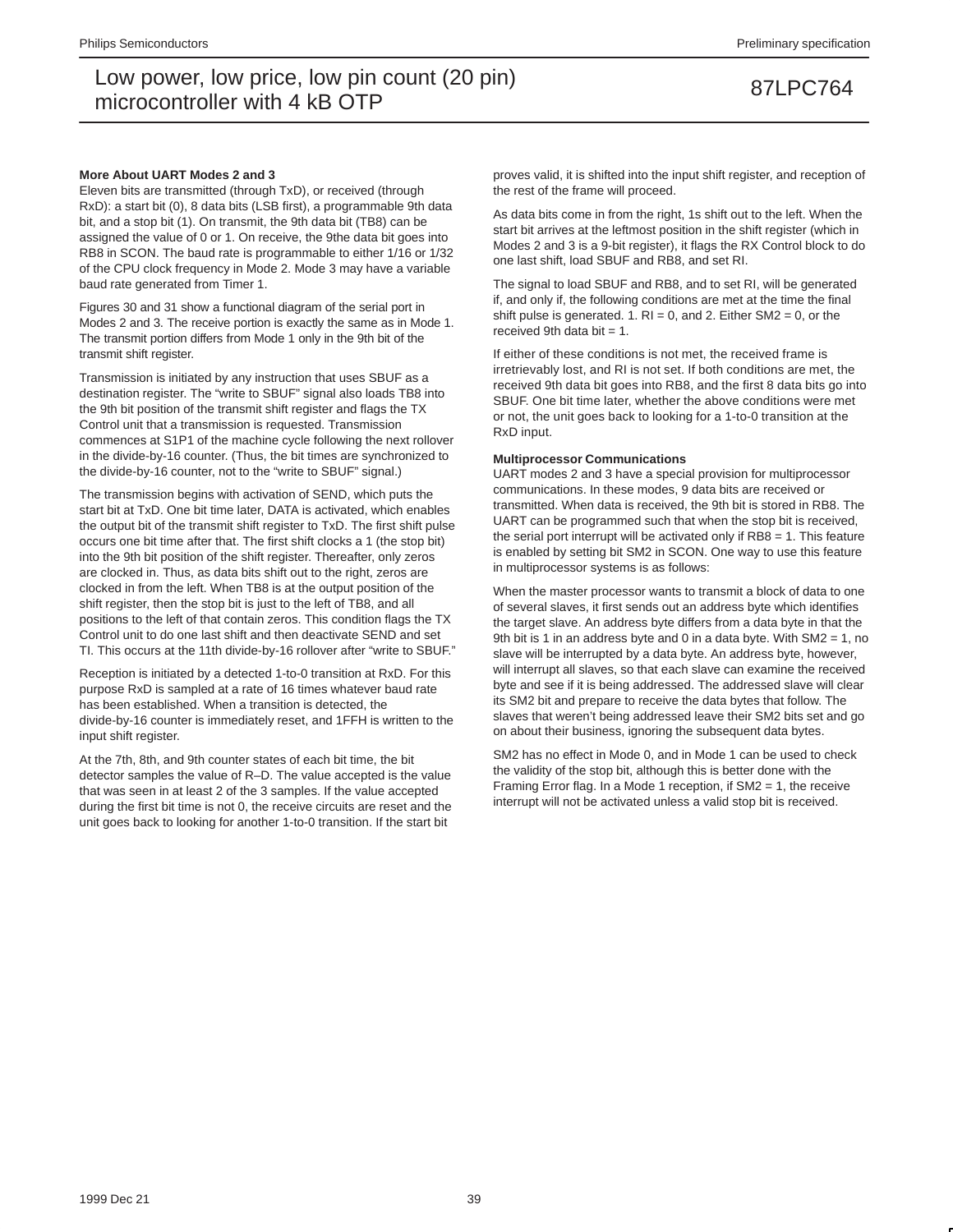

**Figure 30. Serial Port Mode 2**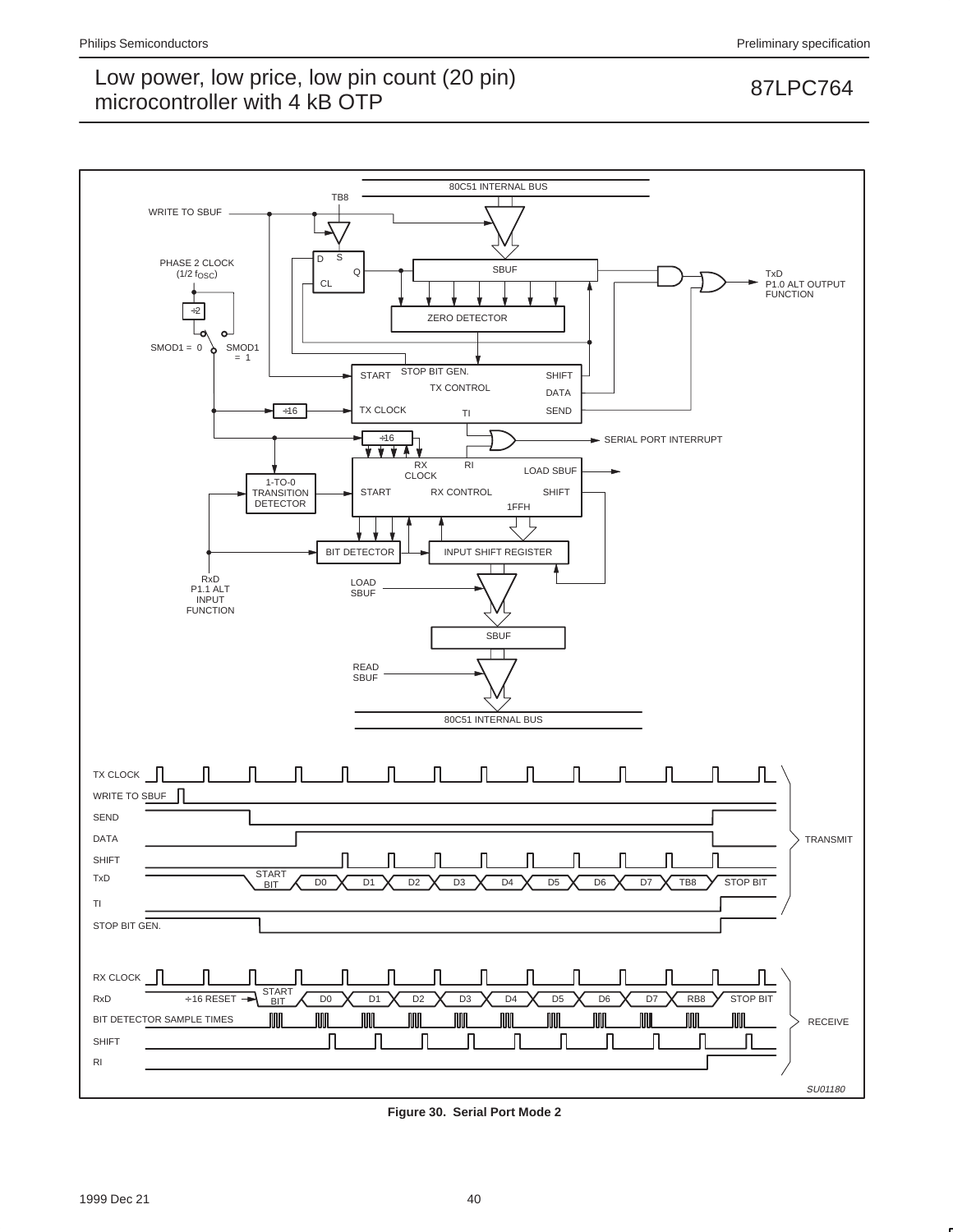

**Figure 31. Serial Port Mode 3**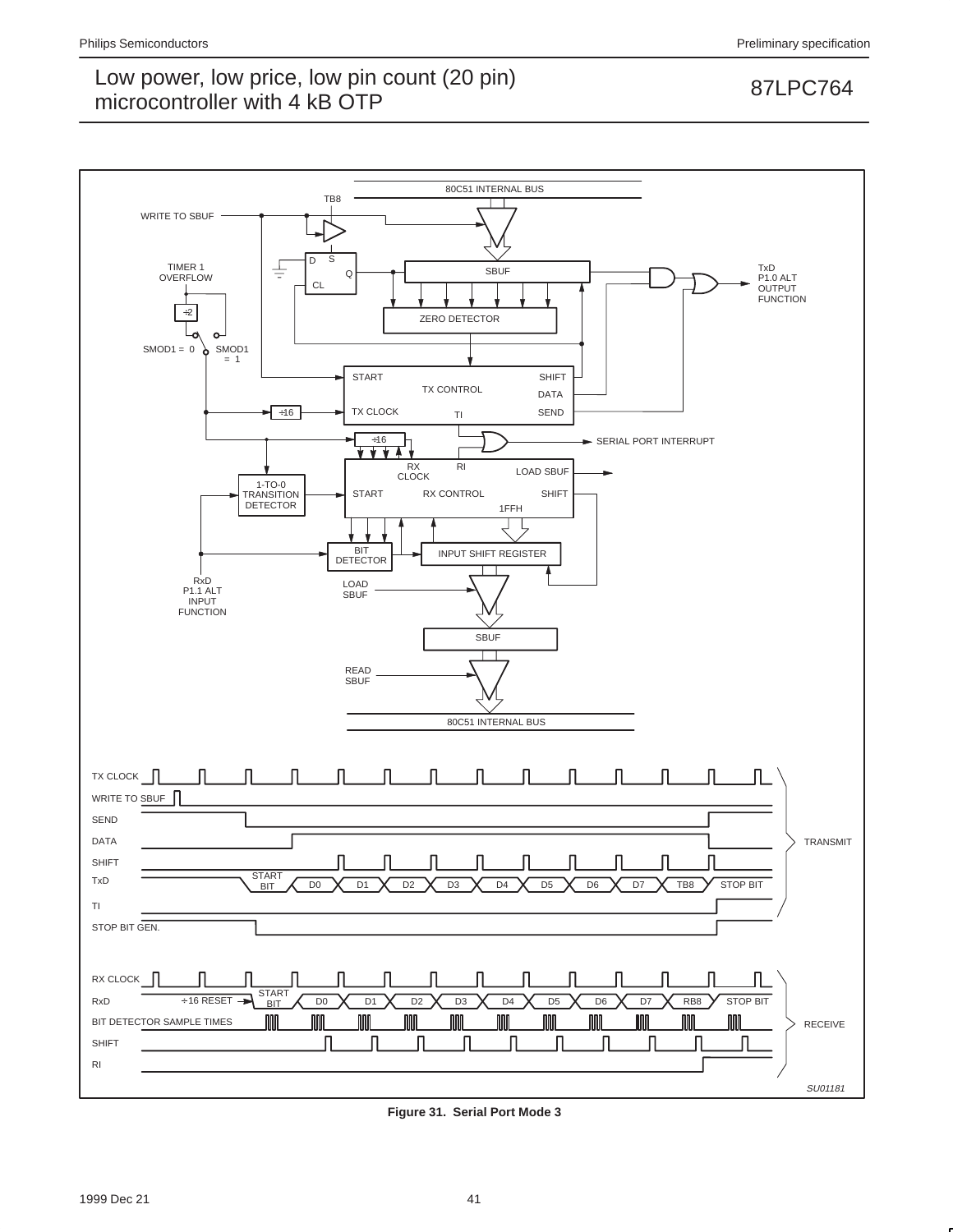### **Automatic Address Recognition**

Automatic Address Recognition is a feature which allows the UART to recognize certain addresses in the serial bit stream by using hardware to make the comparisons. This feature saves a great deal of software overhead by eliminating the need for the software to examine every serial address which passes by the serial port. This feature is enabled by setting the SM2 bit in SCON. In the 9 bit UART modes, mode 2 and mode 3, the Receive Interrupt flag (RI) will be automatically set when the received byte contains either the "Given" address or the "Broadcast" address. The 9 bit mode requires that the 9th information bit is a 1 to indicate that the received information is an address and not data.

Using the Automatic Address Recognition feature allows a master to selectively communicate with one or more slaves by invoking the Given slave address or addresses. All of the slaves may be contacted by using the Broadcast address. Two special Function Registers are used to define the slave's address, SADDR, and the address mask, SADEN. SADEN is used to define which bits in the SADDR are to be used and which bits are "don't care". The SADEN mask can be logically ANDed with the SADDR to create the "Given" address which the master will use for addressing each of the slaves. Use of the Given address allows multiple slaves to be recognized while excluding others. The following examples will help to show the versatility of this scheme:

| Slave 0 | <b>SADDR</b> | $= 11000000$  |
|---------|--------------|---------------|
|         | <b>SADEN</b> | $= 111111101$ |
|         | Given        | $= 110000000$ |
| Slave 1 | <b>SADDR</b> | $= 11000000$  |
|         | <b>SADEN</b> | $= 111111110$ |
|         | Given        | $= 11000000X$ |

In the above example SADDR is the same and the SADEN data is used to differentiate between the two slaves. Slave 0 requires a 0 in bit 0 and it ignores bit 1. Slave 1 requires a 0 in bit 1 and bit 0 is ignored. A unique address for Slave 0 would be 1100 0010 since slave 1 requires a 0 in bit 1. A unique address for slave 1 would be 1100 0001 since a 1 in bit 0 will exclude slave 0. Both slaves can be selected at the same time by an address which has bit  $0 = 0$  (for slave 0) and bit  $1 = 0$  (for slave 1). Thus, both could be addressed with 1100 0000

In a more complex system the following could be used to select slaves 1 and 2 while excluding slave 0:

| Slave 0 | <b>SADDR</b><br><b>SADEN</b><br>Given | $= 11000000$<br>$= 1111 1001$<br>$= 110000$    |
|---------|---------------------------------------|------------------------------------------------|
| Slave 1 | SADDR<br><b>SADEN</b><br>Given        | $= 11100000$<br>$= 1111 1010$<br>$= 111000X0X$ |
| Slave 2 | SADDR<br>SADEN<br>Given               | $= 11100000$<br>$= 1111 1100$<br>$= 1110000XX$ |

In the above example the differentiation among the 3 slaves is in the lower 3 address bits. Slave 0 requires that bit  $0 = 0$  and it can be uniquely addressed by 1110 0110. Slave 1 requires that bit  $1 = 0$  and it can be uniquely addressed by 1110 and 0101. Slave 2 requires that bit  $2 = 0$  and its unique address is 1110 0011. To select Slaves 0 and 1 and exclude Slave 2 use address 1110 0100, since it is necessary to make bit  $2 = 1$  to exclude slave 2. The Broadcast Address for each slave is created by taking the logical OR of SADDR and SADEN. Zeros in this result are treated as don't-cares. In most cases, interpreting the don't-cares as ones, the broadcast address

will be FF hexadecimal. Upon reset SADDR and SADEN are loaded with 0s. This produces a given address of all "don't cares" as well as a Broadcast address of all "don't cares". This effectively disables the Automatic Addressing mode and allows the microcontroller to use standard UART drivers which do not make use of this feature.

## **Watchdog Timer**

When enabled via the WDTE configuration bit, the watchdog timer is operated from an independent, fully on-chip oscillator in order to provide the greatest possible dependability. When the watchdog feature is enabled, the timer must be fed regularly by software in order to prevent it from resetting the CPU, and it cannot be turned off. When disabled as a watchdog timer (via the WDTE bit in the UCFG1 configuration register), it may be used as an interval timer and may generate an interrupt. The watchdog timer is shown in Figure 32.

The watchdog timeout time is selectable from one of eight values, nominal times range from 16 milliseconds to 2.1 seconds. The frequency tolerance of the independent watchdog RC oscillator is ±37%. The timeout selections and other control bits are shown in Figure 33. When the watchdog function is enabled, the WDCON register may be written once during chip initialization in order to set the watchdog timeout time. The recommended method of initializing the WDCON register is to first feed the watchdog, then write to WDCON to configure the WDS2–0 bits. Using this method, the watchdog initialization may be done any time within 10 milliseconds after startup without a watchdog overflow occurring before the initialization can be completed.

Since the watchdog timer oscillator is fully on-chip and independent of any external oscillator circuit used by the CPU, it intrinsically serves as an oscillator fail detection function. If the watchdog feature is enabled and the CPU oscillator fails for any reason, the watchdog timer will time out and reset the CPU.

When the watchdog function is enabled, the timer is deactivated temporarily when a chip reset occurs from another source, such as a power on reset, brownout reset, or external reset.

### **Watchdog Feed Sequence**

If the watchdog timer is running, it must be fed before it times out in order to prevent a chip reset from occurring. The watchdog feed sequence consists of first writing the value 1Eh, then the value E1h to the WDRST register. An example of a watchdog feed sequence is shown below.

```
WDFeed:
mov WDRST,#1eh ; First part of watchdog feed sequence.
 mov WDRST,#0e1h ; Second part of watchdog feed sequence.
```
The two writes to WDRST do not have to occur in consecutive instructions. An incorrect watchdog feed sequence does not cause any immediate response from the watchdog timer, which will still time out at the originally scheduled time if a correct feed sequence does not occur prior to that time.

After a chip reset, the user program has a limited time in which to either feed the watchdog timer or change the timeout period. When a low CPU clock frequency is used in the application, the number of instructions that can be executed before the watchdog overflows may be quite small.

## **Watchdog Reset**

If a watchdog reset occurs, the internal reset is active for approximately one microsecond. If the CPU clock was still running, code execution will begin immediately after that. If the processor was in Power Down mode, the watchdog reset will start the oscillator and code execution will resume after the oscillator is stable.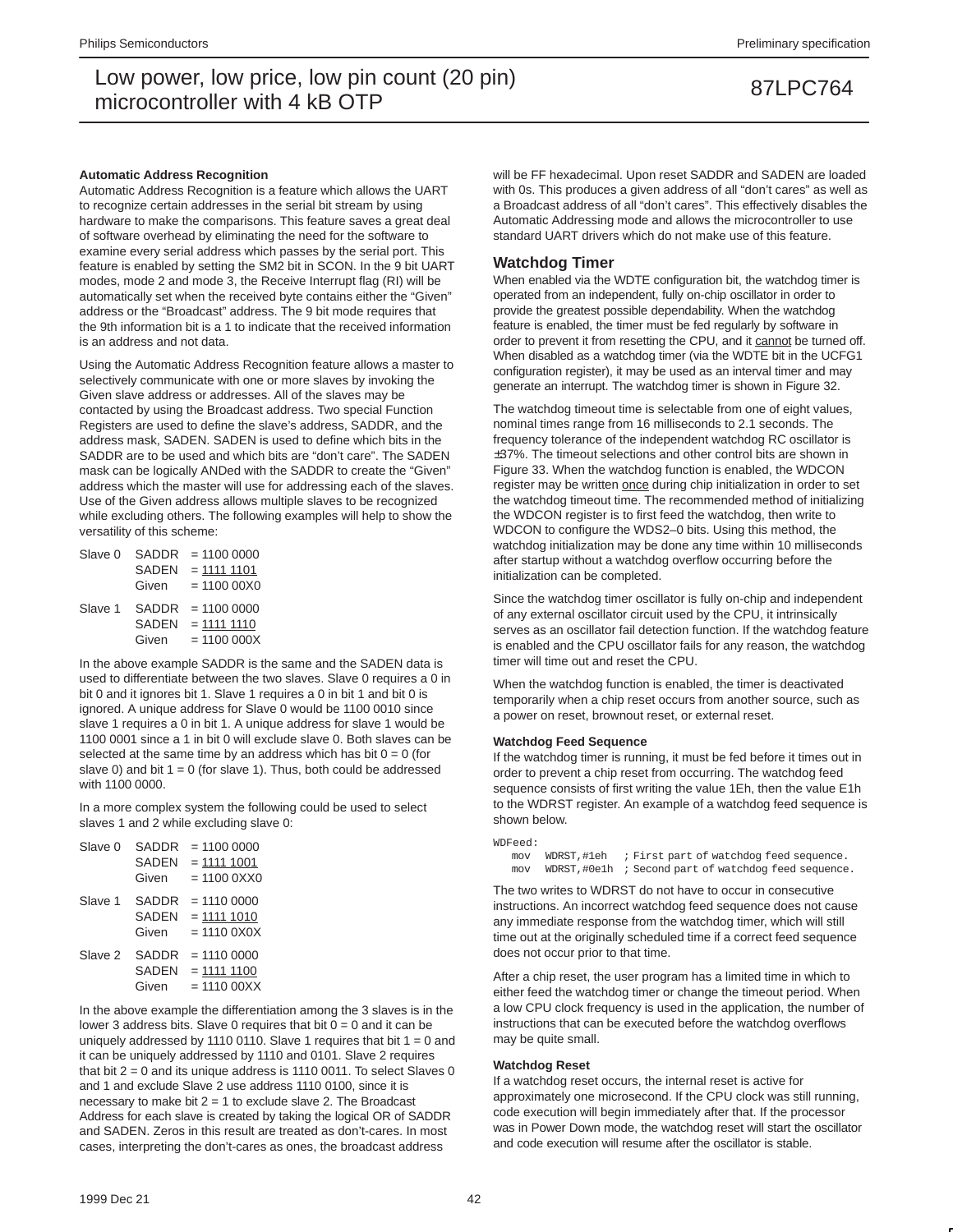

**Figure 32. Block Diagram of the Watchdog Timer**

| <b>WDCON</b><br>Address: A7h<br>Not Bit Addressable |               |                 | Reset Value: • 30h for a watchdog reset.<br>• 10h for other rest sources if the watchdog is enabled via the WDTE configuration bit.<br>. 00h for other reset sources if the watchdog is disabled via the WDTE configuration bit. |                                                                   |              |                |                     |      |                                                                                                                                                                                           |         |
|-----------------------------------------------------|---------------|-----------------|----------------------------------------------------------------------------------------------------------------------------------------------------------------------------------------------------------------------------------|-------------------------------------------------------------------|--------------|----------------|---------------------|------|-------------------------------------------------------------------------------------------------------------------------------------------------------------------------------------------|---------|
|                                                     | 7             | 6               | 5                                                                                                                                                                                                                                | 4                                                                 | 3            | $\overline{2}$ | 1                   | 0    |                                                                                                                                                                                           |         |
|                                                     |               |                 | <b>WDOVF</b>                                                                                                                                                                                                                     | <b>WDRUN</b>                                                      | <b>WDCLK</b> | WDS2           | WDS1                | WDS0 |                                                                                                                                                                                           |         |
| <b>BIT</b>                                          | <b>SYMBOL</b> | <b>FUNCTION</b> |                                                                                                                                                                                                                                  |                                                                   |              |                |                     |      |                                                                                                                                                                                           |         |
| WDCON.7, 6                                          |               |                 |                                                                                                                                                                                                                                  | Reserved for future use. Should not be set to 1 by user programs. |              |                |                     |      |                                                                                                                                                                                           |         |
| WDCON.5                                             | <b>WDOVF</b>  |                 | the watchdog is fed.                                                                                                                                                                                                             |                                                                   |              |                |                     |      | Watchdog timer overflow flag. Set when a watchdog reset or timer overflow occurs. Cleared when                                                                                            |         |
| WDCON.4                                             | <b>WDRUN</b>  |                 |                                                                                                                                                                                                                                  |                                                                   |              |                |                     |      | Watchdog run control. The watchdog timer is started when WDRUN $=$ 1 and stopped when<br>WDRUN = 0. This bit is forced to 1 (watchdog running) if the WDTE configuration bit = 1.         |         |
| WDCON.3                                             | <b>WDCLK</b>  |                 |                                                                                                                                                                                                                                  | oscillator) if the WDTE configuration bit = $1$ .                 |              |                |                     |      | Watchdog clock select. The watchdog timer is clocked by CPU clock/6 when WDCLK = 1 and by<br>the watchdog RC oscillator when WDCLK = $0$ . This bit is forced to 0 (using the watchdog RC |         |
| WDCON.2-0 WDS2-0                                    |               |                 | Watchdog rate select.                                                                                                                                                                                                            |                                                                   |              |                |                     |      |                                                                                                                                                                                           |         |
|                                                     | $WDS2-0$      |                 | <b>Timeout Clocks</b>                                                                                                                                                                                                            | Minimum Time                                                      |              |                | <b>Nominal Time</b> |      | Maximum Time                                                                                                                                                                              |         |
|                                                     | 000           |                 | 8.192                                                                                                                                                                                                                            | $10 \text{ ms}$                                                   |              |                | 16 <sub>ms</sub>    |      | $23 \text{ ms}$                                                                                                                                                                           |         |
|                                                     | 001           |                 | 16,384                                                                                                                                                                                                                           | $20 \text{ ms}$                                                   |              |                | $32 \text{ ms}$     |      | 45 ms                                                                                                                                                                                     |         |
|                                                     | 010           |                 | 32.768                                                                                                                                                                                                                           | 41 ms                                                             |              |                | 65 ms               |      | 90 ms                                                                                                                                                                                     |         |
|                                                     | 011           |                 | 65,536                                                                                                                                                                                                                           | 82 ms                                                             |              |                | 131 ms              |      | $180 \text{ ms}$                                                                                                                                                                          |         |
|                                                     | 100           |                 | 131.072                                                                                                                                                                                                                          | 165 ms                                                            |              |                | 262 ms              |      | 360 ms                                                                                                                                                                                    |         |
|                                                     | 101           |                 | 262,144                                                                                                                                                                                                                          | 330 ms                                                            |              |                | 524 ms              |      | 719 ms                                                                                                                                                                                    |         |
|                                                     | 110           |                 | 524,288                                                                                                                                                                                                                          | 660 ms                                                            |              |                | $1.05$ sec          |      | $1.44$ sec                                                                                                                                                                                |         |
|                                                     | 111           |                 | 1,048,576                                                                                                                                                                                                                        | 1.3 <sub>sec</sub>                                                |              |                | $2.1$ sec           |      | 2.9 <sub>sec</sub>                                                                                                                                                                        |         |
|                                                     |               |                 |                                                                                                                                                                                                                                  |                                                                   |              |                |                     |      |                                                                                                                                                                                           | SU01183 |

**Figure 33. Watchdog Timer Control Register (WDCON)**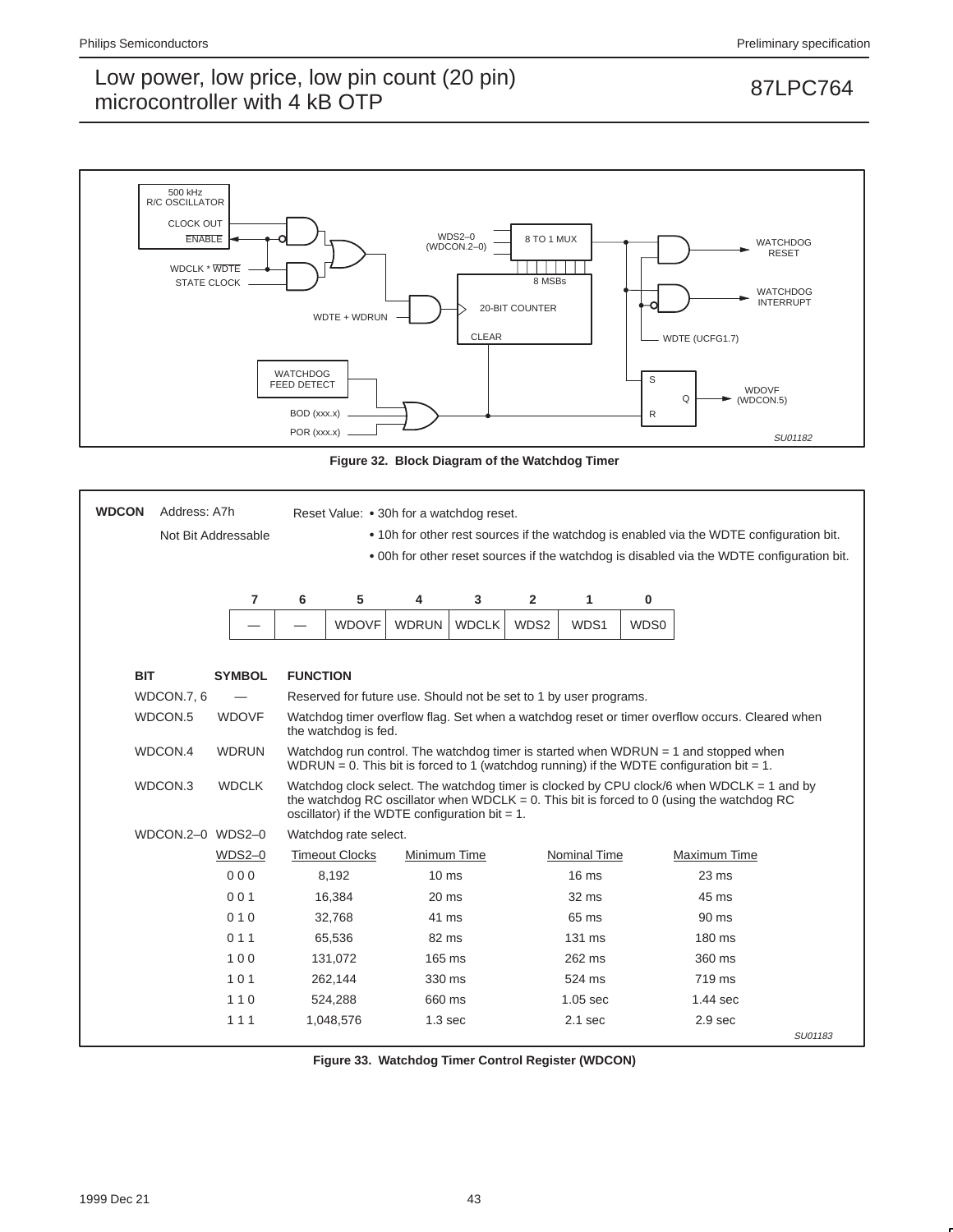## **Additional Features**

The AUXR1 register contains several special purpose control bits that relate to several chip features. AUXR1 is described in Figure 34.

### **Software Reset**

The SRST bit in AUXR1 allows software the opportunity to reset the processor completely, as if an external reset or watchdog reset had occurred. If a value is written to AUXR1 that contains a 1 at bit position 3, all SFRs will be initialized and execution will resume at program address 0000. Care should be taken when writing to AUXR1 to avoid accidental software resets.

### **Dual Data Pointers**

The dual Data Pointer (DPTR) adds to the ways in which the processor can specify the address used with certain instructions. The DPS bit in the AUXR1 register selects one of the two Data Pointers. The DPTR that is not currently selected is not accessible to software unless the DPS bit is toggled.

Specific instructions affected by the Data Pointer selection are:

- INC DPTR Increments the Data Pointer by 1.
- JMP @A+DPTR Jump indirect relative to DPTR value.
- MOV DPTR, #data16 Load the Data Pointer with a 16-bit constant.
- MOVC A, @A+DPTR Move code byte relative to DPTR to the accumulator.
- MOVX A, @DPTR Move data byte the accumulator to data memory relative to DPTR.
- MOVX @DPTR, A Move data byte from data memory relative to DPTR to the accumulator.

Also, any instruction that reads or manipulates the DPH and DPL registers (the upper and lower bytes of the current DPTR) will be affected by the setting of DPS. The MOVX instructions have limited application for the 87LPC764 since the part does not have an external data bus. However, they may be used to access EPROM configuration information (see EPROM Characteristics section).

Bit 2 of AUXR1 is permanently wired as a logic 0. This is so that the DPS bit may be toggled (thereby switching Data Pointers) simply by incrementing the AUXR1 register, without the possibility of inadvertently altering other bits in the register.

| AUXR1      | Address: A2h        |                     |            |                                                                                                                                                                                                                        |            |                                                                   |                |                |   |            | Reset Value: 00h                                                                                                                                                                           |
|------------|---------------------|---------------------|------------|------------------------------------------------------------------------------------------------------------------------------------------------------------------------------------------------------------------------|------------|-------------------------------------------------------------------|----------------|----------------|---|------------|--------------------------------------------------------------------------------------------------------------------------------------------------------------------------------------------|
|            |                     | Not Bit Addressable |            |                                                                                                                                                                                                                        |            |                                                                   |                |                |   |            |                                                                                                                                                                                            |
|            |                     |                     | 7          | 6                                                                                                                                                                                                                      | 5          | 4                                                                 | $\overline{3}$ | $\overline{2}$ | 1 | $\bf{0}$   |                                                                                                                                                                                            |
|            |                     |                     | <b>KBF</b> | <b>BOD</b>                                                                                                                                                                                                             | <b>BOI</b> | LPEP                                                              | <b>SRST</b>    | $\Omega$       |   | <b>DPS</b> |                                                                                                                                                                                            |
|            |                     |                     |            |                                                                                                                                                                                                                        |            |                                                                   |                |                |   |            |                                                                                                                                                                                            |
| <b>BIT</b> |                     | <b>SYMBOL</b>       |            | <b>FUNCTION</b>                                                                                                                                                                                                        |            |                                                                   |                |                |   |            |                                                                                                                                                                                            |
|            | AUXR1.7             | <b>KBF</b>          |            | Keyboard Interrupt Flag. Set when any pin of port 0 that is enabled for the Keyboard Interrupt<br>function goes low. Must be cleared by software.                                                                      |            |                                                                   |                |                |   |            |                                                                                                                                                                                            |
|            | AUXR1.6             | <b>BOD</b>          |            | Brown Out Disable. When set, turns off brownout detection and saves power. See Power<br>Monitoring Functions section for details.                                                                                      |            |                                                                   |                |                |   |            |                                                                                                                                                                                            |
|            | AUXR1.5             | <b>BOI</b>          |            | Brown Out Interrupt. When set, prevents brownout detection from causing a chip reset and allows<br>the brownout detect function to be used as an interrupt. See the Power Monitoring Functions<br>section for details. |            |                                                                   |                |                |   |            |                                                                                                                                                                                            |
|            | AUXR1.4             | I PFP               | details.   |                                                                                                                                                                                                                        |            |                                                                   |                |                |   |            | Low Power EPROM control bit. Allows power savings in low voltage systems. Set by software. Can<br>only be cleared by power-on or brownout reset. See the Power Reduction Modes section for |
|            | AUXR1.3             | <b>SRST</b>         |            |                                                                                                                                                                                                                        |            |                                                                   |                |                |   |            | Software Reset. When set by software, resets the 87LPC764 as if a hardware reset occurred.                                                                                                 |
|            | AUXR <sub>1.2</sub> |                     |            |                                                                                                                                                                                                                        |            | interfering with other bits in the register.                      |                |                |   |            | This bit contains a hard-wired 0. Allows toggling of the DPS bit by incrementing AUXR1, without                                                                                            |
|            | AUXR1.1             |                     |            |                                                                                                                                                                                                                        |            | Reserved for future use. Should not be set to 1 by user programs. |                |                |   |            |                                                                                                                                                                                            |
|            | AUXR1.0             | <b>DPS</b>          |            |                                                                                                                                                                                                                        |            |                                                                   |                |                |   |            | Data Pointer Select. Chooses one of two Data Pointers for use by the program. See text for details.                                                                                        |
|            |                     |                     |            |                                                                                                                                                                                                                        |            |                                                                   |                |                |   |            | SU01184                                                                                                                                                                                    |

**Figure 34. AUXR1 Register**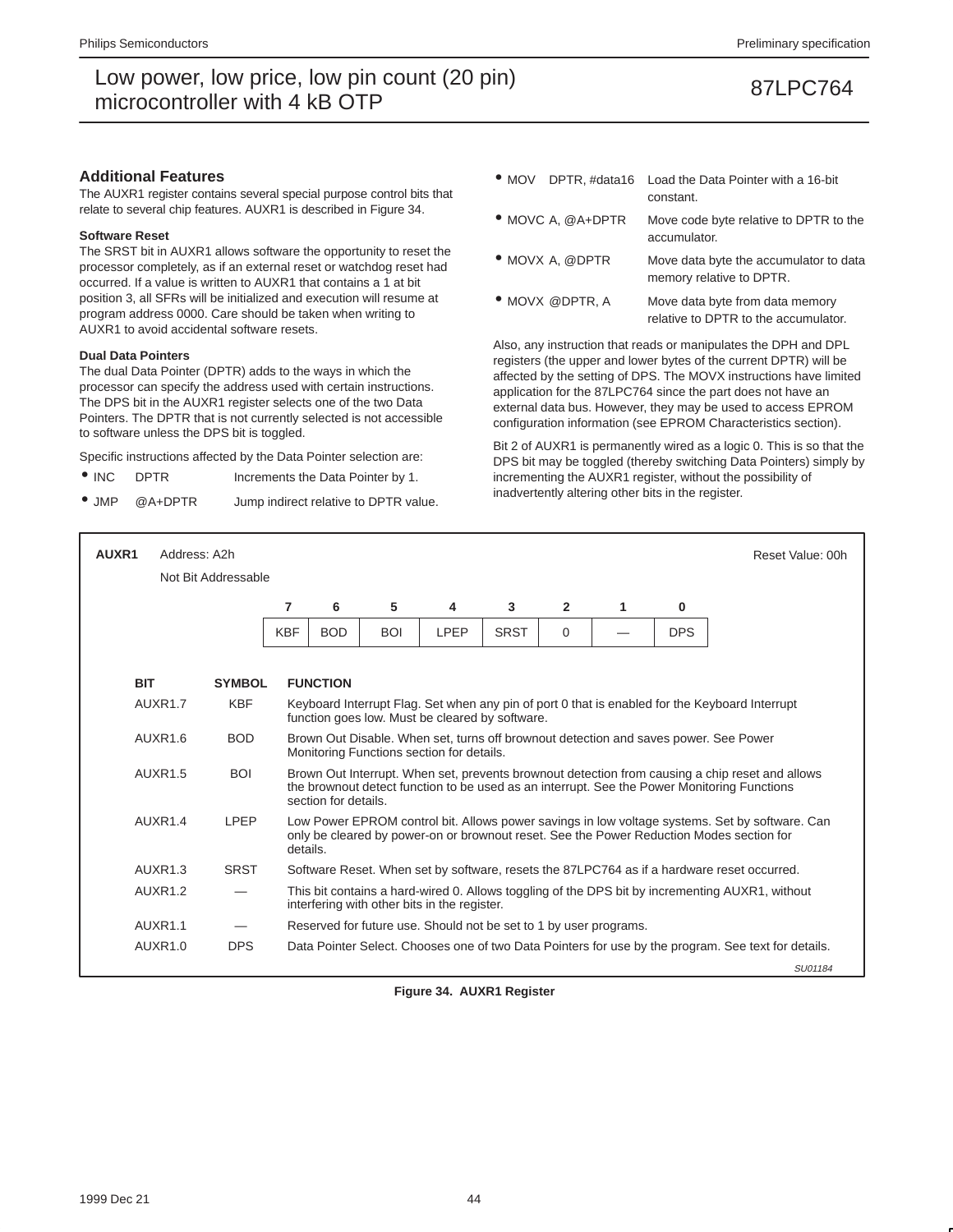## **EPROM Characteristics**

Programming of the EPROM on the 87LPC764 is accomplished with a serial programming method. Commands, addresses, and data are transmitted to and from the device on two pins after programming mode is entered. Serial programming allows easy implementation of in-circuit programming of the 87LPC764 in an application board. Details of the programming algorithm may be found in a separate document that is available on the Philips web site at: **http://www.semiconductors.philips.com/mcu/support/progspecs/**

The 87LPC764 contains three signature bytes that can be read and used by an EPROM programming system to identify the device. The signature bytes designate the device as an 87LPC764 manufactured by Philips. The signature bytes may be read by the user program at addresses FC30h, FC31h and FC60h with the MOVC instruction, using the DPTR register for addressing.

A special user data area is also available for access via the MOVC instruction at addresses FCE0h through FCFFh. This "customer code" space is programmed in the same manner as the main code EPROM and may be used to store a serial number, manufacturing date, or other application information.

### **32-Byte Customer Code Space**

A small supplemental EPROM space is reserved for use by the customer in order to identify code revisions, store checksums, add a serial number to each device, or any other desired use. This area exists in the code memory space from addresses FCE0h through FCFFh. Code execution from this space is not supported, but it may be read as data through the use of the MOVC instruction with the appropriate addresses. The memory may be programmed at the same time as the rest of the code memory and UCFG bytes are programmed.

### **System Configuration Bytes**

A number of user configurable features of the 87LPC764 must be defined at power up and therefore cannot be set by the program after start of execution. Those features are configured through the use of two EPROM bytes that are programmed in the same manner as the EPROM program space. The contents of the two configuration bytes, UCFG1 and UCFG2, are shown in Figures 35 and 36. The values of these bytes may be read by the program through the use of the MOVX instruction at the addresses shown in the figure.

| UCFG1      | Address: FD00h<br>Unprogrammed Value: FFh |                       |                |                 |                                                                                                                                                                                    |                                                                        |             |                   |                   |                   |                                                                                                                                                                                              |  |
|------------|-------------------------------------------|-----------------------|----------------|-----------------|------------------------------------------------------------------------------------------------------------------------------------------------------------------------------------|------------------------------------------------------------------------|-------------|-------------------|-------------------|-------------------|----------------------------------------------------------------------------------------------------------------------------------------------------------------------------------------------|--|
|            |                                           |                       | $\overline{7}$ | 6               | 5                                                                                                                                                                                  | 4                                                                      | 3           | $\mathbf{2}$      | 1                 | 0                 |                                                                                                                                                                                              |  |
|            |                                           |                       | <b>WDTE</b>    | <b>RPD</b>      | <b>PRHI</b>                                                                                                                                                                        | <b>BOV</b>                                                             | <b>CLKR</b> | FOSC <sub>2</sub> | FOSC <sub>1</sub> | FOSC <sub>0</sub> |                                                                                                                                                                                              |  |
|            |                                           |                       |                |                 |                                                                                                                                                                                    |                                                                        |             |                   |                   |                   |                                                                                                                                                                                              |  |
| <b>BIT</b> |                                           |                       | <b>SYMBOL</b>  | <b>FUNCTION</b> |                                                                                                                                                                                    |                                                                        |             |                   |                   |                   |                                                                                                                                                                                              |  |
|            | UCFG1.7                                   | <b>WDTE</b>           |                |                 | Watchdog timer enable. When programmed (0), disables the watchdog timer. The timer may<br>still be used to generate an interrupt.                                                  |                                                                        |             |                   |                   |                   |                                                                                                                                                                                              |  |
|            | UCFG1.6                                   |                       | <b>RPD</b>     |                 | Reset pin disable. When 1 disables the reset function of pin P1.5, allowing it to be used as an<br>input only port pin.                                                            |                                                                        |             |                   |                   |                   |                                                                                                                                                                                              |  |
|            | UCFG1.5                                   |                       | PRHI           |                 | Port reset high. When 1, ports reset to a high state. When 0, ports reset to a low state.                                                                                          |                                                                        |             |                   |                   |                   |                                                                                                                                                                                              |  |
|            | UCFG1.4                                   |                       | <b>BOV</b>     |                 | Brownout voltage select. When 1, the brownout detect voltage is 2.5V. When 0, the brownout<br>detect voltage is 3.8V. This is described in the Power Monitoring Functions section. |                                                                        |             |                   |                   |                   |                                                                                                                                                                                              |  |
|            | UCFG1.3                                   |                       | <b>CLKR</b>    |                 |                                                                                                                                                                                    | this division applies to peripheral timing as well.                    |             |                   |                   |                   | Clock rate select. When 0, the CPU clock rate is divided by 2. This results in machine cycles<br>taking 12 CPU clocks to complete as in the standard 80C51. For full backward compatibility, |  |
|            |                                           | UCFG1.2-0 FOSC2-FSOC0 |                |                 |                                                                                                                                                                                    |                                                                        |             |                   |                   |                   | CPU oscillator type select. See Oscillator section for additional information. Combinations<br>other than those shown below should not be used. They are reserved for future use.            |  |
|            |                                           |                       | FOSC2-FOSC0    |                 | <b>Oscillator Configuration</b>                                                                                                                                                    |                                                                        |             |                   |                   |                   |                                                                                                                                                                                              |  |
|            |                                           | 111                   |                |                 |                                                                                                                                                                                    | External clock input on X1 (default setting for an unprogrammed part). |             |                   |                   |                   |                                                                                                                                                                                              |  |
|            |                                           | 011                   |                |                 |                                                                                                                                                                                    | Internal RC oscillator, 6 MHz ±25%.                                    |             |                   |                   |                   |                                                                                                                                                                                              |  |
|            |                                           |                       | 010            |                 |                                                                                                                                                                                    | Low frequency crystal, 20 kHz to 100 kHz.                              |             |                   |                   |                   |                                                                                                                                                                                              |  |
|            |                                           | 001                   |                |                 |                                                                                                                                                                                    | Medium frequency crystal or resonator, 100 kHz to 4 MHz.               |             |                   |                   |                   |                                                                                                                                                                                              |  |
|            |                                           |                       | 000            |                 |                                                                                                                                                                                    | High frequency crystal or resonator, 4 MHz to 20 MHz.                  |             |                   |                   |                   |                                                                                                                                                                                              |  |
|            |                                           |                       |                |                 |                                                                                                                                                                                    |                                                                        |             |                   |                   |                   | SU01185                                                                                                                                                                                      |  |

**Figure 35. EPROM System Configuration Byte 1 (UCFG1)**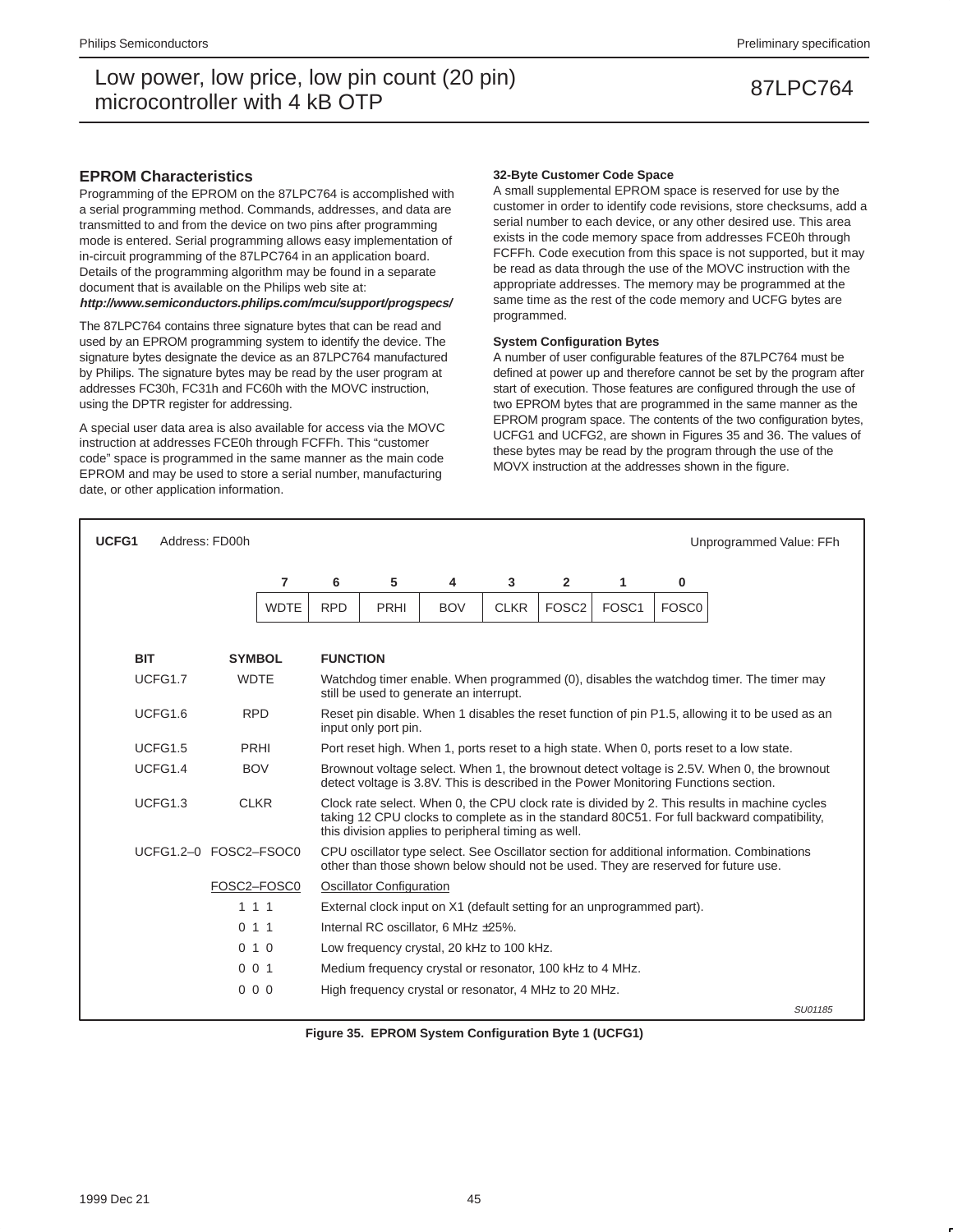

**Figure 36. EPROM System Configuration Byte 2 (UCFG2)**

## **Security Bits**

When neither of the security bits are programmed, the code in the EPROM can be verified. When only security bit 1 is programmed, all further programming of the EPROM is disabled. At that point, only security bit 2 may still be programmed. When both security bits are programmed, EPROM verify is also disabled.

## **Table 11. EPROM Security Bits**

| SB <sub>2</sub> | SB <sub>1</sub> | <b>Protection Description</b>                                                                                  |
|-----------------|-----------------|----------------------------------------------------------------------------------------------------------------|
|                 |                 | Both security bits unprogrammed. No program security features enabled. EPROM is programmable and verifiable.   |
|                 |                 | Only security bit 1 programmed. Further EPROM programming is disabled. Security bit 2 may still be programmed. |
|                 |                 | Only security bit 2 programmed. This combination is not supported.                                             |
|                 |                 | Both security bits programmed. All EPROM verification and programming are disabled.                            |

## **ABSOLUTE MAXIMUM RATINGS**

| <b>PARAMETER</b>                                                                 | <b>RATING</b>            | <b>UNIT</b> |
|----------------------------------------------------------------------------------|--------------------------|-------------|
| Operating temperature under bias                                                 | $-55$ to $+125$          |             |
| Storage temperature range                                                        | $-65$ to $+150$          |             |
| Voltage on RST/V <sub>PP</sub> pin to V <sub>SS</sub>                            | 0 to $+11.0$             |             |
| Voltage on any other pin to $V_{SS}$                                             | $-0.5$ to $V_{DD}$ +0.5V |             |
| Maximum I <sub>OL</sub> per I/O pin                                              | 20                       | mA          |
| Power dissipation (based on package heat transfer, not device power consumption) | 1.5                      | W           |

**NOTES:**

1. Stresses above those listed under Absolute Maximum Ratings may cause permanent damage to the device. This is a stress rating only and functional operation of the device at these or any conditions other than those described in the AC and DC Electrical Characteristics section of this specification are not implied.

2. This product includes circuitry specifically designed for the protection of its internal devices from the damaging effects of excessive static charge. Nonetheless, it is suggested that conventional precautions be taken to avoid applying greater than the rated maximum.

3. Parameters are valid over operating temperature range unless otherwise specified. All voltages are with respect to VSS unless otherwise noted.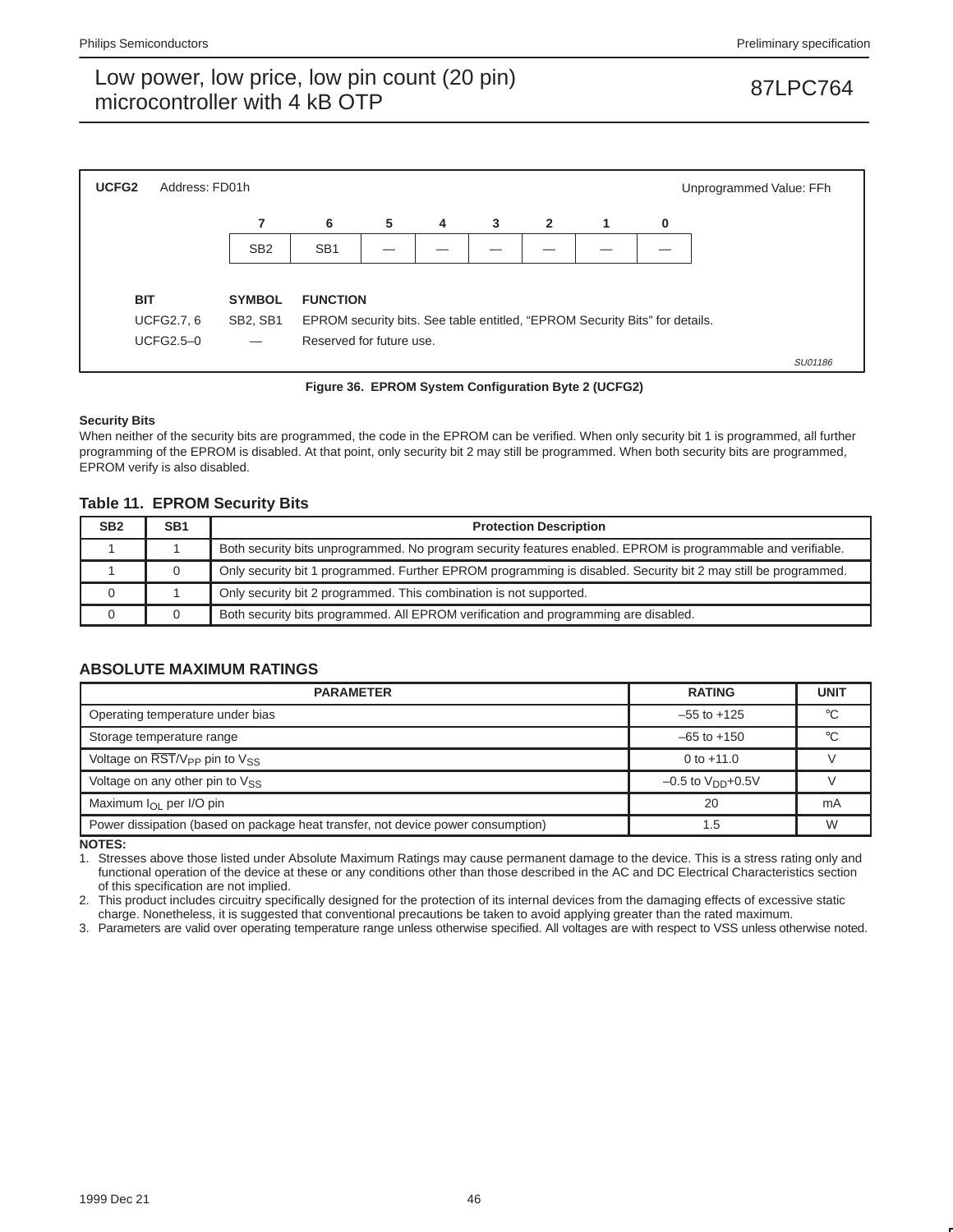## **DC ELECTRICAL CHARACTERISTICS**

 $V_{DD}$  = 2.7 V to 6.0 V unless otherwise specified;  $T_{amb}$  = 0°C to +70°C or –40°C to +85°C, unless otherwise specified.

|                        |                                                              |                                         |                     | <b>LIMITS</b>       |                     |             |
|------------------------|--------------------------------------------------------------|-----------------------------------------|---------------------|---------------------|---------------------|-------------|
| <b>SYMBOL</b>          | <b>PARAMETER</b>                                             | <b>TEST CONDITIONS</b>                  | <b>MIN</b>          | TYP <sup>1</sup>    | <b>MAX</b>          | <b>UNIT</b> |
|                        |                                                              | 5.0 V, 20 MHz <sup>11</sup>             |                     | 15                  | 20                  | mA          |
| <b>I</b> <sub>DD</sub> | Power supply current, operating                              | 3.0 V. 10 MHz <sup>11</sup>             |                     | $\overline{4}$      | $\overline{7}$      | mA          |
|                        |                                                              | 5.0 V, 20 MHz <sup>11</sup>             |                     | 6                   | 10                  | mA          |
| <sup>I</sup> ID        | Power supply current, Idle mode                              | 3.0 V, 10 MHz <sup>11</sup>             |                     | 2                   | $\overline{4}$      | mA          |
|                        |                                                              | $5.0 V^{11}$                            |                     | $\mathbf{1}$        | 10                  | μA          |
| $I_{PD}$               | Power supply current, Power Down mode                        | $3.0 V^{11}$                            |                     | $\mathbf{1}$        | 5                   | μA          |
| V <sub>RAM</sub>       | RAM keep-alive voltage                                       |                                         | 1.5                 |                     |                     | $\vee$      |
|                        |                                                              | $4.0 V < V_{DD} < 6.0 V$                | $-0.5$              |                     | $0.2 VDD - 0.1$     | $\vee$      |
| $V_{IL}$               | Input low voltage (TTL input)                                | $2.7 V < V_{DD} < 4.0 V$                | $-0.5$              |                     | 0.7                 | $\vee$      |
| $V_{IL1}$              | Negative going threshold (Schmitt input)                     |                                         | $-0.5 VDD$          | 0.4 V <sub>DD</sub> | 0.3 V <sub>DD</sub> | $\vee$      |
| V <sub>IH</sub>        | Input high voltage (TTL input)                               |                                         | $0.2 VDD+0.9$       |                     | $VDD+0.5$           | $\vee$      |
| $V_{I H1}$             | Positive going threshold (Schmitt input)                     |                                         | 0.7 V <sub>DD</sub> | 0.6 V <sub>DD</sub> | $VDD+0.5$           | $\vee$      |
| <b>HYS</b>             | Hysteresis voltage                                           |                                         |                     | 0.2 V <sub>DD</sub> |                     | $\vee$      |
| $V_{OL}$               | Output low voltage all ports <sup>5, 9</sup>                 | $I_{OL}$ = 3.2 mA, $V_{DD}$ = 2.7 V     |                     |                     | 0.4                 | $\vee$      |
| $V_{OL1}$              | Output low voltage all ports <sup>5, 9</sup>                 | $I_{OL}$ = 20 mA, $V_{DD}$ = 2.7 V      |                     |                     | 1.0                 | $\vee$      |
|                        |                                                              | $I_{OH} = -20 \mu A$ , $V_{DD} = 2.7 V$ | $VDD-0.7$           |                     |                     | $\vee$      |
| $V_{OH}$               | Output high voltage, all ports <sup>3</sup>                  | $I_{OH} = -30 \mu A$ , $V_{DD} = 4.5 V$ | $VDD-0.7$           |                     |                     | $\vee$      |
| $V_{OH1}$              | Output high voltage, all ports <sup>4</sup>                  | $I_{OH} = -1.0$ mA, $V_{DD} = 2.7$ V    | $VDD - 0.7$         |                     |                     | $\vee$      |
| C <sub>10</sub>        | Input/Output pin capacitance <sup>10</sup>                   |                                         |                     |                     | 15                  | pF          |
| $I_{IL}$               | Logical 0 input current, all ports <sup>8</sup>              | $V_{IN} = 0.4 V$                        |                     |                     | $-50$               | μA          |
| Iц                     | Input leakage current, all ports <sup>7</sup>                | $V_{IN} = V_{IL}$ or $V_{IH}$           |                     |                     | ±2                  | μA          |
|                        |                                                              | $V_{IN} = 1.5$ V at $V_{DD} = 3.0$ V    | $-30$               |                     | $-250$              | μA          |
| $I_{TL}$               | Logical 1 to 0 transition current, all ports <sup>3, 6</sup> | $V_{IN}$ = 2.0 V at $V_{DD}$ = 5.5 V    | $-150$              |                     | $-650$              | μA          |
| R <sub>RST</sub>       | Internal reset pull-up resistor                              |                                         | 40                  |                     | 225                 | $k\Omega$   |
| V <sub>BO2.5</sub>     | Brownout trip voltage with BOV = $1^{12}$                    | $T_{amb} = 0$ °C to +70°C               | 2.45                | 2.5                 | 2.65                | $\vee$      |
| V <sub>BO3.8</sub>     | Brownout trip voltage with $BOV = 0$                         |                                         | 3.45                | 3.8                 | 3.90                | $\vee$      |
| VREF                   | Bandgap reference voltage                                    |                                         | 1.11                | 1.26                | 1.41                | $\vee$      |
| $t_C$ ( $V_{REF}$ )    | Bandgap temperature coefficient                              |                                         |                     | tbd                 |                     | ppm/°C      |
| SS                     | Bandgap supply sensitivity                                   |                                         |                     | tbd                 |                     | $\%$ /V     |

**NOTES:**

1. Typical ratings are not guaranteed. The values listed are at room temperature, 5 V.

2. See other Figures for details.

Active mode:  $I_{CC(MAX)} =$  tbd

Idle mode:  $I_{CC(MAX)} =$  tbd

3. Ports in quasi-bidirectional mode with weak pull-up (applies to all port pins with pull-ups). Does not apply to open drain pins.

4. Ports in PUSH-PULL mode. Does not apply to open drain pins.

5. In all output modes except high impedance mode.

6. Port pins source a transition current when used in quasi-bidirectional mode and externally driven from 1 to 0. This current is highest when  $V_{IN}$  is approximately 2 V.

7. Measured with port in high impedance mode. Parameter is guaranteed but not tested at cold temperature.

8. Measured with port in quasi-bidirectional mode.

9. Under steady state (non-transient) conditions,  $I_{OL}$  must be externally limited as follows:<br>Maximum  $I_{OL}$  per port pin: 20 mA

Maximum  $I_{OL}$  per port pin: 20 mA<br>Maximum total  $I_{OL}$  for all outputs: 80 mA

Maximum total  $I_{OL}$  for all outputs: 80 m/<br>Maximum total  $I_{OH}$  for all outputs: 5 mA

Maximum total  $I_{OH}$  for all outputs:

If  $I_{OL}$  exceeds the test condition,  $V_{OL}$  may exceed the related specification. Pins are not guaranteed to sink current greater than the listed test conditions.

10. Pin capacitance is characterized but not tested.

11. The  $I_{DD}$ ,  $I_{ID}$ , and  $I_{PD}$  specifications are measured using an external clock with the following functions disabled: comparators, brownout detect, and watchdog timer. For  $V_{DD} = 3$  V, LPEP = 1. Refer to the appropriate figures on the following pages for additional current drawn by each of these functions and detailed graphs for other frequency and voltage combinations.

12. Devices initially operating at  $V_{DD} = 2.7V$  or above and at  $f_{OSC} = 10$  MHz or less are guaranteed to continue to execute instructions correctly at the brownout trip point. Initial power-on operation below  $V_{DD} = 2.7 V$  is not guaranteed.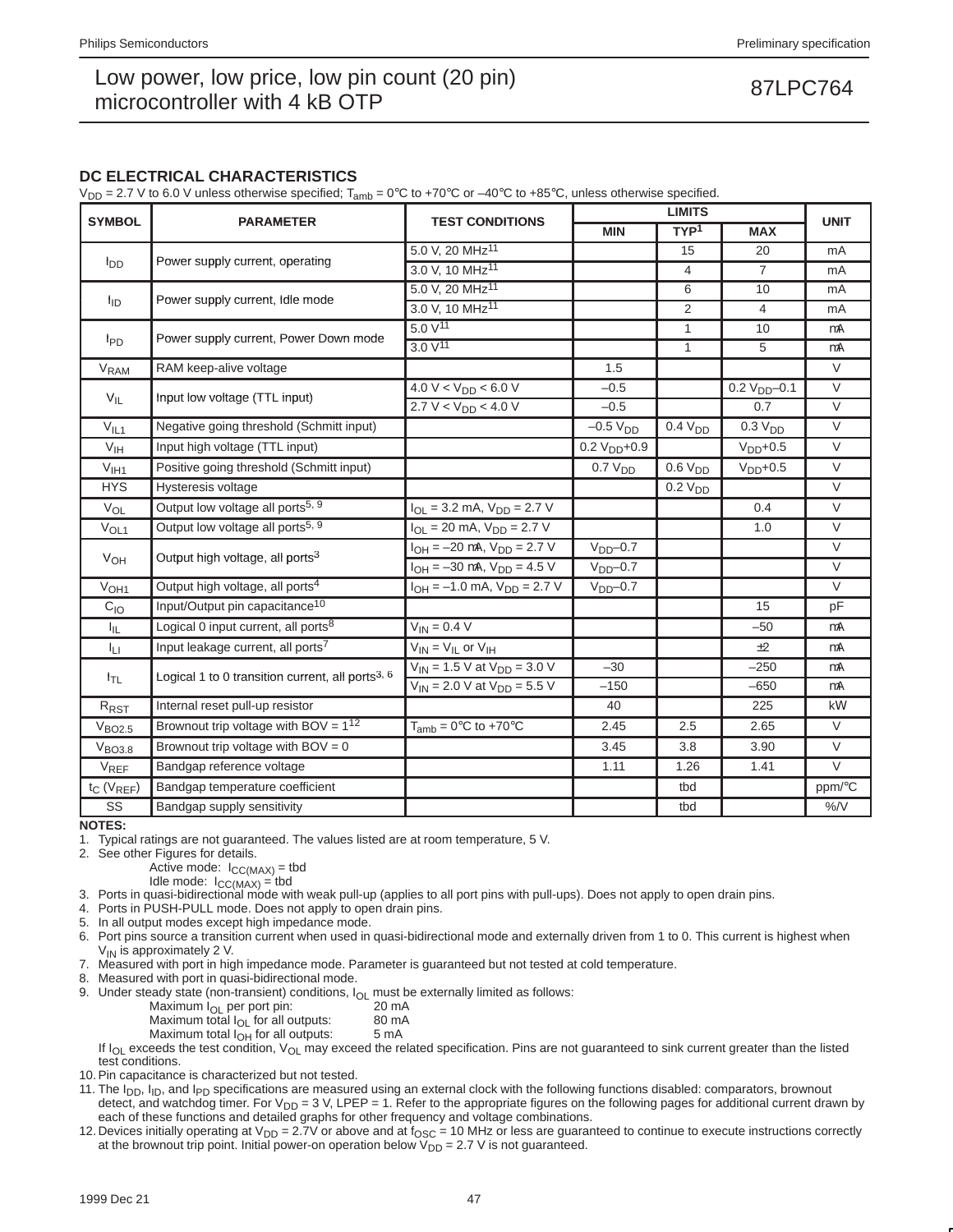## **COMPARATOR ELECTRICAL CHARACTERISTICS**

 $V_{DD}$  = 3.0 V to 6.0 V unless otherwise specified;  $T_{amb}$  = 0°C to +70°C or –40°C to +85°C, unless otherwise specified

| <b>SYMBOL</b> | <b>PARAMETER</b>                              | <b>TEST CONDITIONS</b> |            | <b>UNIT</b> |            |         |  |
|---------------|-----------------------------------------------|------------------------|------------|-------------|------------|---------|--|
|               |                                               |                        | <b>MIN</b> | <b>TYP</b>  | <b>MAX</b> |         |  |
| $V_{IO}$      | Offset voltage comparator inputs <sup>1</sup> |                        |            |             | ±10        | mV      |  |
| $V_{CR}$      | Common mode range comparator inputs           |                        |            |             | $VDD-0.3$  |         |  |
| <b>CMRR</b>   | Common mode rejection ratio <sup>1</sup>      |                        |            |             | $-50$      | dB      |  |
|               | Response time                                 |                        |            | 250         | 500        | ns      |  |
|               | Comparator enable to output valid             |                        |            |             | 10         | $\mu$ s |  |
|               | Input leakage current, comparator             | $0 < V_{IN} < V_{DD}$  |            |             | ±10        | μA      |  |

**NOTE:**

1. This parameter is guaranteed by characterization, but not tested in production.

## **AC ELECTRICAL CHARACTERISTICS**

 $T_{amb} = 0^{\circ}$ C to +70°C or -40°C to +85°C, V<sub>DD</sub> = 2.7 V to 6.0 V unless otherwise specified, V<sub>SS</sub> = 0 V<sup>1, 2, 3</sup>

| <b>SYMBOL</b>         | <b>FIGURE</b> |                                                        | <b>LIMITS</b> |              |             |
|-----------------------|---------------|--------------------------------------------------------|---------------|--------------|-------------|
|                       |               | <b>PARAMETER</b>                                       | <b>MIN</b>    | <b>MAX</b>   | <b>UNIT</b> |
| <b>External Clock</b> |               |                                                        |               |              |             |
| $f_{\rm C}$           | 38            | Oscillator frequency ( $V_{DD}$ = 4.5 V to 6.0 V)      | 0             | 20           | <b>MHz</b>  |
| $f_{\rm C}$           | 38            | Oscillator frequency ( $V_{DD}$ = 2.7 V to 6.0 V)      | $\Omega$      | 10           | <b>MHz</b>  |
| $t_{\rm C}$           | 38            | Clock period and CPU timing cycle                      | $1/f_C$       |              | ns          |
| t <sub>CHCX</sub>     | 38            | Clock high-time <sup>4</sup>                           | 20            |              | ns          |
| t <sub>CLCX</sub>     | 38            | Clock low time <sup>4</sup>                            | 20            |              | ns          |
| <b>Shift Register</b> |               |                                                        |               |              |             |
| $t_{\text{XLXL}}$     | 37            | Serial port clock cycle time                           | $6t_C$        |              | ns          |
| t <sub>QVXH</sub>     | 37            | Output data setup to clock rising edge                 | $5t_C - 133$  |              | ns          |
| $t_{XHQX}$            | 37            | Output data hold after clock rising edge               | $1t_C - 80$   |              | ns          |
| t <sub>XHDV</sub>     | 37            | Input data setup to clock rising edge                  |               | $5t_C - 133$ | ns          |
| t <sub>XHDX</sub>     | 37            | Input data hold after clock rising edge<br>$\mathbf 0$ |               |              |             |

**NOTES:**

1. Parameters are valid over operating temperature range unless otherwise specified.

2. Load capacitance for all outputs = 80 pF.

3. Parts are guaranteed to operate down to 0 Hz.

4. Applies only to an external clock source, not when a crystal is connected to the X1 and X2 pins.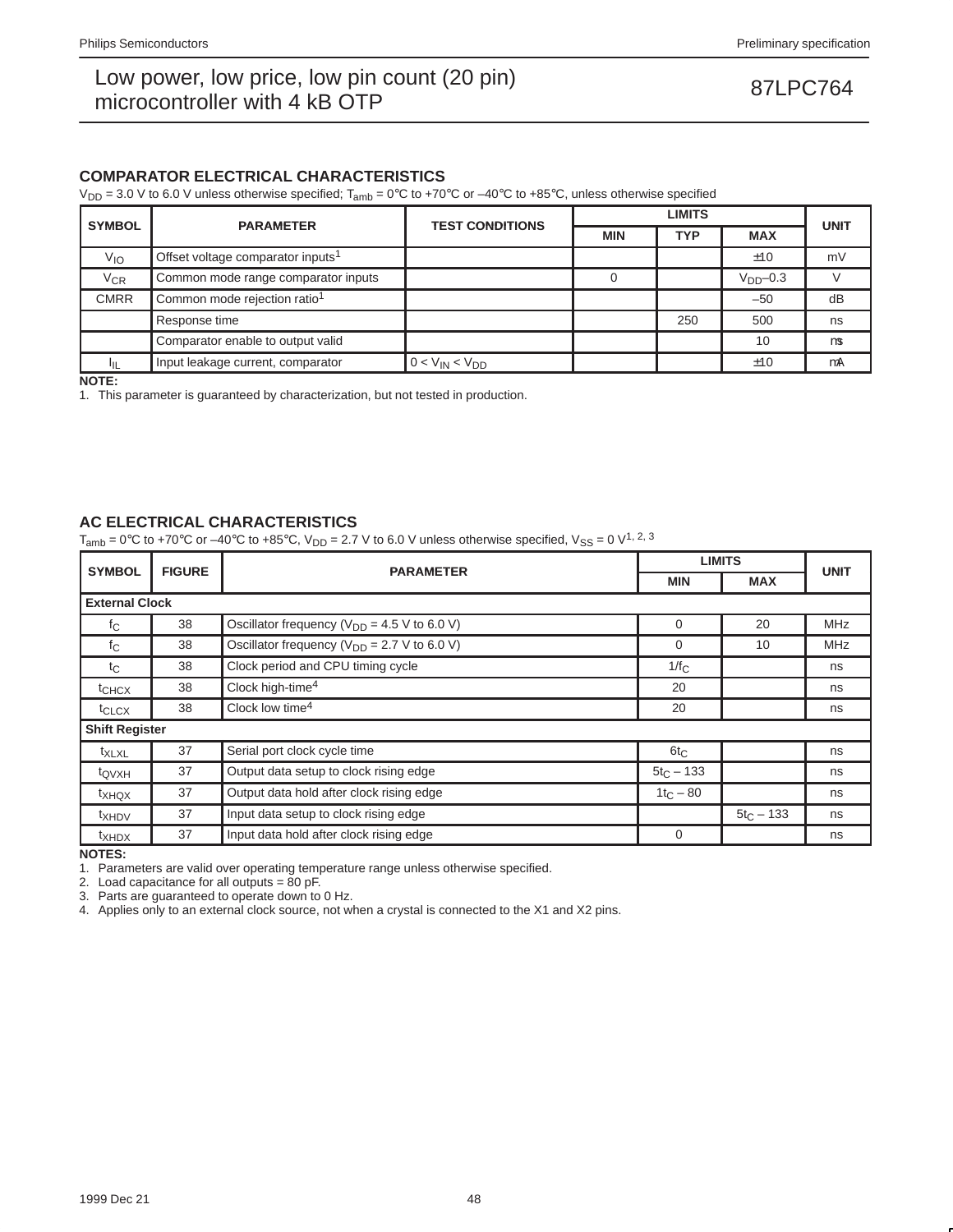

**Figure 37. Shift Register Mode Timing**



**Figure 38. External Clock Timing**



**Figure 39. Typical Idd versus frequency (low frequency oscillator, 25**°**C)**



**Figure 40. Typical Idd versus frequency (medium frequency oscillator, 25**°**C)**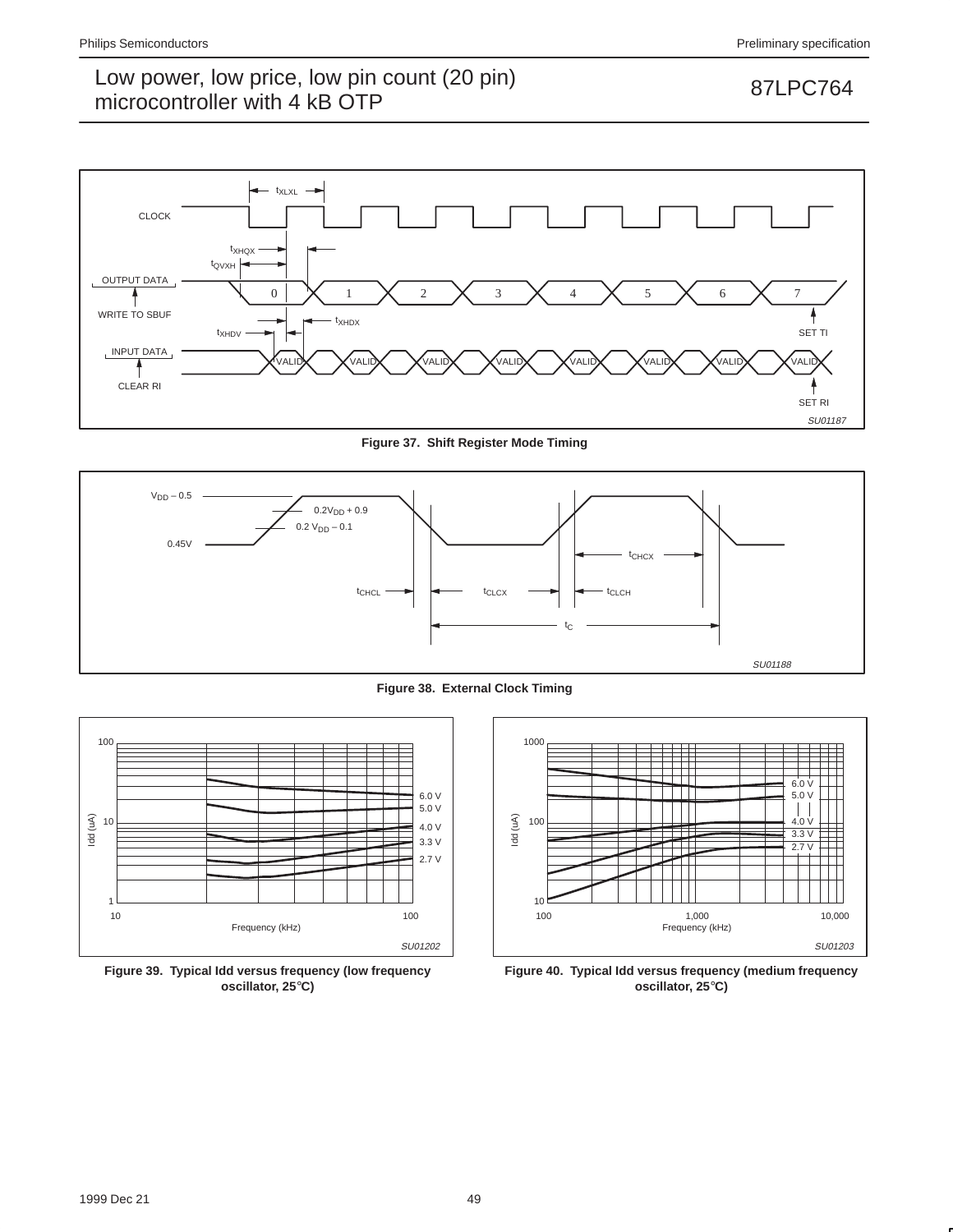

**Figure 41. Typical Idd versus frequency (high frequency oscillator, 25**°**C)**



**Figure 42. Typical Active Idd versus frequency (external clock, 25**°**C, LPEP=0)**



**Figure 43. Typical Active Idd versus frequency (external clock, 25**°**C, LPEP=1)**



**Figure 44. Typical Idle Idd versus frequency (external clock, 25**°**C, LPEP=1)**



**Figure 45. Typical Idle Idd versus frequency (external clock, 25**°**C, LPEP=0)**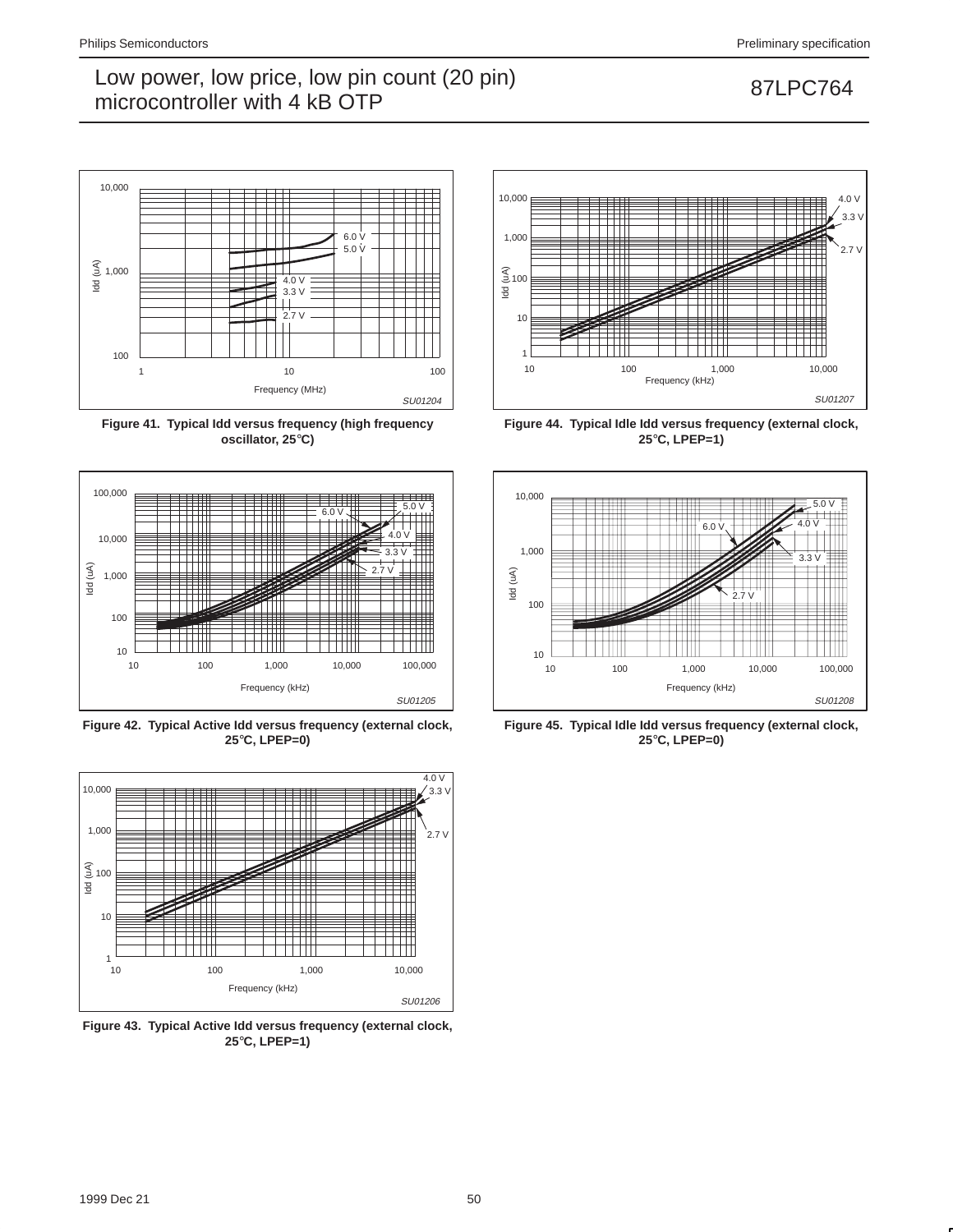

## DIMENSIONS (inch dimensions are derived from the original mm dimensions)

| UNIT   | А<br>max. | A <sub>1</sub><br>min. | A <sub>2</sub><br>max. | b              | b <sub>1</sub> | c              | (1)<br>D'      | $E^{(1)}$    | е    | е.   | ┕            | $M_{E}$      | $M_{\rm P}$  | w     | $Z^{(1)}$<br>max. |
|--------|-----------|------------------------|------------------------|----------------|----------------|----------------|----------------|--------------|------|------|--------------|--------------|--------------|-------|-------------------|
| mm     | 4.2       | 0.51                   | 3.2                    | 1.73<br>.30    | 0.53<br>0.38   | 0.36<br>0.23   | 26.92<br>26.54 | 6.40<br>6.22 | 2.54 | 7.62 | 3.60<br>3.05 | 8.25<br>7.80 | 10.0<br>8.3  | 0.254 | 2.0               |
| inches | 0.17      | 0.020                  | 0.13                   | 0.068<br>0.051 | 0.021<br>0.015 | 0.014<br>0.009 | .060<br>.045   | 0.25<br>0.24 | 0.10 | 0.30 | 0.14<br>0.12 | 0.32<br>0.31 | 0.39<br>0.33 | 0.01  | 0.078             |

### Note

1. Plastic or metal protrusions of 0.25 mm maximum per side are not included.

| <b>OUTLINE</b> |            | <b>REFERENCES</b> | <b>EUROPEAN</b> | <b>ISSUE DATE</b> |                   |                             |  |
|----------------|------------|-------------------|-----------------|-------------------|-------------------|-----------------------------|--|
| <b>VERSION</b> | <b>IEC</b> | <b>JEDEC</b>      | <b>EIAJ</b>     |                   | <b>PROJECTION</b> |                             |  |
| SOT146-1       |            |                   | SC603           |                   |                   | $-92 - 11 - 17$<br>95-05-24 |  |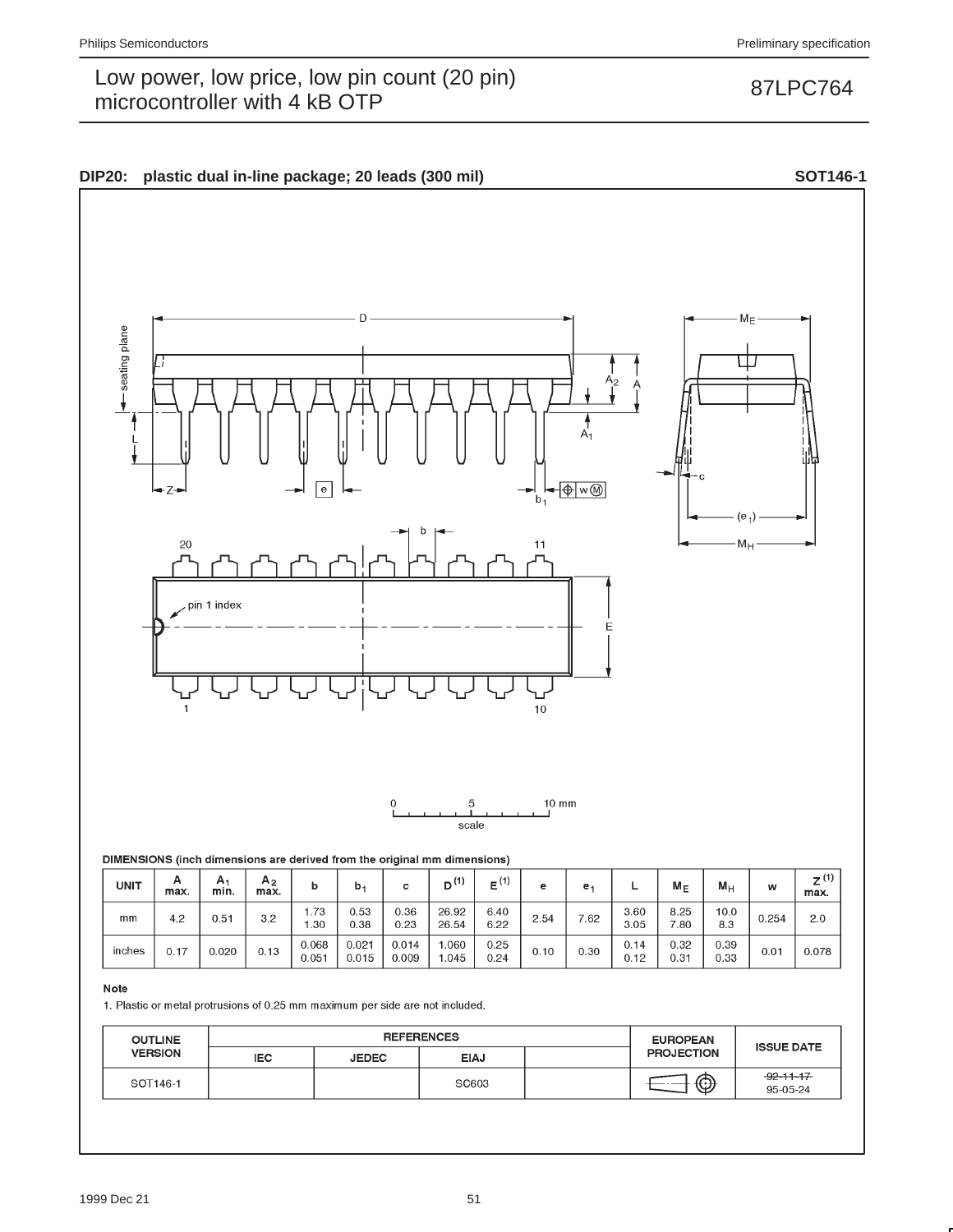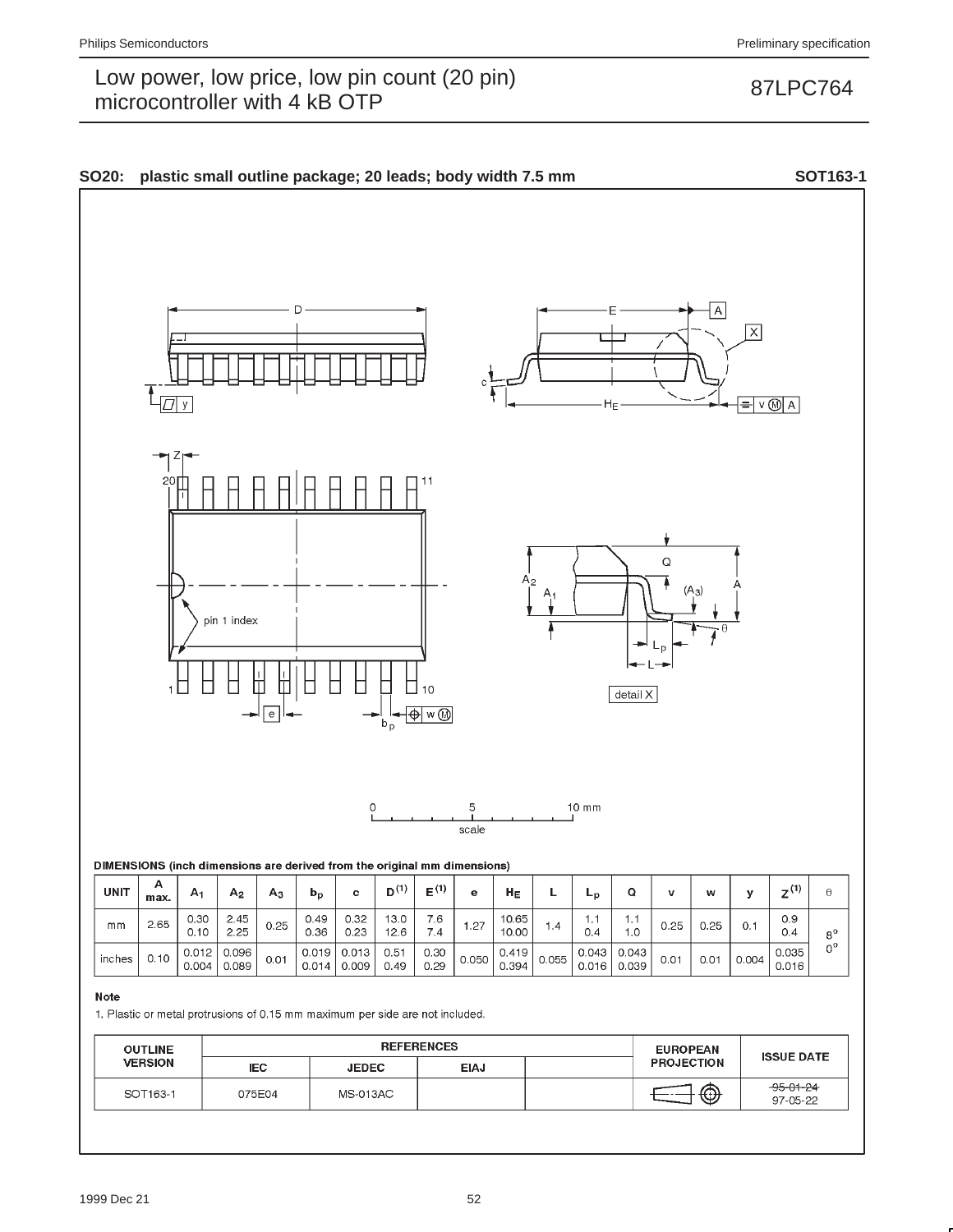**NOTES**